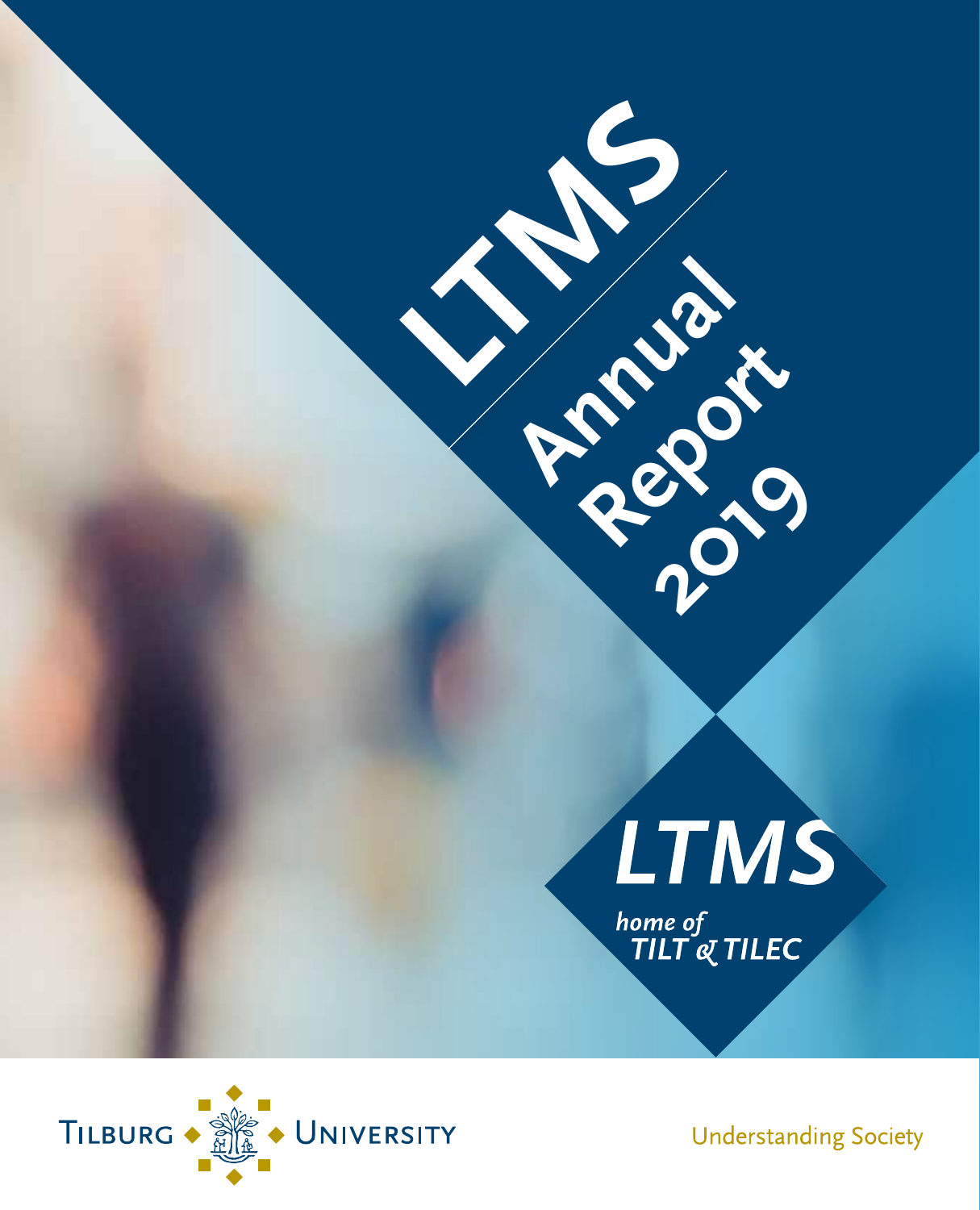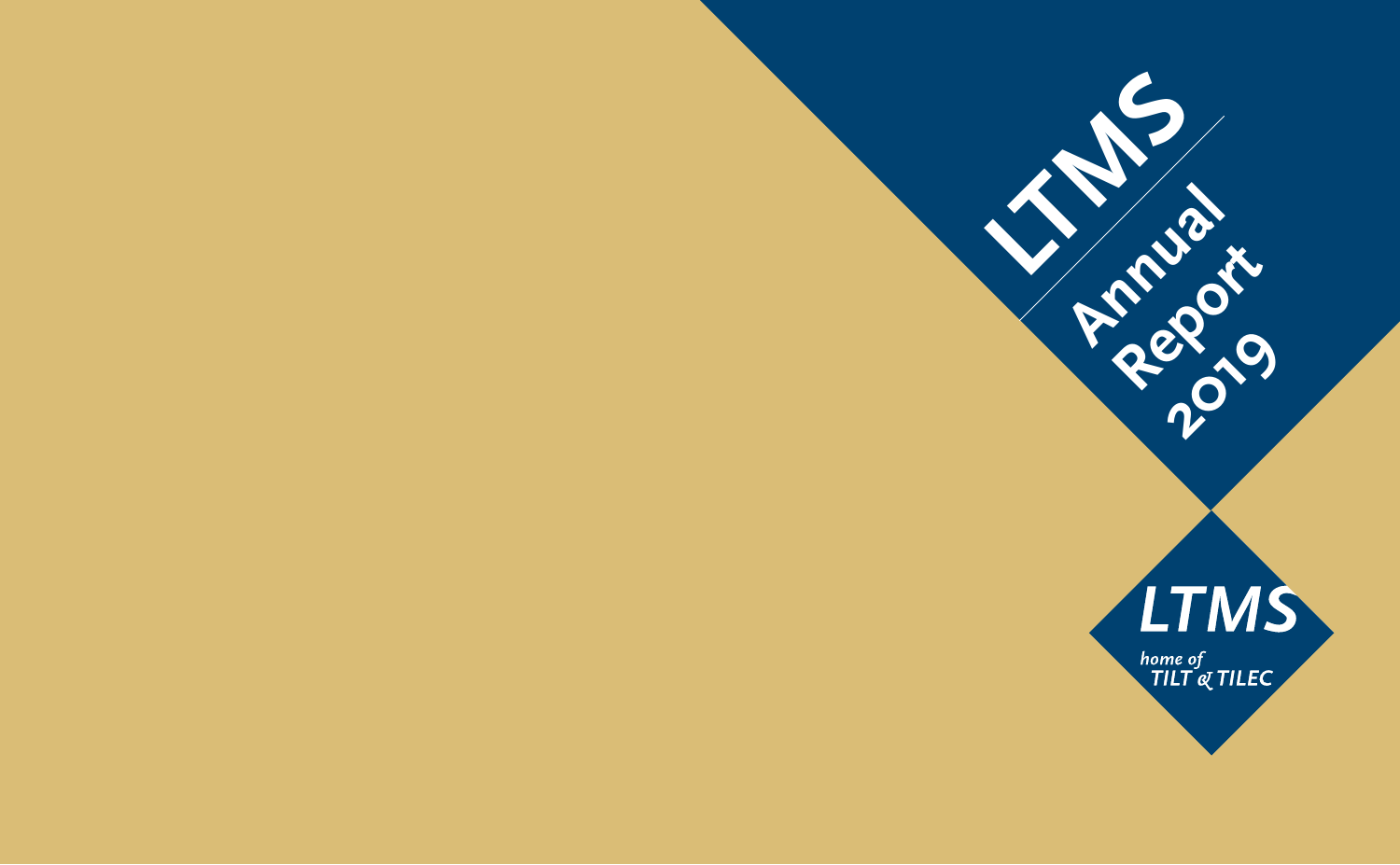# <span id="page-2-0"></span>**Department of Law, Technology, Markets, and Society (LTMS)**

Home of Tilburg Institute for Law, Technology and Society (TILT) and Tilburg Law & Economics Center (TILEC)

By joining forces, the two centers foster a richer understanding on the effects of socio-technical change on the regulation and governance of economic activity in an age where information technology is a key driver for innovation.

## **Tilburg Institute for Law, Technology and Society (TILT)**

TILT is one of the leading research groups in Europe at the intersection of law, technology, and society. It is premised on the multidisciplinary study of socio-technical change, aiming at understanding the interaction of technology and social and normative practices, in order to clarify how regulatory challenges of socio-technical change can be addressed.

## **Tilburg Law & Economics Center (TILEC)**

TILEC is an internationally renowned center of the Tilburg Law School and the Tilburg School of Economics and Management. It carries out interdisciplinary research on the governance of economic activity in the digital age.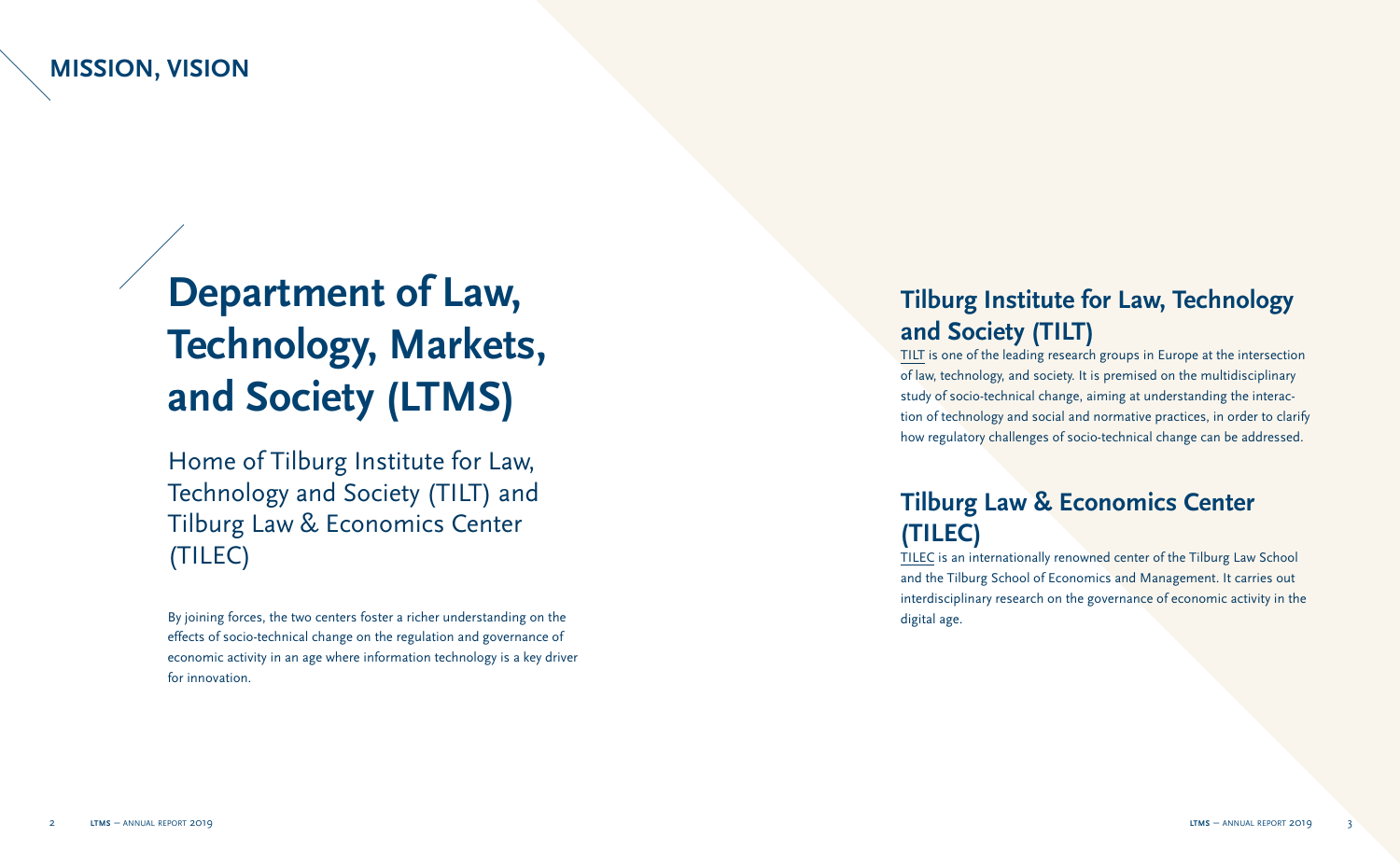## **CONTENTS**

|                                                                                                 | $\overline{2}$ |
|-------------------------------------------------------------------------------------------------|----------------|
| Contents 4                                                                                      |                |
|                                                                                                 |                |
| 1. Research 13                                                                                  |                |
| 1.1 Research output and key results <b>Commission Contract and August</b> 14                    |                |
|                                                                                                 |                |
|                                                                                                 |                |
| 1.1.3 Competition and Innovation <b>Manual According to 12</b>                                  |                |
|                                                                                                 |                |
|                                                                                                 |                |
| 1.1.6 Cybercrime, Surveillance, and Cybersecurity <b>Markon and Cybersecurity</b>               |                |
|                                                                                                 |                |
|                                                                                                 |                |
|                                                                                                 |                |
|                                                                                                 |                |
| 1.2.4 PartFin project (Grant Eleni Kosta) <b>Martin Access 21</b> 27                            |                |
| 1.3 PhD Dissertations 29                                                                        |                |
| 1.3.1 Clemens Willemsen, 1 October 2019, Tilburg University, LTMS 29                            |                |
| 1.3.2 Maša Galič, 19 November 2019, Tilburg University, LTMS  30                                |                |
| 1.3.3 Eric Lachaud, 2 December 2019, Tilburg University, LTMS  31                               |                |
| 1.3.4 Karine E Silva, 3 December 2019, Tilburg University, LTMS  32                             |                |
| 1.4 Events and dissemination of research <b>Constanting and Street and Street and Street</b> 33 |                |
|                                                                                                 |                |
|                                                                                                 |                |
| 2.2 Education TILEC 36                                                                          |                |
|                                                                                                 |                |
| 2.4 Involvement in other TLS programs: Master Rechtsgeleerdheid,                                |                |
|                                                                                                 |                |
|                                                                                                 |                |
|                                                                                                 |                |

| 2.7.1 TILT Clinic in cooperation with UNSense <b>Manual Strategy and August</b> 20                                                                                                                                                   |     |
|--------------------------------------------------------------------------------------------------------------------------------------------------------------------------------------------------------------------------------------|-----|
| 2.7.2 TILT Clinic in cooperation with Louwers IP Technology                                                                                                                                                                          |     |
| Advocaten 31 41                                                                                                                                                                                                                      |     |
|                                                                                                                                                                                                                                      |     |
|                                                                                                                                                                                                                                      |     |
| 4. Visitors and others <b>Constanting the Constantine Constantine Constantine Constantine Constantine Constantine Constantine Constantine Constantine Constantine Constantine Constantine Constantine Constantine Constantine Co</b> |     |
|                                                                                                                                                                                                                                      |     |
| Appendix 2 – Publications <b>COVERTING ACCORDING A</b>                                                                                                                                                                               |     |
| Academic publications - Journal articles <b>Manual Academic Dividends</b> 64                                                                                                                                                         |     |
| Academic publications - Books and edited volumes <b>Manual</b> 20                                                                                                                                                                    |     |
|                                                                                                                                                                                                                                      |     |
| Case Notes, Book Reviews, Editorials and Professional publications 76                                                                                                                                                                |     |
| Publications in Dutch and Italian <b>Manual According to the UL</b> 78                                                                                                                                                               |     |
|                                                                                                                                                                                                                                      |     |
| TILT 25th Anniversary <u>[</u> [11] 25th Anniversary <b>[21]</b> 25th Anniversary <b>[22]</b>                                                                                                                                        |     |
|                                                                                                                                                                                                                                      |     |
| Films <u>SA</u>                                                                                                                                                                                                                      |     |
| Public lectures <b>Executive Strategie and Strategie and Strategie and Strategie and Strategie and Strategie and Strategie and Strategie and Strategie and Strategie and Strategie and Strategie and Strategie and Strategie and</b> |     |
| Keynote lecture <b>Example 2018</b> 87                                                                                                                                                                                               |     |
| TILT Seminars 288                                                                                                                                                                                                                    |     |
| WIP Meetings - LTMS <u>Communications</u> and the settlement of the settlement of the settlement of the settlement of the settlement of the settlement of the settlement of the settlement of the settlement of the settlement of t  |     |
| Workshops and conferences - TILT <b>CONSERVERTIES</b> 20                                                                                                                                                                             |     |
| TILEC Seminars <b>Manual According to the Contract of the Seminary 36</b>                                                                                                                                                            |     |
| Workshops and conferences - TILEC <b>Manual According to the ULEC</b> 98                                                                                                                                                             |     |
| Club Med / Club IO - TILEC <u>[100]</u> TILEC 2000 102                                                                                                                                                                               |     |
| Work-in-progress (WIP) meetings - TILEC <b>Manual Accord 2018</b> 103                                                                                                                                                                |     |
| Credits                                                                                                                                                                                                                              | 106 |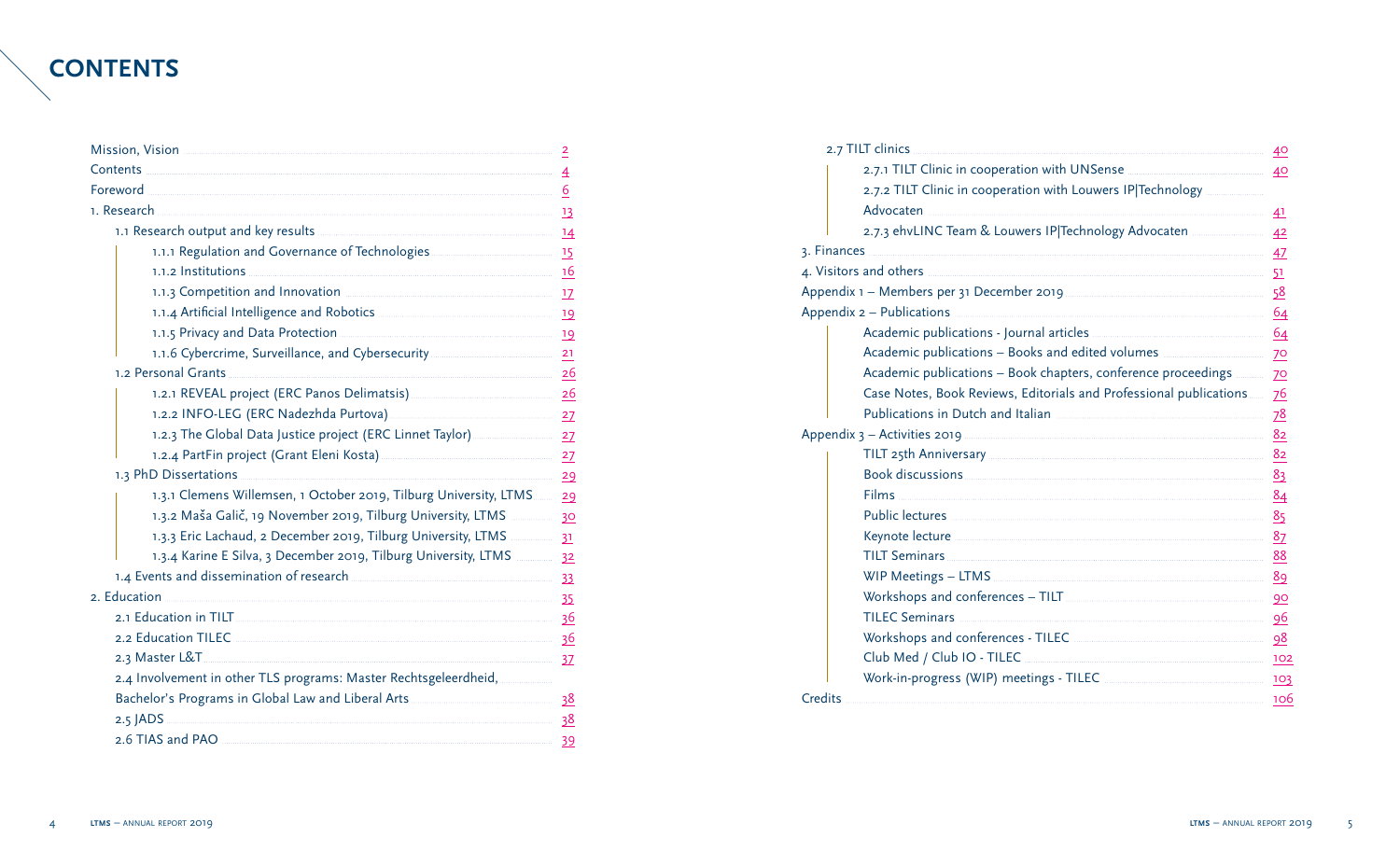<span id="page-4-0"></span>**FOREWORD**

# The integration of TILT and TILEC into the new department LTMS has continued.

At the time of writing this foreword, we are in the midst of the COVID-19 pandemic. It feels like a terrible time for everyone, but certainly also for academics. From one day in March to the next, the university went from bustling to deserted.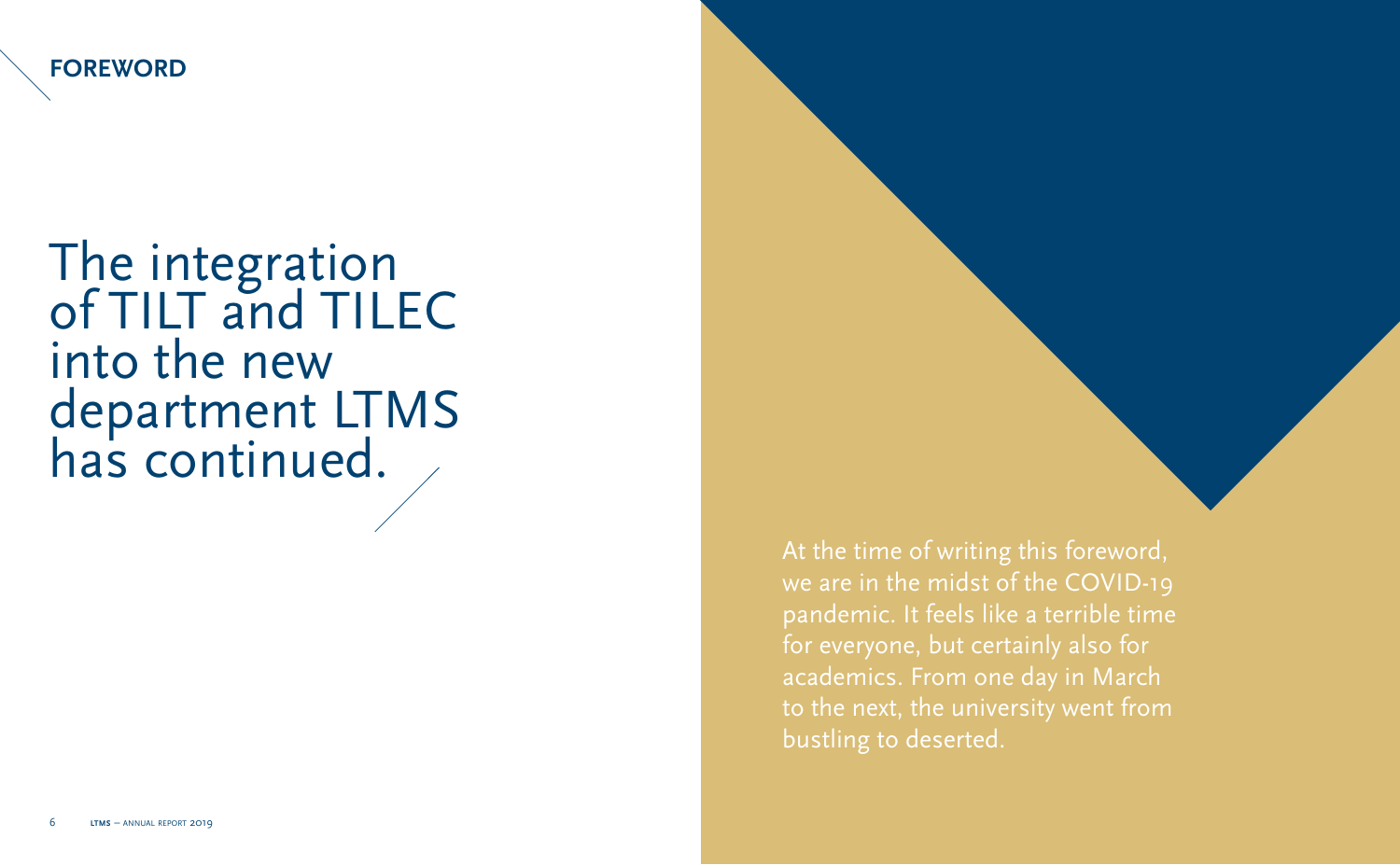Everyone suddenly had to work from home, classes had to be moved online, conferences that we were hosting (Bileta 2020, PLSC-E 2020) were cancelled, and on top of that staff with small children had to take on additional roles as home-schoolers. We are managing and have gotten our new act together, I believe. The Law & Technology LLM programme has been transformed to an online-only programme within a short time, and student numbers remain constant or are even rising a little. We now have students living in Brazil, California and India, just to mention some of the more challenging time zones for organizing online sessions, as well as many other countries.

However, this is the 2019 Annual report. The contrast between 2020 and 2019 couldn't be sharper. 2019 marked the  $25<sup>th</sup>$  anniversary of TILT. Its precursor, the 'Centrum voor Recht, Bestuur en Informatisering' (CRBI) had its doors opened in 1994 by prof. Corien Prins and brought together a combination of legal scholars and public administration scholars to study the impact and effects of the digital revolution on public administration, policy and law.

2019 has been a year packed with activities to celebrate TILT's 25th anniversary. Most months focused on one of the themes in TILT's research agenda and featured visiting scholars, public lectures, reading groups, movie screenings and public debates. We teamed up with the public library/Lochal in Tilburg and Pop up Cinema to include Tilburg citizens in the events. Maybe I have been a bit too enthusiastic in asking our team to set up such an ambitious scheme to mark 25 years of TILT, but they have done a great job and I am glad we did.

A second highlight has been *TILTing* 2019. We aimed to achieve a conference similar in scope and size as the hugely successful *TILTing* 2017, and we succeeded. *TILTing* clearly has established itself as an

occasion for law & tech scholars from around the globe to gather, present, listen, discuss and have fun in a three-day packed event with many things running in parallel. The coffee still was problematic and the BBQ was missed, but apart from these small hiccups we look back at a great event.

The integration of TILT and TILEC into the new department LTMS has continued. Both factions still have their own things, such as the unbeatable TILEC seminars, but cross-fertilization and joint projects are emerging now that people are getting used to each other and we have our offices on the same floor.

The department as a whole has grown, and it wouldn't feel right to attribute that to TILT or TILEC—the new members are welcomed first and foremost as LTMS staff. By the end of the year, we had some 65 staff members coming from some 25 countries around the globe (literally) and all continents (except for Antarctica) were represented, often by multiple staff members. This creates and incredibly rich working environment where we learn from legal and social differences between the various jurisdictions, but where we also learn to appreciate (and cook) dishes from around the globe and better understand similarities and differences between people.

I look back at a very rewarding year in which we have celebrated past achievements and started new ventures. In view of the latter, I want to mention two things. One is the Sectorplan SSH, which has funded a 6-year large research project called Digital Legal Studies. In this project, LTMS has 9 sub-projects consisting of PhD studies and PostDocs guided/supervised by various TILT and TILEC members. In the context of the Sectorplan, we collaborate with fellow researchers at the University of Amsterdam, Radboud University Nijmegen and Maastricht University who are also committed to further developing DLS. The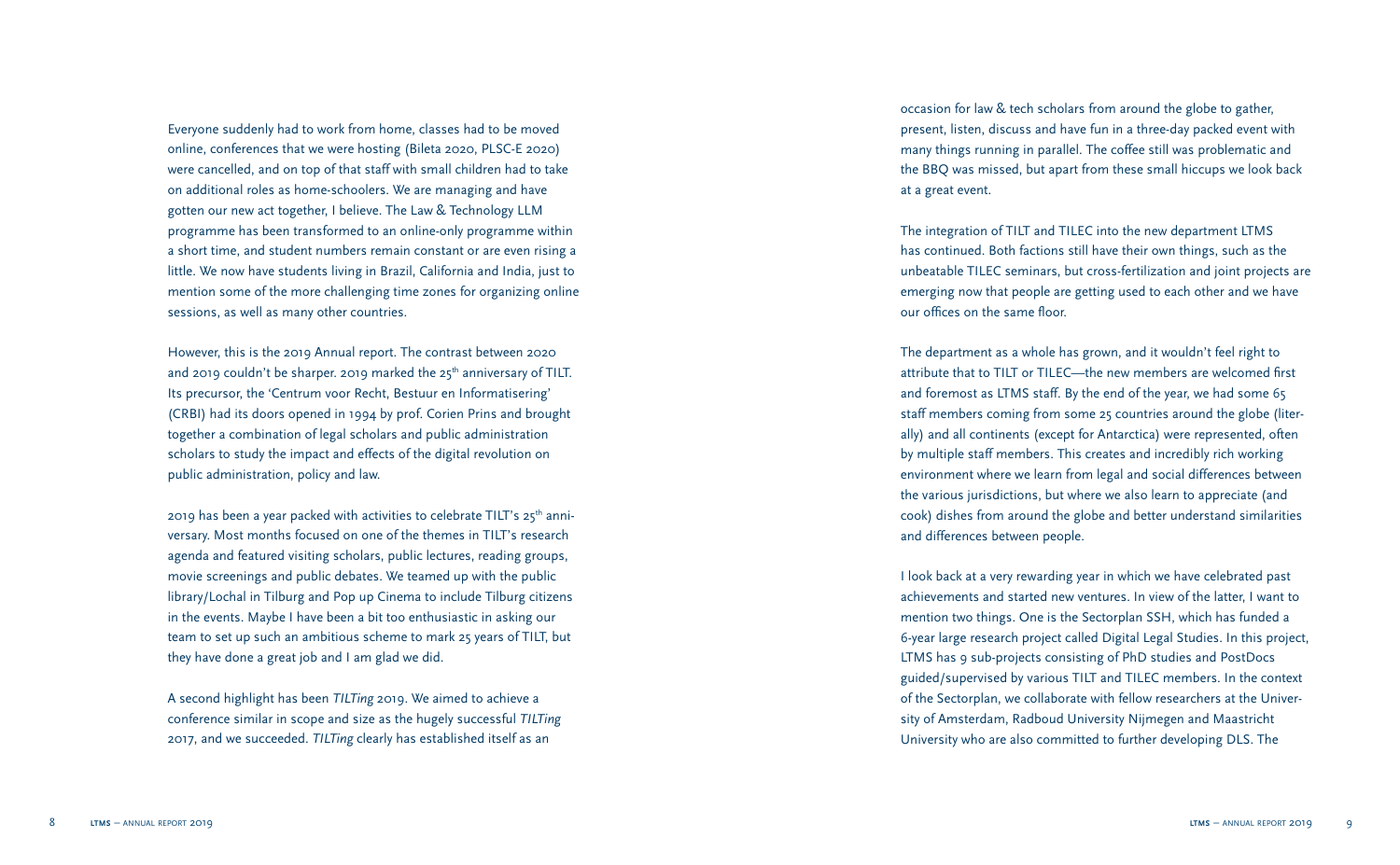entire project covers some 50 researchers from 4 universities. LTMS is happy to coordinate this larger effort (see https://www.sectorplandls.nl for more details).

A second venture we started is the new peer-reviewed online Open-Access Diamond journal Technology & Regulation, or TechReg for short. The journal was launched during the TILTing 2019 conference and now (September 2020) appears to gain traction. It aims to offer a high-quality outlet for academic work in the broad field of technology regulation and features both individual papers and special issues. I want to take the opportunity to thank everyone at LTMS for yet another great year, and I am sure we can pull through the COVID crisis together.

Ronald Leenes, LTMS director



*Ronald Leenes*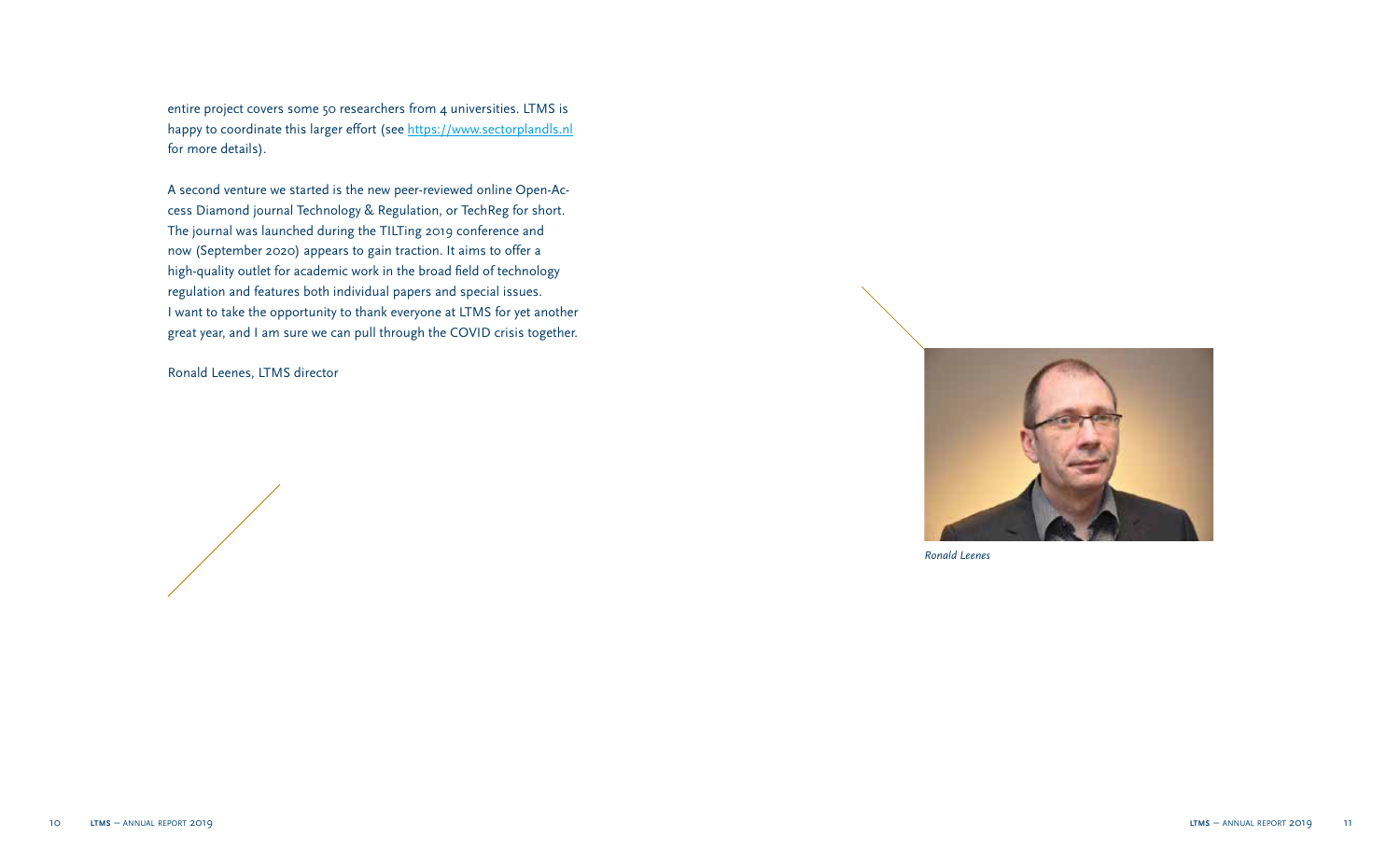<span id="page-7-0"></span>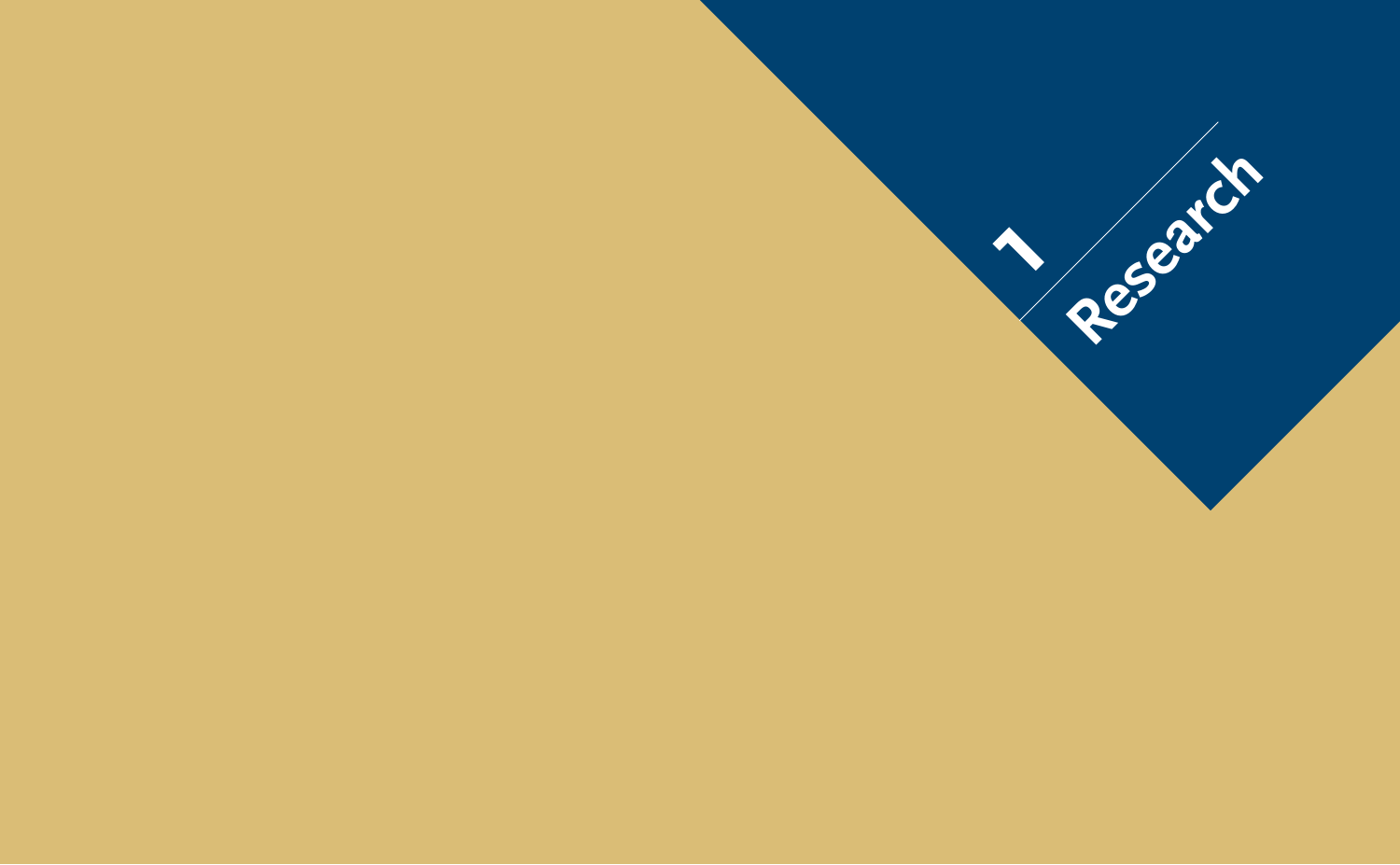## <span id="page-8-0"></span>**1. RESEARCH**



#### **1.1 RESEARCH OUTPUT AND KEY RESULTS**

In 2019 LTMS' research took the interplay between technology, markets and society as the starting point to explore and (co-)shape the role of law in a world increasingly shaped by technology.

The basis of this research is the recognition that technology, regulation, and normative notions interact, i.e. they continuously adapt to new technological, regulatory, and/or normative environments, and in this process, they mutually shape one another. The 'LTMS triangle' of technology, regulation, and normative notions is studied against the background of society, to incorporate insights into human and organizational behavior, markets, social mechanisms and norms, and the context-specificity of certain sectors in society, such as health, commerce, public administration, or law enforcement. Through our research, we hope to better understand the mutual shaping —or co-construction— of technology, regulation, norms, and society.

It goes almost without saying that LTMS' research is multidisciplinary. Regulation consists of different modalities – law, social norms, market, and architecture – which are grounded in different disciplines: law, social sciences, economics, and science & technology studies. LTMS' researchers incorporate these disciplines and collaborate with scholars in other disciplines, including the technical sciences.

Table 1 offers a quantitative overview of LTMS' research output in 2019. A full overview of all LTMS publications is provided in [Appendix 2](#page-33-0).

| <b>Academic publications</b>     | 107 |
|----------------------------------|-----|
| Journal articles                 | 49  |
| <b>Book chapters</b>             | 39  |
| Monographs and edited books      | 4   |
| PhD dissertations                | 4   |
| Other academic publications      | 11  |
| <b>Professional publications</b> | 34  |

*Table 1: Overview of research output by LTMS members*

To showcase the achievements of LTMS' research in 2019, we provide a qualitative overview of highlights of LTMS' research, grouped in six thematic clusters. Further details on the publications are provided Appendix 2.

#### **1.1.1 Regulation and Governance of Technologies**

The understanding of concepts such as trust, responsibility and acceptance is pivotal in the regulation of novel and emerging technologies and the implementation thereof. This is particularly true where regulated technologies have the potential to significantly impact domains such as data privacy, health, and environmental protection.

The role of trust in governing technologies was studied in several publications by **Esther Keymolen**. She examined the issue from a philosophical and legal perspective and focused on amongst others smart toys and smart cities.

The topic of "responsibility" was researched from many perspectives and in various application spaces. **Linnet Taylor** and **Nadya Purtova** researched the meaning of the concept in relation to data justice. **Tineke Broer** (together with Anne Kerr, Emily Ross, Sarah Cunningham Burley) approached it from a health perspective and analysed the polygenic risk-stratified screening for cancer. **Aaron**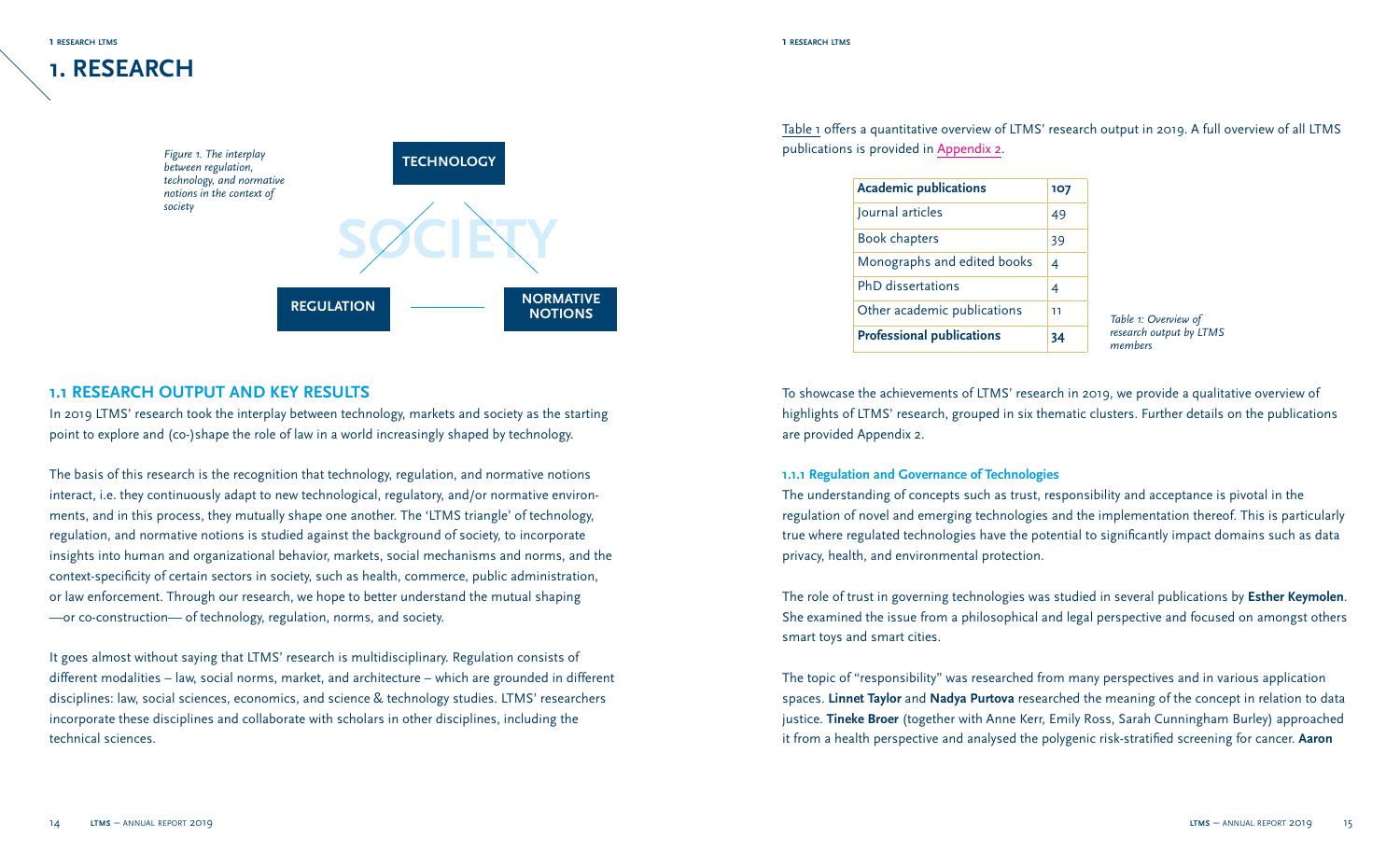#### <span id="page-9-0"></span>**1 research ltms 1 research ltms**

**Martin**'s work examines the use of regulatory sandboxes to support responsible innovation in the humanitarian sector.

Global perspectives on regulation were central in the work of **Eveline Wan**. Eveline's focus of study related to the temporalities and politics of digital culture and algorithmic governance. In 2019 she won the Dissertatieprijs 2019 from De Stichting Praemium Erasmianum for her PhD thesis ("Clocked!: Time and Biopower in the Age of Algorithms"). She examined amongst others the spectral temporalities of Hong Kong in the wake of the official opening of the high-speed rail link in West Kowloon, as well as the creation of docile subjects under mechanical algorithms and digital algorithms. Global perspectives on regulation also featured in the research of **Anna Berti Suman** on Citizen Sensing and multilateral governance of environmental and public-health risks, including, amongst others, an analysis of the Equatorial Asian haze case.

The environment also featured in **Leonie Reins**'s work on energy regulation, discussing nexus of environment, energy and human rights. Leonie also edited the conference proceedings of the 1st International PhD Colloquium on "Regulating new technologies in uncertain times" that was published in the Springer Information Technology and Law Series, with several contributions from LTMS colleagues. For Dutch policy-makers, professionals, and academics, **Corien Prins** continued her important agenda-setting work in her Editorials for the *Nederlands Juristenblad*, discussing the legal and policy implications *e.g. action rules for 5G, digitization of administrative law, and cyber wars.* 

Several LTMS scholars dealt with a "hot topic" in the area of techno-regulation, namely blockchain. **Maurice Schellekens** inquired whether the regulation of illegal content in the EU needs to be reconsidered in light of this "new" technology. **Lokke Moerel** explained in the *European Review of Private Law* why blockchain and data protection are not on a collision course.

#### **1.1.2 Institutions**

Technical standards, and in particular international standards, are fundamental drivers for both innovation and trade. In 'International trade law and technical standardization', **Panos Delimatsis** explains the treatment of standards under World Trade Organization law in light of their trade facilitating functions.

EU authorities are increasingly engaging with private standards in forms that differ from the traditional interplay based on agency relations and incorporation by reference. This phenomenon becomes particularly evident in global value chain regulation, where several EU measures regulating biofuel sustainability, public procurement, non-financial reporting and timber legality permit the employment of voluntary sustainability standards (VSS). In 'Orchestration as a form of public action: The EU engagement with voluntary sustainability standards', **Enrico Partiti** explores the practice and the effects of EU use of VSS.

One of the greatest challenges for the judiciary in the 21st century is the review of discretionary powers exercised by the administrative state. The volume edited by **Saskia Lavrijssen**, with Ernst Hirsch Ballin and Jurgen de Poorter and titled *Judicial review of administrative discretion in the administrative state* discusses the emergence of new modalities of judicial review of administrative discretion.

The phenomenon of EU law exercising regulatory effects beyond EU borders has recently attracted considerable academic interest. The 'global reach' of EU law includes extraterritorial application, territorial extension, and the so-called 'Brussels Effect'. It also encompasses the impact of the EU's bilateral relationships and its engagement with multilateral fora and the negotiation of international legal instruments. In 'The global reach of EU competition law' **Giorgio Monti** studies the extraterritorial implications of EU competition law.

#### **1.1.3 Competition and Innovation**

Online display advertising is the second most popular advertising medium after TV advertising. In light of its vital economic importance for both publishers and advertisers, healthy competition in the digital advertising ecosystem is desirable. Yet, in the 'programmatic' era, where ads are sold through computerized decision-making processes managed by 'ad tech' intermediaries, the sector remains characterized by a high degree of opacity. In 'An EU competition law analysis of online display advertising in the programmatic age', **Damien Geradin** and Dimitrios Katsifis explore the display advertising ecosystem and identify a number of pressing competition law concerns.

Differentiated treatment is a key aspect in current competition investigations launched by both the European Commission and national competition authorities against platforms.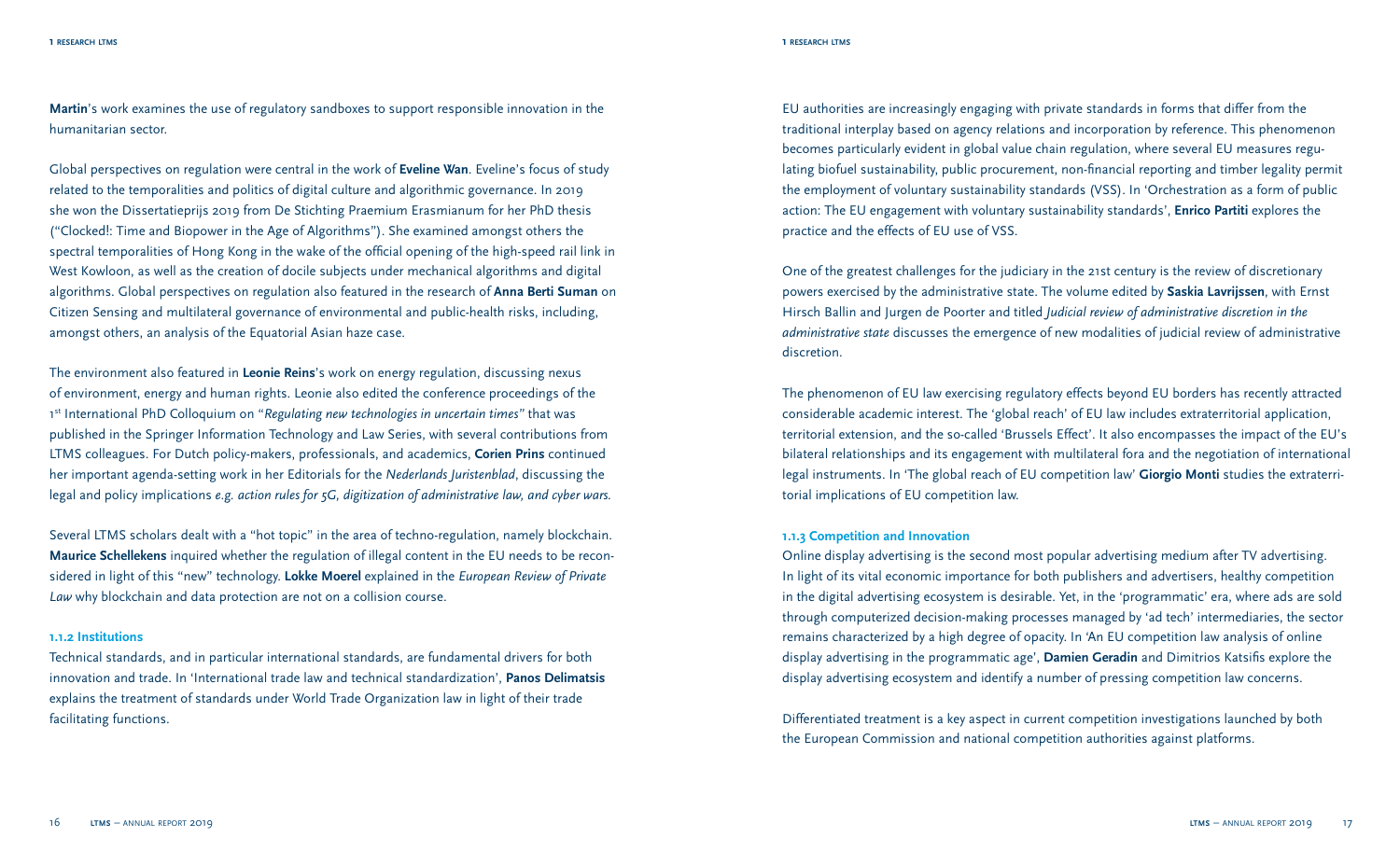<span id="page-10-0"></span>Differentiated treatment includes conduct such as a more prominent placement of one's own services in a ranking, preferential access to data, and the favoring of businesses that pay higher levels of commission. In 'Differentiated treatment in platform-to-business relations: EU competition law and economic', **Inge Graef** discusses the multiple modalities of differentiated treatment on online platforms on the basis of their exclusionary and/or exploitative character.

In designing federal systems of competition law enforcement, allocating responsibilities and duties between the federal and the national levels is fundamental for the design and operation of an effective regime. In 'Galvanizing national competition authorities in the European Union' **Giorgio Monti** discusses how, in the EU, the Commission attempts to invigorate and direct national competition authorities (NCAs) in a multi-level system of competition law enforcement.

As tobacco firms are pushing against cigarette packaging laws, they claim that their rights to intellectual property are violated. They claim that the CJEU redefines the 'essence' of fundamental rights and its function in the system of limitations, and it develops a set of core inviolable rights. In 'Essence of intellectual property rights under Art 17(2) of the EU Charter', **Martin Husovec** investigates how intellectual property rights are protected in the EU Charter of Fundamental Rights.

The 'Building a European Data Economy' initiative is based on the notion that the current regulatory environment is not capable of unleashing the full potential of the data-driven economy. In 'Towards a holistic regulatory approach for the European data economy: Why the illusive notion of non-personal data is counterproductive to data innovation' **Inge Graef Martin Husovec**, and **Raphaël Gellert** argue that the idea of non-personal data as a starting-point for new data innovation policies is counterproductive on a number of grounds.

In spite of their considerable impact for innovation, rules and policies of standard development organizations (SDOs) are not always transparent or easily accessible. In 'Making the rules. The governance of standard development organizations and their policies on intellectual property rights' **Martin Husovec**, with **Pierre Larouche** and **Jorge Contreras**, and Justus Baron provide the first comprehensive analysis of the governance of SDOs, with a particular emphasis on organizations developing standards for information and communication technologies. The analysis is based on 17 SDO case studies, a survey of SDO stakeholders, an expert workshop, and a comprehensive review of legal and economic literature.

#### **1.1.4 Artificial Intelligence and Robotics**

Perhaps the most prominent development in our field today is the continuously increasing importance of AI, robotics, and automated decision-making. LTMS researched this development from many perspectives and in various application spaces. For instance, **Sascha van Schendel** examined the challenges of risk profiling used by law enforcement with the examples of the COMPAS and SyRI cases**. Lokke Moerel,** together with Marijn Storm, discussed the obligations of controllers with regard to automated decision making and the need to provide individuals with information, an explanation and a justification. **Paul de Hert** and Elena Gil Gonzalez analysed the GDPR provisions and principles in relation to processing and profiling of personal data. **Floris Bex** with some colleagues presented a demonstration of a prototype of an artificial intelligence system that can be used for supporting the processing of messages that the Netherlands National Police receives.

**Bert-Jaap Koops,** together with Simone van der Hof, Ilina Georgieva and Bart Schermer edited a volume focusing on a cutting-edge topic, namely the use of artificial intelligence to fight online sexual abuse, more precisely Webcam Child Sex Tourism (Sweetie 2.0).

In the area of robotics, **Bert-Jaap Koops** and colleagues provided a framework for responsible research and innovation and **Bo Zhao** discussed a new concept "Home 2.0," as an upgrade of the traditional home ("Home 1.0"), to protect our home from virtual invasions and other non-physical intrusion. Further, the LTMS' AI and Robotics group submitted a written response to the Draft Ethics guidelines for trustworthy AI produced by the European Commission's High-Level Expert Group on Artificial Intelligence (AI HLEG).

#### **1.1.5 Privacy and Data Protection**

Privacy and data protection have always been key pillars of LTMS' research and continue to be widely studied, including in ongoing VICI and ERC projects. Of course, much attention was paid to the General Data Protection Regulation (GDPR), which entered into force in May 2018, through project work, academic articles and commentaries of individual provisions of the Regulation. **Bart van der Sloot,** together with Chris Jay van der Hoofnagle and Frederik Zuiderveen Borgesius, explained "What [the Regulation] is and what it means" in *Information & Communication Technology Law*. **Bo Zhao** examined the extraterritorial application of the Regulation in the United States and China. **Irene Kamara** and **Paul de Hert** combined academic and policy agenda-setting work (see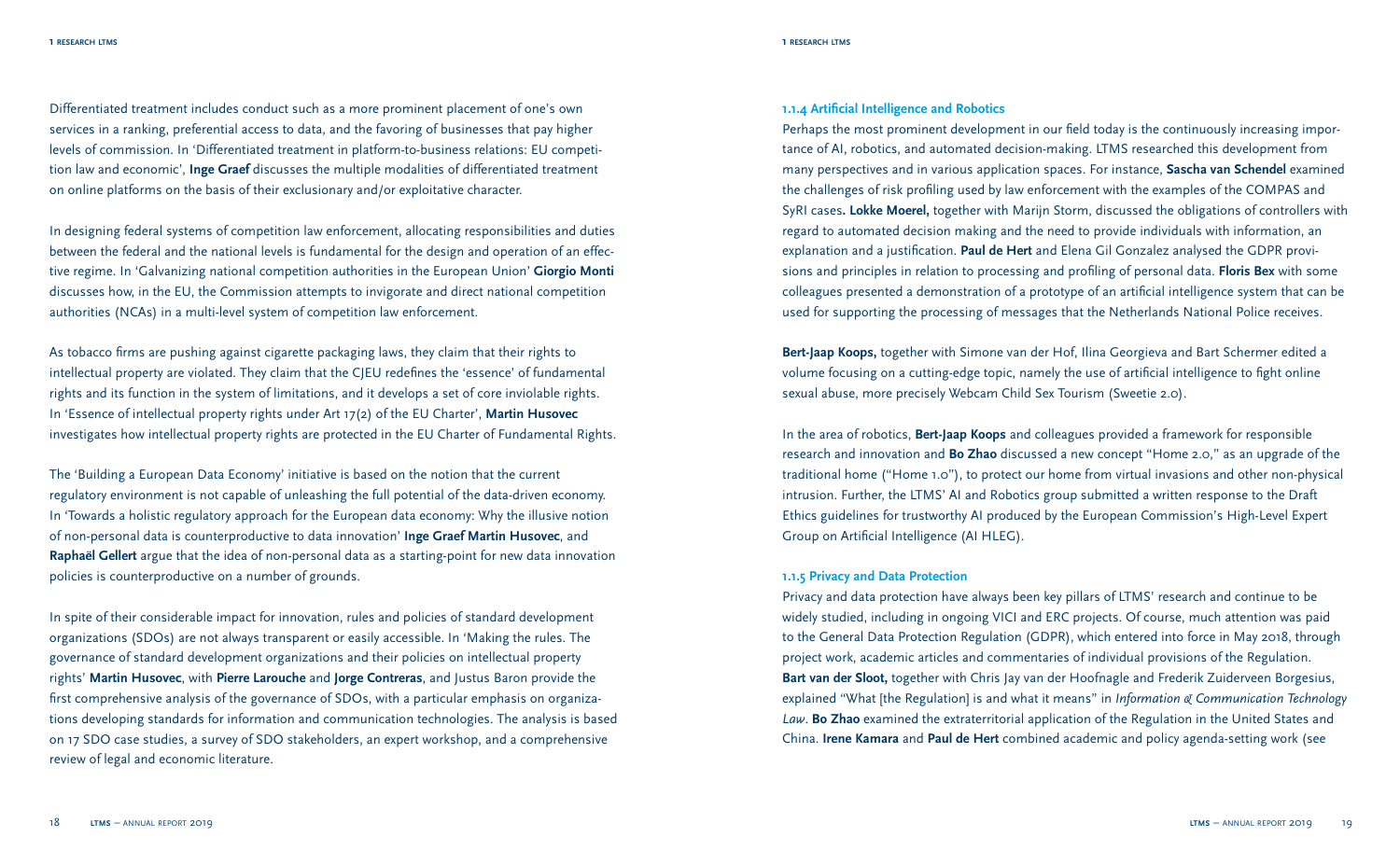<span id="page-11-0"></span>box) with commentaries on several provisions of the GDPR. **Paul de Hert** together with Juraj Sajfert discussed two scenarios of post-GDPR law-making and the actor perspective. **Eric Lachaud,** who defended his PhD Dissertation on the contribution of certification to data protection regulation, also studied the adherence to the GDPR's codes of conduct as a possible option for SMEs to ensure GDPR certification. **Lorenzo Dalla Corte** examined the concept of "personal data" in his contribution entitled "Scoping Personal Data: Towards a Nuanced Interpretation of the Material Scope of EU Data Protecton Law'".

Of course, the GDPR was not the only focus of study within the data protection and privacy cluster of LTMS. "The right to be forgotten" was studied by both **Silvia de Conca** and **Claudia Quelle,** with a

> **Irene Kamara, Ronald Leenes, Eric Lachaud and Kees Stuurman**, together with Marc Van Lieshout and Gabriella Bodea carried out a study on *Articles 42 and 43 of the GDPR on Data protection certification mechanisms* for the European Commission's Directorate General Justice & Consumers. The overall objective of this study was to assist the Commission in supporting the establishment of data protection certification mechanisms and data protection seals and marks pursuant to Articles 42 and 43 GDPR and to collect all relevant information for the Commission in view of the possible implementation of Article 43(8) GDPR on the requirements to be taken into account for the data protection certification mechanisms and of Article 43(9) GDPR on the technical standards for certification mechanisms and data protection seals and marks, and mechanisms to promote and recognise those certification mechanisms, seals and marks.

focus on the balancing exercise with the freedom of information and the duties and responsibilities of search engine operators. **Ronald Leenes** and **Arnout Terpstra** together with Alexander Schouten and Alwin de Rooij argued in "*Improving privacy choice through design*" that privacy regulation must shift from a purely legal debate and simple one-time yes/no decisions by 'data subjects' to public (debate and) awareness and continuous reflection on privacy and privacy decisions by users of IT systems and services.

**Eleni Kosta** and **Magda Brewczyńska** studied government access to user data and the way towards more meaningful transparency reports. Further, **Bart van der Sloot** continued his important agenda-setting work in his Editorials for the *European Data Protection Law Review*, discussing the legal and policy implications of amongst others AI, Big Data and profiling.

#### **1.1.6 Cybercrime, Surveillance, and Cybersecurity**

In 2019 surveillance and cybersecurity remained a well-researched area of law within LTMS, being studied from various different angels and disciplines. **Aaron Martin** has studied cyber governance, the role of public- private partnerships and mobile money platform surveillance in the financial sector. **Magda Brewczyńska** together with Suzanne Dunn and Avihai Elijahu studied the data privacy laws response to ransomware attacks in the EU, Israel and Canada. **Paul de Hert** together with Dimitra Markopoulou and Vagelis Papakonstantinou evaluated the new EU cybersecurity framework, consisting of the NIS Directive, ENISA's role and the General Data Protection Regulation.

Surveillance in the "smart city" was studied amongst others by **Shazade Jameson** and **Linnet Taylor** (together with Christine Richter), who have analyzed people's perception of datafication and surveillance in Amsterdam Smart City. **Maša Galič**, who also defended her PhD on surveillance and privacy in smart cities in 2019, studied the Stratumseind Living Lab through the lens of surveillance and privacy theory, exploring the implications both for privacy and the public space itself.

**Bert-Jaap Koops,** together with former LTMS colleague Bryce Newell and **Ivan Skorvánek** compared current surveillance technologies used in criminal investigation in eight jurisdictions: Canada, Czech Republic, Germany, Italy, the Netherlands, Poland, the United Kingdom, and the United States. ("*Location tracking by police: The regulation of "tireless and absolute surveillance*").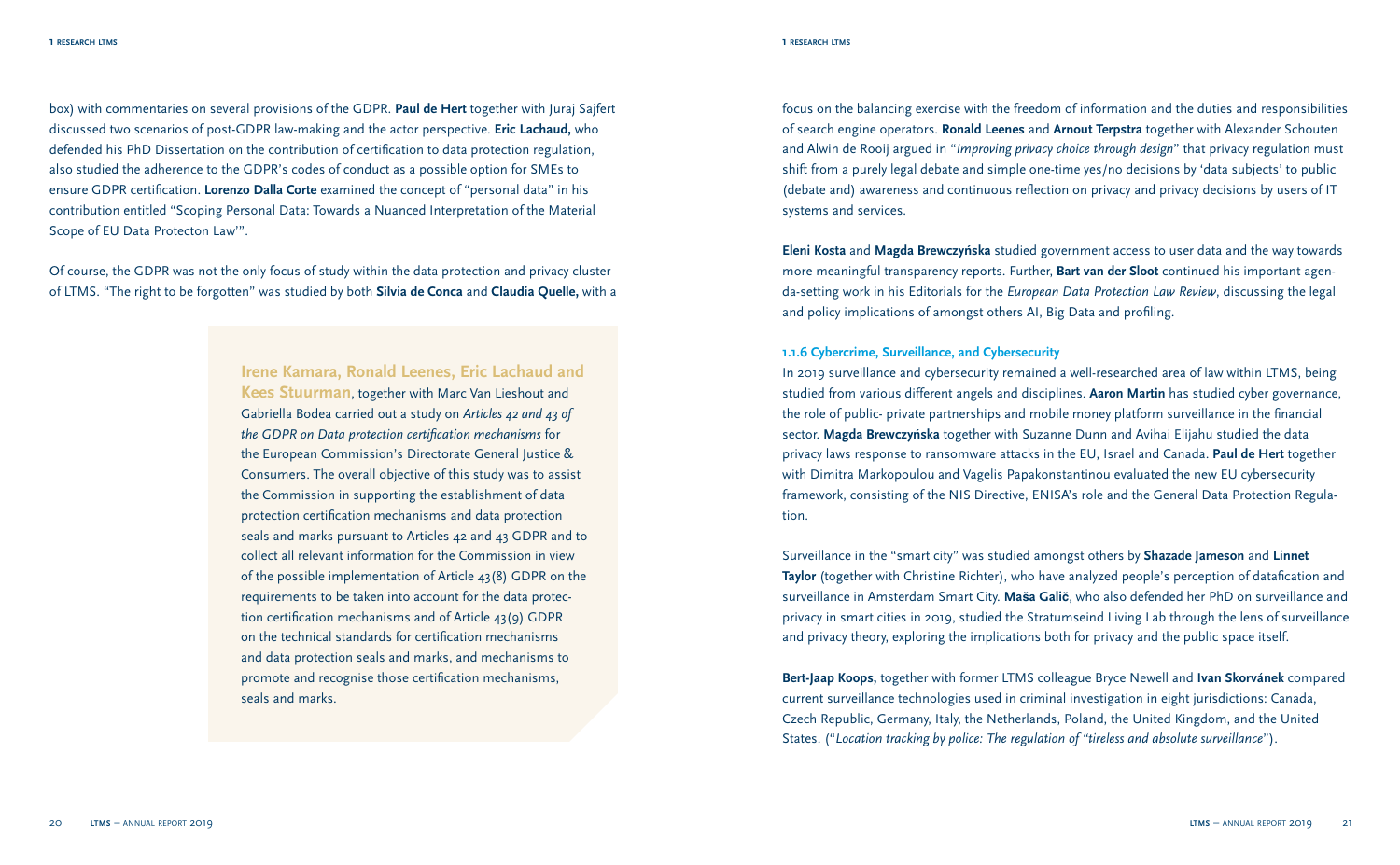Surveillance in a different context was studied by **Marijke Roosen** (together with Kristel Beyens). She carried out a comparative analysis in four jurisdictions (Belgium, Germany, The Netherlands and Scotland) regarding the use of the electronic monitoring technology that allows for the monitoring of the location of individuals via an electronic ankle tag, so as to follow the movements of individuals either in real time or retrospectively.

The regulation of botnets featured in work of **Samantha Adams (†), Karine E Silva, Bert-Jaap Koops** and **Bart van der Sloot** ("*The regulation of botnets: How does cybersecurity governance theory work when everyone is a stakeholder?*"). **Karine E Silva, Bert-Jaap Koops** and **Bart van der Sloot** further also published a Model Code of Conduct on mitigating botnets and infected machines. In December 2019, Karine defended her PhD thesis on *"Mitigating Botnets: Regulatory solutions for industry intervention in large-scale cybercrime",* as part of Bert-Jaap's Vici project.

The 'LTMS triangle' of technology, regulation, and normative notions is studied against the background of society, to incorporate insights into human and organizational behavior, markets, social mechanisms and norms, and the context-specificity of certain sectors in society, such as health, commerce, public administration, or law enforcement.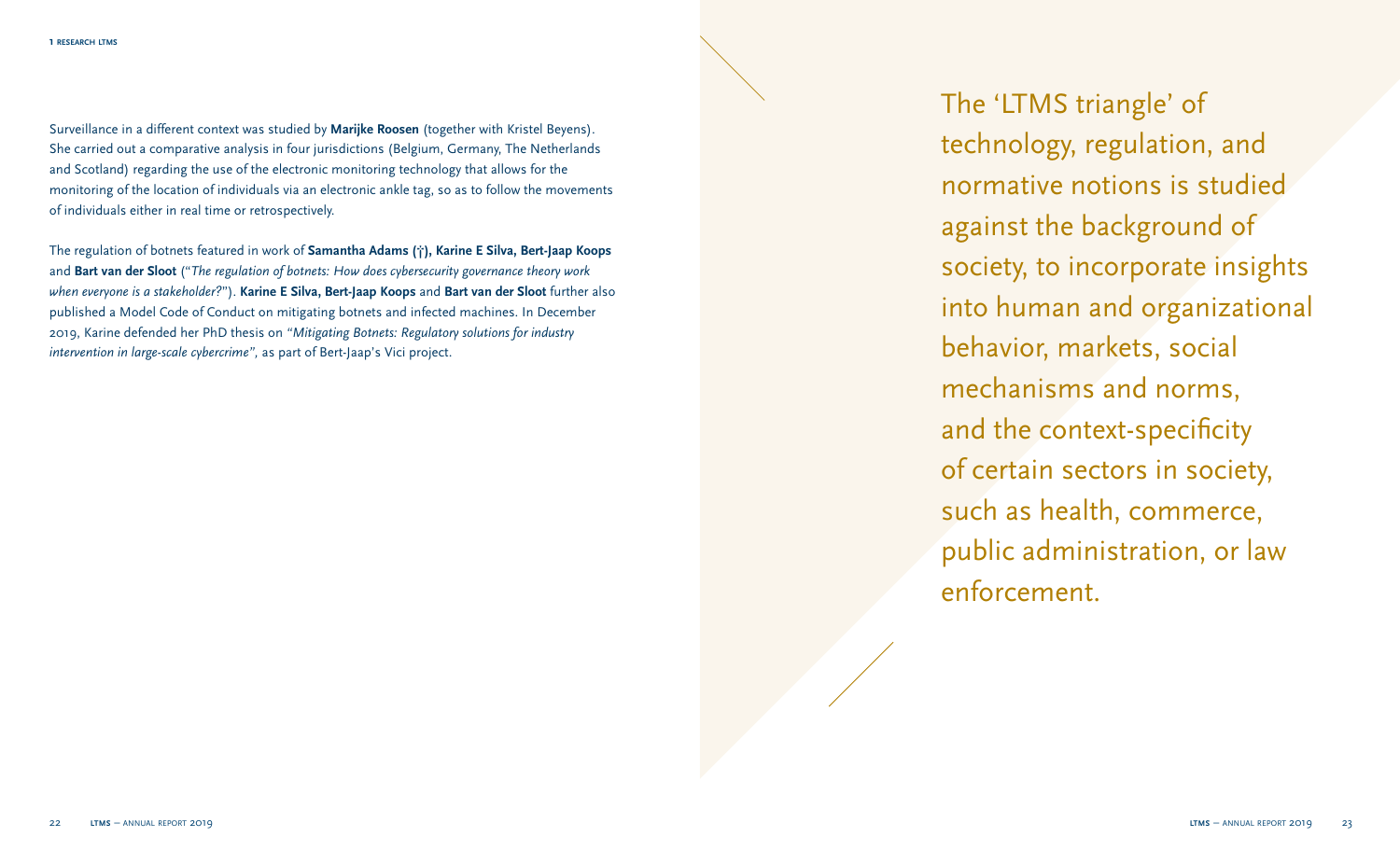

## Brenda Espinosa

## These are very exciting times to be doing research in Law.

These are very exciting times to be doing research in law. The growing "datafication" of almost every aspect of our lives is bringing many interesting questions and challenges for legal scholars and rule-makers. In the course of my research, I have observed an important change: we are moving away from a context in which data were considered as company assets that could be used almost discretionarily, towards a context in which data are considered a valuable resource for the overall economy and society, that should be used responsibly and ethically. We are shifting from a context in which data governance was seen solely as an internal organisational matter, towards a notion of data governance as an additional field of public governance, steered by national and supranational legal rules. More interestingly, this change does not only concern "Big Tech" companies: it affects even industries that rely heavily on physical assets, such as the utilities sector, where the increasing adoption of

technologies such as sensors and smart meters is generating growing amounts of data.

Rule-makers have a difficult task before them: creating a regulatory landscape that enables data-based innovation and at the same time protects human rights and other core social values. Such endeavour is far from straightfor ward, considering that it often entails mediating between competing interests or policy objec tives (e.g. the need to process large amounts of data to enable and improve AI vs. the personal data protection principle of data minimisation), and considering the increasing pace and complexity of data processing technologies, which makes new practices more difficult to capture in legal rules. Sound legal research can contribute to such endeavour in at least two ways: by providing evidence to support the development of new policies and legislation and by critically examining the legitimacy and consistency of the rule-makers' decisions.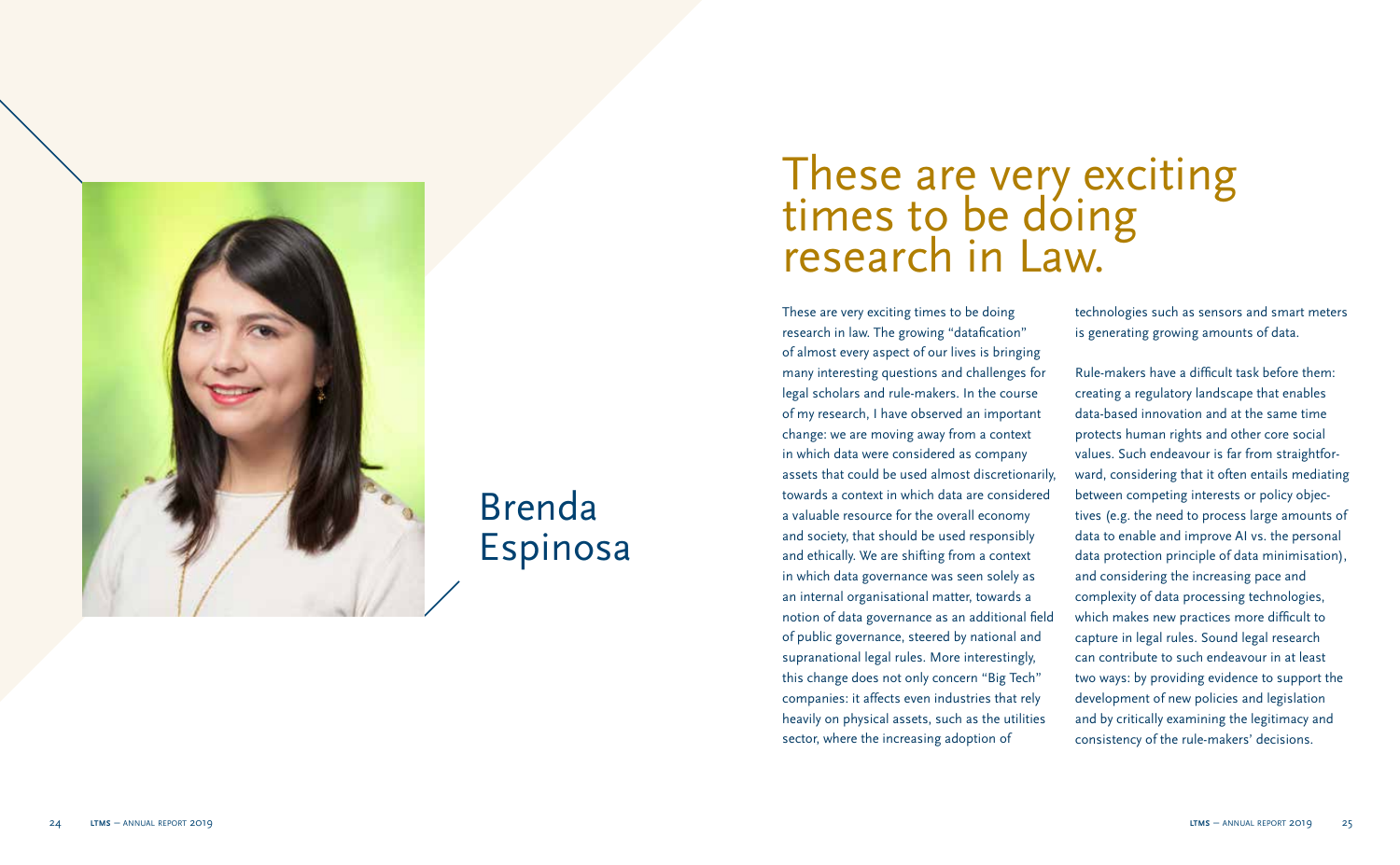#### <span id="page-14-0"></span>**1.2 PERSONAL GRANTS**

#### **1.2.1 REVEAL project (ERC Panos Delimatsis)**

REVEAL is carried out by the Principal Investigator, Panos Delimatsis, Assistant Professors Enrico Partiti, Stéphanie Bijlmakers and Konrad Borowicz and two PhD-students, Shanya Ruhela and Zuno Verghese.

The global financial crisis put basic tenets of neoliberalism into question. Previous crises on product safety also exemplified the limits of delegating regulatory power. However, in the medium run, private regulatory bodies re-assume their previous powerful status and continue to exert large, and seemingly unconstrained, influence on the functioning of economic activity.

This research project investigates the origins and causes of the dominance of private rule-making bodies, focusing on their mutability and resilience. It does so by addressing the following research question: what enabling conditions, innate traits and mechanics allow for the transformation, adaptability and resilience of private rule-making bodies amid exogenous regulatory shocks and how does the law perpetuates this dominance?

This project develops a multidisciplinary conceptual framework to analyse structures, institutional design and adaptive/resilience strategies in 10 non-public regulatory bodies and their public law counterparts. Data are collected via qualitative methods (interviews with key individuals, direct observations, historical institutionalism, process tracing) to identify trajectories of change and causation spanning three decades.

#### *This research is groundbreaking in three ways:*

- by delving into the peculiarities of private collective action, it sets the basis for a new theory of creation, evolution and resilience of such action;
- by integrating multiple disciplines, it innovates methodologically and offers a multidisciplinary and thus more comprehensive theory of private action in the service of future generations of researchers and policymakers;
- by collecting data and theorizing on a largely unexplored (from an empirical viewpoint) area such as transnational standard-setting, it revisits the promises, flaws and limits of technocratic

rule, results in a more balanced understanding of transnational regulatory governance, and resolutely offers a regulatory theory for private regulatory bodies.

#### **1.2.2 INFO-LEG (ERC Nadezhda Purtova)**

**Nadezhda Purtova**'s Starting Grant INFO-LEG ('Understanding Information for Legal Protection of People against Information-Induced Harms') project entered its second stage. Nadya leads a team of 5 scholars: Sebastian Dengler, Raphael Gellert, Evelyn Wan, Tineke Broer and Mara Paun.

In 2019 the team generated new organising notions as possible alternatives to 'personal data'. This was done by studying how legal protection is 'organised' elsewhere in law, in particular, in the EU and US consumer protection law (Mara Paun), how the law of data protection, cybersecurity, and genetic data conceptualises information (Raphael Gellert and Nadya Purtova), and by studying, inter alia by means of case studies, the socio-techical and economic processes involving data (Evelyn Wan, Tineke Broer, and Sebastian Dengler).

#### **1.2.3 The Global Data Justice project (ERC Linnet Taylor)**

**Linnet Taylor** has continued leading the ERC-funded Data Justice project (2018-2023) with Shazade Jameson, Aaron Martin, Helen Mukiri-Smith and the new addition of Gargi Sharma. The team has conducted fieldwork in Kenya, Singapore and around the world on humanitarian action, as well as observing and participating in events worldwide on issues relevant to data justice. Outputs currently published and under review include work on the international data market; corporate data ethics, big data as a source of migration statistics, the ethics of urban living labs, and data practices in the humanitarian sector. Team members have presented in Kenya, Singapore, South Africa, Brussels, Oxford, London, the Hague and Hamburg on the project's findings so far.

#### **1.2.4 PartFin project (Grant Eleni Kosta)**

The ParTFin (Public Private Partnerships on Terrorism Financing) project aims at developing and strengthening public-private partnerships (PPPs) in order to enhance information sharing between competent authorities (including regulators) and financial and payment service providers at the national and EU levels and at facilitating the cross-border information exchange between PPPs. To this end, the project will provide best-practice guidance to policy makers at the EU and national levels.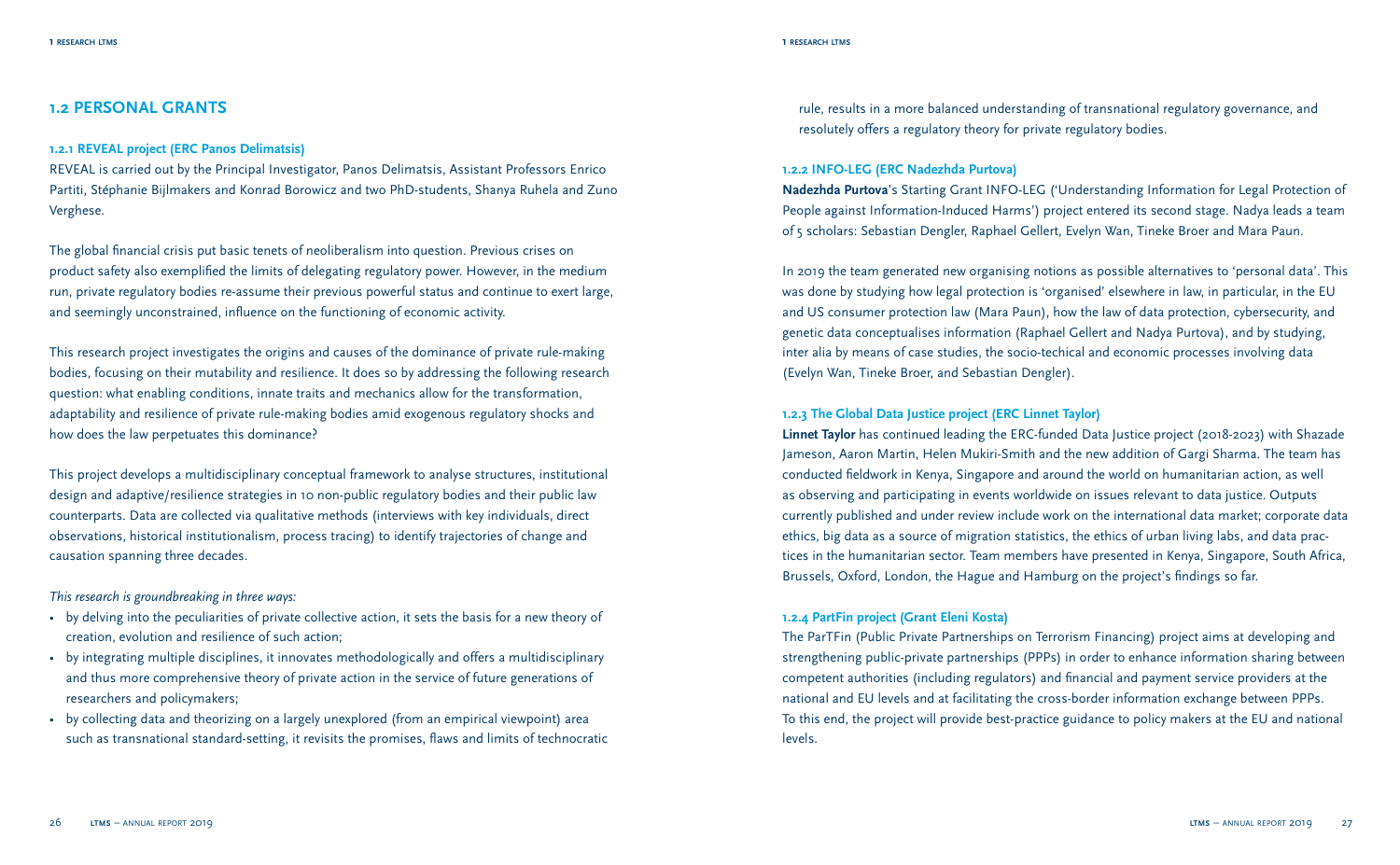<span id="page-15-0"></span>Research activities will include (i) comparative legal analyses of PPP involving eight countries inand outside the EU in the area of AML/ as well as PPP in other areas of security law; (ii) research spanning security law, data protection law, and public international law; (iii) socio-legal research on PPPs, including interviews with competent authorities and relevant private stakeholders; and (iv) an interdisciplinary investigation into the relationship between law and technology in the context of financial analytics.

In the short term, the project will benefit competent authorities engaged in counter-terrorism investigations in four EU Member States (France, Germany, Italy, and Spain), which form the core of the present pilot project, as well as European agencies. In the mid-term, it will provide guidance for legislators in the four above-mentioned States and for the EU legislator. In the long term, it will contribute to creating or enhancing PPP in other EU Member States and stimulate political action in support of such mechanisms outside the area of terrorism financing.

#### **1.3 PHD DISSERTATIONS**

#### **1.3.1 Clemens Willemsen, 1 October 2019, Tilburg University, LTMS**

*Title: "Identifying suspects and undocumented migrants by law enforcement agencies"* Supervisors: Prof. dr. E.J. Koops and dr. B.H.M. Custers

Clemens Willemsen researched the ability to adequately guarantee the identification of suspects and undocumented migrants by law enforcement agencies. The purpose of establishing an identity is for both criminal law and migration law to determine whether someone is or demonstrates who he says he is or, in other words, to retrieve the identity established by the government and then use it.

The research methods used are mostly desk research based on literature, including interviews with experts in the field of biometrics, establishing identity, record matching, law and informatics. The most important result of the research is a framework that displays, both graphically and in words, the indicators for a law enforcement agency to reach a certain level of quality, maturity or expertise.

The identification of the National Police and the Royal Military Police scores in general more than satisfactory for suspects and undocumented migrants, but insufficiently for suspects if provisional detention is not permitted and (according to the law enforcement agency) there is no 'doubt' about the identity. Practical recommendations are intended for the management of law enforcement agencies, legal and regulatory professionals and managers of biographical and biometric data. The recommendations concern briefly:

- Ensure that the knowledge of the legal powers of the police is and stays up to date. Ensure uniform procedures for all police units.
- Provide (if possible automatically generated) management information for the operational manager to manage the law enforcement officers.
- Recognize the risks of human error and take countermeasures.
- Do not only look at the one-year and four-year criterion for including a biometric characteristic,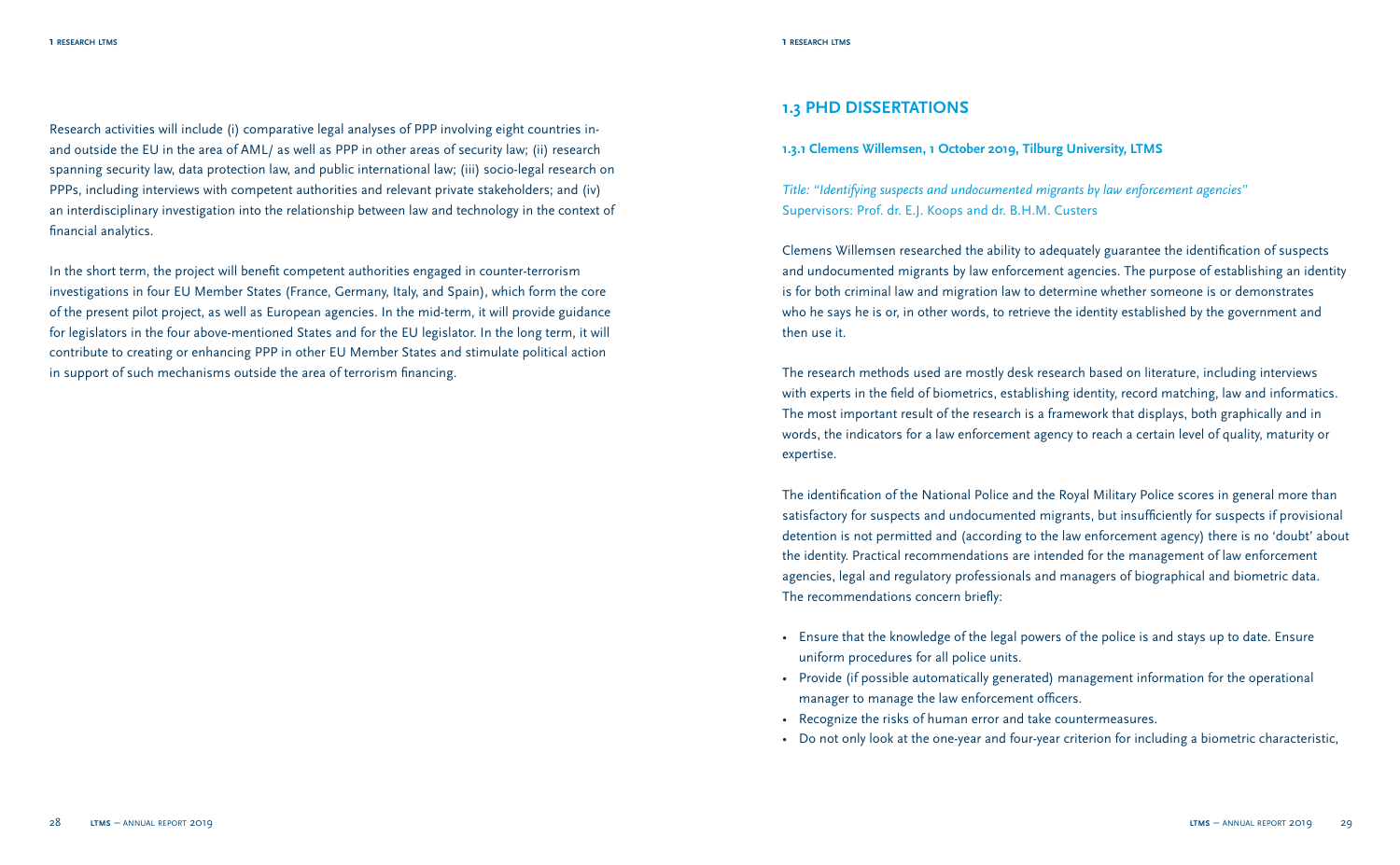<span id="page-16-0"></span>but also consider for which type of offense it is really necessary to determine the physical identity.

- The quality of biometric data such as fingerprints must be monitored so that a complete and integral image can be reasoned.
- Provide a fallback option, not only for the biometrics recording process, but also for the other parts of the identification process.

**1.3.2 Maša Galič, 19 November 2019, Tilburg University, LTMS**



*Title: "Surveillance and privacy in smart cities and living labs: Conceptualising privacy for public space."*

Supervisors: Prof.dr. R.E. Leenes, Prof.dr. E.J. Koops and Prof.dr. E. Kosta

*Figure 2: PhD defense Maša Gali*č

This research is about privacy and big data-based security in public spaces. It is connected to the ongoing Living Lab "Stratumseind 2.0" project on the prominent Stratumseind nightlife street in Eindhoven. The Stratumseind project is a public-private partnership in principle established to increase security so as to renovate the public area, bars and restaurants. Innovative solutions such as lighting, social media and gaming technologies are being deployed and tested in order to meet the goals. Through these solutions a great amount of data will become available for mining, leading to serious privacy concerns beyond data protection (eg. discrimination when used for decision making, unfair treatment, exclusion, stigmatization, de-individualization, loss of autonomy and confrontation with unwanted information). These issues are further complicated by the fact that

this is happening in public space, since the need for privacy protection in public spaces is likely not adequately covered by existing legal frameworks. Masha's research will delve into such and similar issues, emphasizing which actions and acts pose an actual threat to and harm human rights and freedoms (and people's lives in general) and consequently develop a more adequate normative framework in this context.

#### **1.3.3 Eric Lachaud, 2 December 2019, Tilburg University, LTMS**



*Figure 3: PhD defense Eric Lachaud*

This research questions the contribution of certification to data protection. When this research was initiated mid-2012, only a few data protection certification schemes were available on the market. The contribution of certification to data protection had never been evaluated and barely discussed in scholarly literature, especially in legal studies. The above reasons convinced the author that a research should be initiated to determine whether, how and to what extent certification can help data controllers and data processors comply with data protection principles. This desk research, completed with a market scan of data protection certification schemes available in the EU and Switzerland, aimed to clarify the theoretical and practical contributions that certification could offer to the regulation of data protection. It seeds to identify direct and indirect contributions, short-term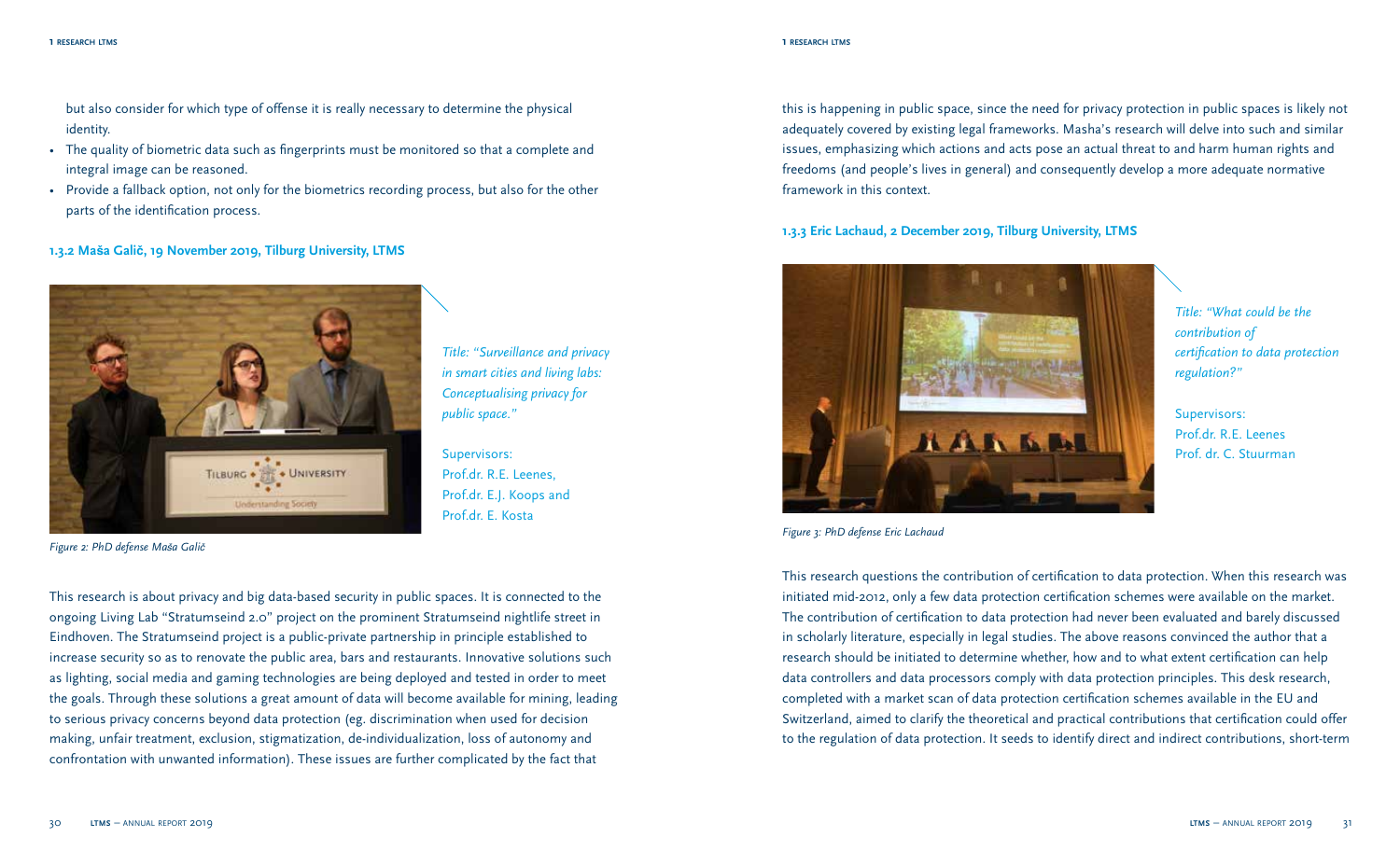<span id="page-17-0"></span>and long-run ones, positive and negative ones. It also intended to identify the types of certification contributing the most to the protection of personal data. The objective was to determine which functional and geographical scopes would be the most suitable for data protection certification to contribute to the protection of personal data and identify limitations inherent to certification itself, the subject matter (data protection) and the regulatory framework applying to it. Lastly, the research seeker to evaluate the methodological, technical and legal shortcomings of data protection certification.

**1.3.4 Karine E Silva, 3 December 2019, Tilburg University, LTMS**

*Title: "Mitigating Botnets: Regulatory solutions for industry intervention in large-scale cybercrime"* Supervisors: Prof. dr. E.J. Koops, Dr. N.N. Purtova LLM MSc

#### **1.4 EVENTS AND DISSEMINATION OF RESEARCH**

LTMS in 2019 has intensified its academic activities. Tuesdays and Wednesdays are reserved for presentations and discussions. These include reading groups where the aim is to read and discuss books and or papers that lie slightly outside of one's core expertise to lower the barrier of picking up these works and learn from each other's perspectives. The work in progress meetings are set out in order to receive feedback by other LTMS' members. These meetings help improve our scholarly work before submitting it to journals and publishers and helps keeping colleagues up to date with LTMS' research. Visiting scholars and guests provide guest lectures and seminars which are open to students and others. TILEC researchers continue to hold TILEC Seminars on Wednesdays with work-in-progress presentations, discussion of recent developments and monthly external speakers. In 2019 we have seen a growth in attendance by students and 'outsiders'. Highlight of the year include:

- The 6 edition of the TILTing Perspectives conference: 'Regulating a world in transition' which brought over 250 guests to Tilburg!
- A conference hosted by TILEC and titled "Governance of Big Data and Artificial Intelligence: Economic, Legal, and Political Perspectives," co-organized together with the Governance and Regulation Chair at the University Paris-Dauphine
- The conference "Patent pools 2.0: Modernizing collective licensing mechanisms in the IoT context"
- An LTMS workshop on "Governing Data as a Resource"
- 'PhD Colloquium on: "The Regulation of New Technologies"'.

A full overview of the events organized by LTMS in 2019 can be found in Appendix 3.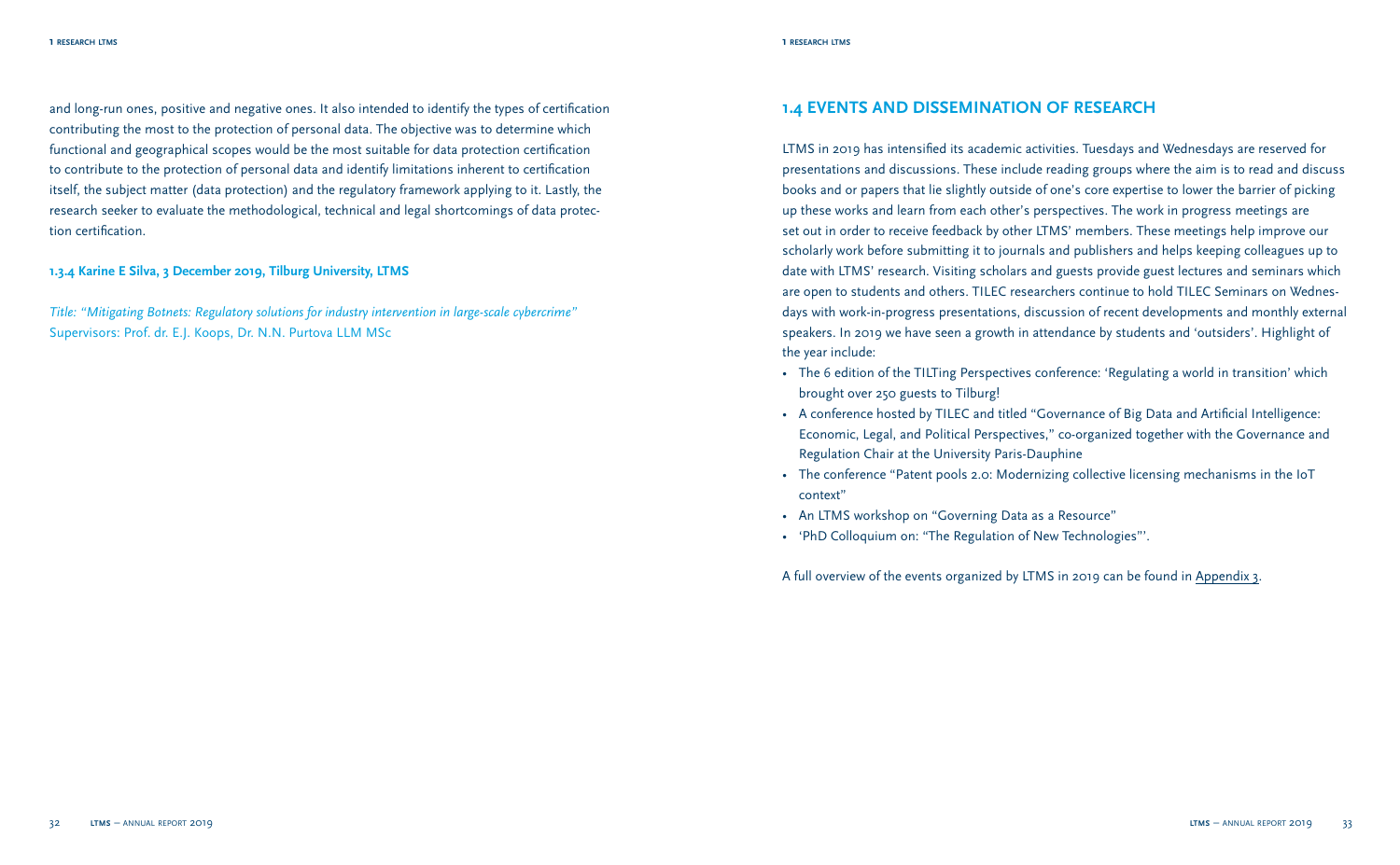<span id="page-18-0"></span>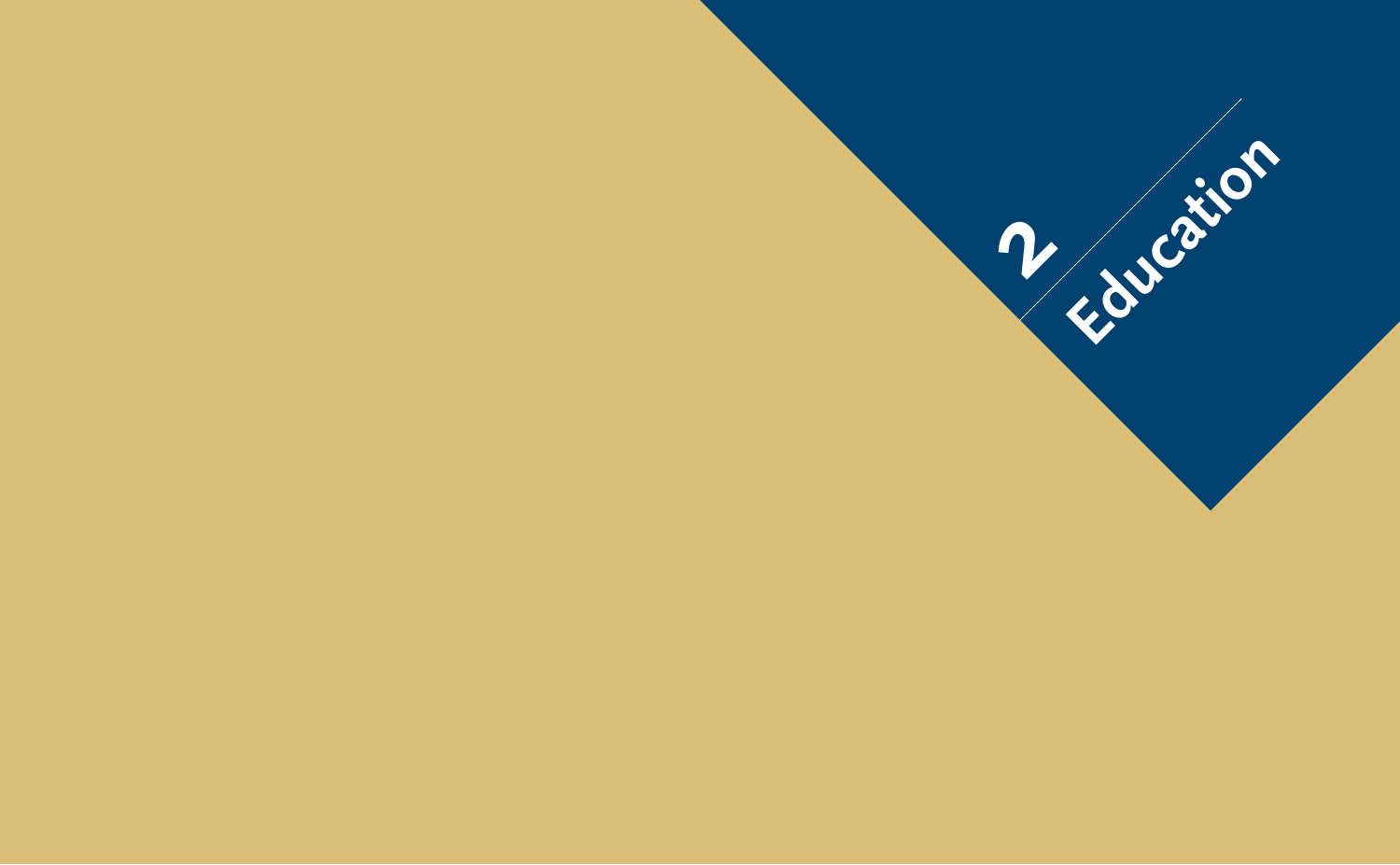<span id="page-19-0"></span>**EDUCATION**

#### **2.1 EDUCATION IN TILT**

Even though TILT is historically a research institute, education is considered to be a very important pillar of TILT. The cornerstone of TILT's education program is its Master's program in Law and Technology. This LL.M. course started in September 2005. Since 2015 TILT is also extensively engaged with education in the new data science programs of JADS. Alongside these major involvements many of TILT staff members are active in one or more other programs, including the bachelor Global Law, the bachelor Liberal Arts, the master Rechtsgeleerdheid, TIAS and other Post Academic Programs.

#### **2.2 EDUCATION IN TILEC**

Although TILEC is not formally responsible for running any of the university's educational programs, it plays a key role in a number of them. TILEC members are very active in the Global Law Bachelor, the Data Science Bachelor, the International Business Law Master, the Master in Law and Technology and the Master in International and EU law. Additional courses are also offered at the PhD level. In 2019, on top of general courses, many courses directly linked up with the TILEC research program.

Examples include the master courses 'Regulating Competition'; 'International Competition Law'; 'Competition Law and Technology Industries'; 'Banking and Security Regulation'; 'Advanced EU Competition Law and Economic Regulation'; 'Crisis and the EU'; 'Trade and WTO Law' 'Law and Economics'; 'Trade and Development'; 'EU Internal Market Law'; 'Making and Shaping of Markets'. TILEC TLS members are also involved in several bachelor courses including: the Data Science Bachelor course 'Innovation and Regulation', the Bachelor of Liberal Arts course 'European Public Law and Public International Law', the Global Law Bachelor courses 'Methods and Techniques of Legal Research , as well as the Rechtsgeleerdheid Bachelor course 'Mededingingsrecht'.

#### **2.3 MASTER L&T**

While the master program started out as a small-scale niche program with only few students a year, the trend is now that the program is attracting over 100 students per year from all over the world. The intake is spread over two periods, in September (ca 80 students) and in January (ca 35 students). The program takes regulation of and by technology as a starting point. There are three main components of the program: 1 mandatory course as a foundation to the entire program. This course is called REAL: Regulation, Ethics, Acceptance and Legitimacy. 6 Electives to choose from a total of 12 electives. The electives within the program are clustered in two ways. First, into three main pillars of the program, all consisting of an introduction and an advanced course, where the advanced course is only available to students who participated in the introduction. These pillars are: privacy and data protection, intellectual property, and competition law (as a result of the merger between TILT and TILEC into LTMS). Second, besides these three main pillars, the program has two clusters of electives: an IT law cluster and a Societal cluster. The IT law cluster consists of the following courses: Contracts and ICT; Global E-Commerce and Internet Liability; Cybercrime. The societal cluster consists of the courses: Climate Change Law; Law, Technology and the Environment; Health, Care, Regulation and Technology. Even though these pillars and clusters provide students with the opportunity to, in combination with their master's thesis, specialize in certain domains within the broad field of Law & Technology, students are entirely free to pick and choose the electives as they wish. On top off the program electives can be chosen from other master programs.

Within the program students are trained in assessing the mutual relationships between law, technology and normative outlooks within society. The program is interdisciplinary in nature, starting from the perspective of regulation, students are challenged to consider the interplay of different disciplines in solving complex societal issues in relation to the ever-evolving technological landscape.

Even though internships are not a mandatory component of the Law & Technology Program, students are encouraged to engage in internships and other extracurricular activities. Practice is involved in the Law & Technology Program by way of guest lectures and extracurricular activities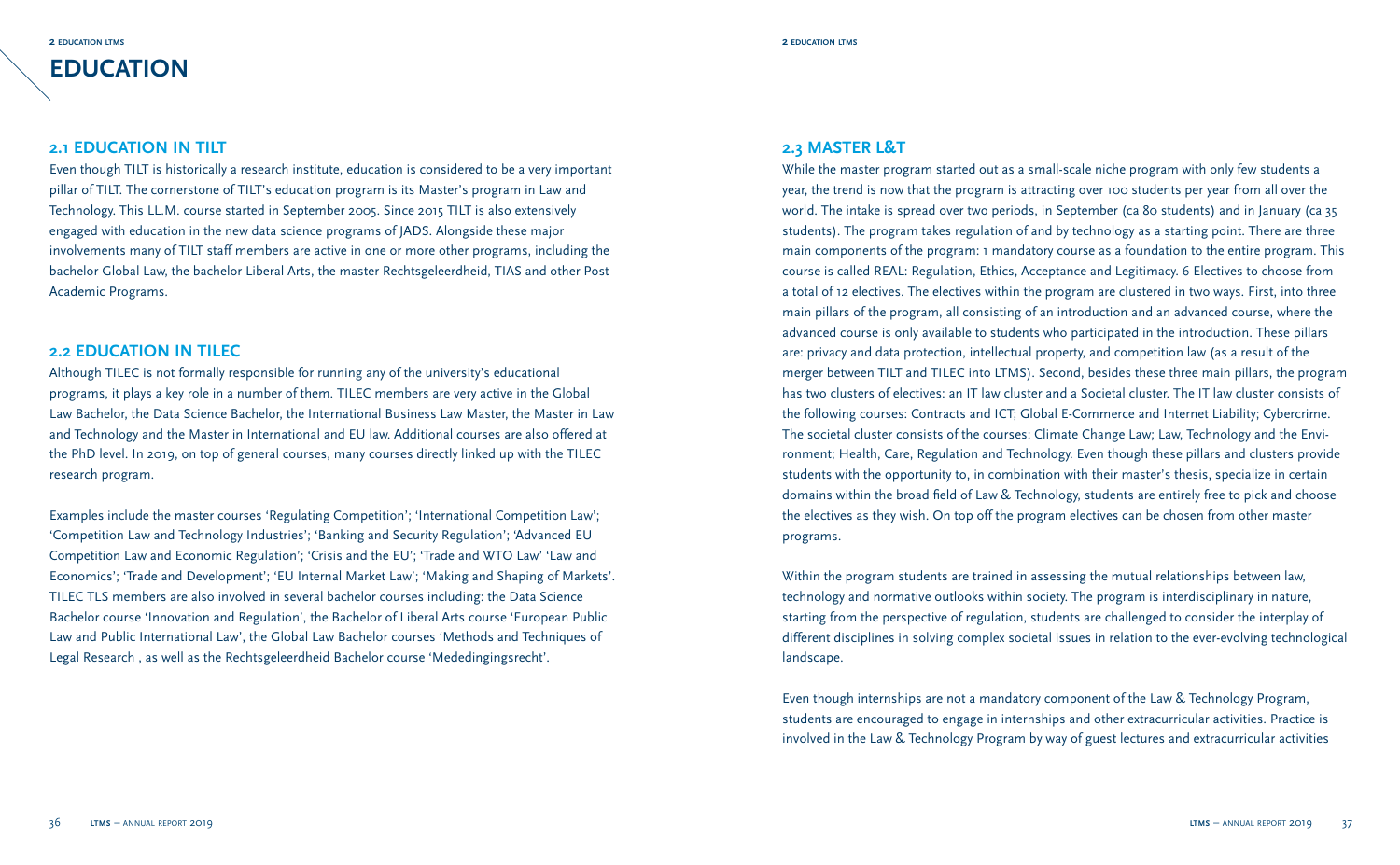<span id="page-20-0"></span>such as seminars and so-called TILT Clinics – assignments commissioned by practice executed by small groups of students – which are highly valued by both students and practice. See more on the 2019 TILT Clinics below.

#### **2.4 INVOLVEMENT IN OTHER TLS PROGRAMS: MASTER RECHTSGELEERD-HEID, BACHELOR'S PROGRAMS IN GLOBAL LAW AND LIBERAL ARTS**

TILT offers various courses in other TLS programs. In the Master Program Rechtsgeleerdheid an elective course on privacy and data protection is offered. Students learn about the differences and similarities in privacy and data protection, they get acquainted with the notions of a harm-based and risk-based approach and explore the GDPR in theory and in practice, on the basis of real-life cases. In the Bachelor Global Law TILT staff teaches a course on Technology and Society. The aim of this course is to develop students' knowledge of important trends in technological developments to the degree that these developments are relevant for regulation, legislation, and enforcement. In the program Liberal Arts TILT hosts a distance course on Liability and the Internet, focusing on the implications of online environments for the applicability and enforceability of traditional legal frameworks. Liability in relation to Internet Service Providers and jurisdictional issues regarding online defamation are used as illustrations of how internationalization, dematerialization and technological turbulence pose regulatory challenges.

#### **2.5 JADS**

Tilburg University is one of the founding partners of the Jheronimus Academy of Data Science (JADS). TILT lecturers are involved in both the Bachelor's Program and Master's Programs that fall under JADS. The courses taught by TILT staff aim to provide data science students with a strong legal and ethical foundation that will stay with them throughout the rest of their careers. The majority of JADS students do not have a legal background. However, over the course of their careers, they will inevitably face circumstances in which they will benefit from an understanding of the legal and ethical frameworks that come into play when one deals with (big) data.

The following courses were taught by TILT lecturers as part of JADS:

- **Joint Bachelor in Data Science:** (Tilburg + Eindhoven)
	- Law and Data Science
	- Perspectives on Data Science
	- Data Science Ethics
	- Data challenge
- **Joint Masters: Data Science and Entrepreneurship** (Den Bosch)
	- IP and Privacy
	- Law, Ethics and Entrepreneurship
- **Masters in Data Science: Business and Governance** (Tilburg)
	- Mandatory: Data Science Regulation and Law
	- Elective: Data Science: Sustainability, Privacy and Security

The primary aim of the courses TILT provides is to ensure that data scientists of the future are aware of the legal and ethical duties that come with the great potential of (big) data. The legal courses provide insight into both legal and ethical considerations relevant to data science. Besides a general introduction into law and ethics, students get basic knowledge of different fields of law such as privacy and data protection and intellectual property law, aiming to make students aware of challenges, risks and opportunities that may derive from these legal frameworks. The courses aim to make students aware that legal and ethical frameworks impact data science. Students are challenged to reflect upon moral and ethical factors which may influence a decision not to analyze or publish certain information, even in cases where it is already publicly available.

JADS also offers some Post Executive Programs in which TILT has a role. In the Data expert program and the KPMG program legal and ethical courses are taught by TILT staff.

#### **2.6 TIAS AND PAO**

One of TILT's success programs is a Post Executive Specialization Course in the field of Privacy and Data Protection. During 4 days (all Fridays) the participants gain a foundational understanding of the General Data Protection Regulation (GDPR) and learn how to work with this complex legal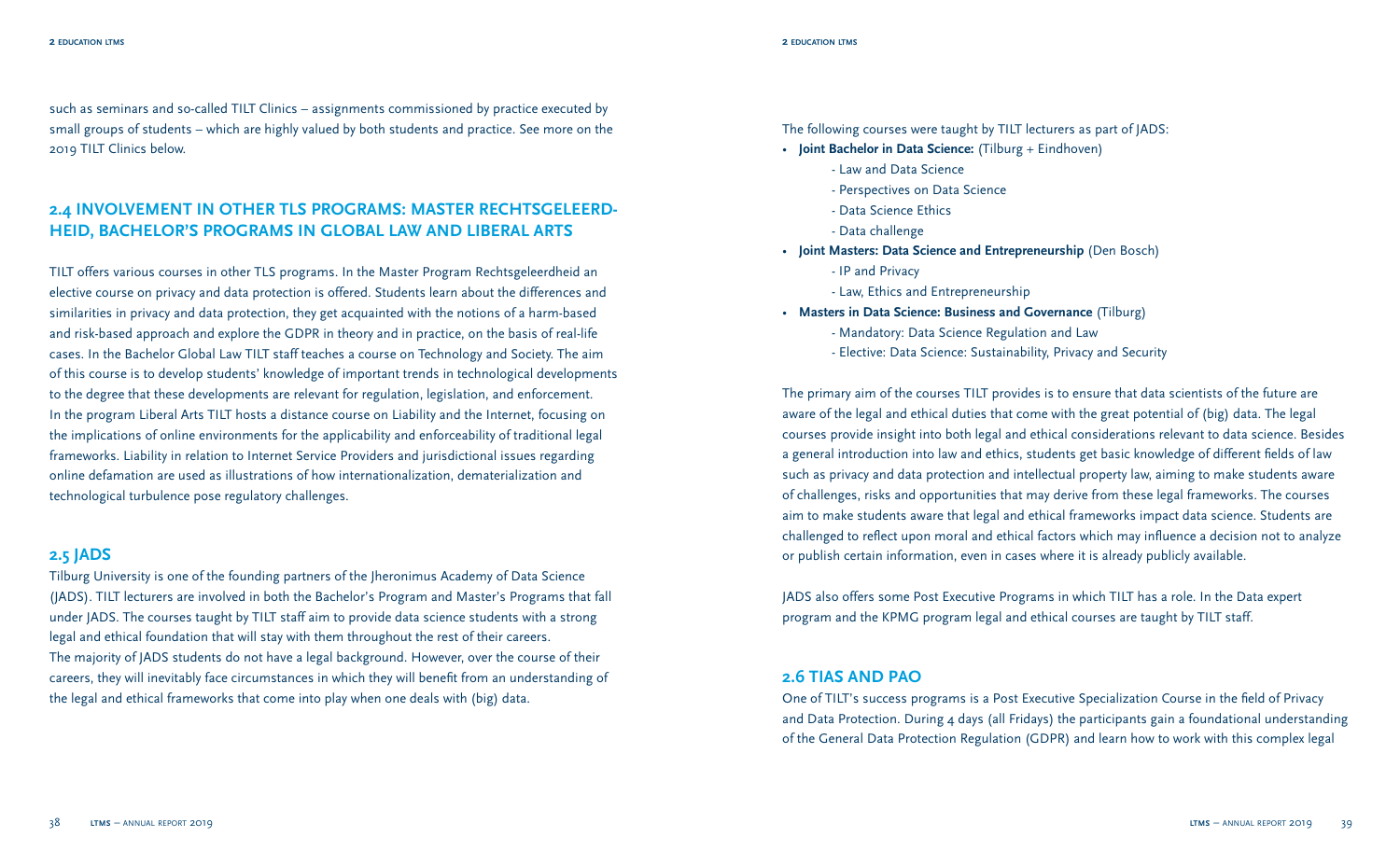<span id="page-21-0"></span>framework in practice, by handing data protection issues via case studies. Special attention is given to issues prominent in an international setting of data use, including the scope of application of the Regulation and compliance with the EU data transfer rules. Another PAO program in which TILT participates concerns Big Data. In this program a full spectrum on the emerging field of both the law on big data as well as the use of big data in the law is offered. The participants get a comprehensive view on the latest developments in big data and artificial intelligence (AI) related to the law and legal practice. A wide range of topics is covered, including the GDPR, ethical issues of big data and AI, contractual protection of data and IP-rights.

Besides these stand-alone PAO courses, TILT is also active in Post Academic Programs offered by TIAS School for Business and Society. TILT is involved in courses on Privacy and Data Protection, Ethics, ICT-contracts and Intellectual Property in a variety of programs such as the Executive Master of IT-Auditing and the short programs 'Waardecreatie met Big Data Analytics' and 'Transformeer naar een data gedreven organisatie'. For the Executive Master of IT-auditing TILT on occasion is involved in graduation trajectories providing supervision to small groups of students.

#### **2.7 TILT CLINICS**

TILT Clinics are short term projects (4 weeks in a row for 2 days a week typically) in which  $\mu$  Law and Technology students work on a commissioned study under supervision of TILT senior staff and the project commissioner. The days and number of students can vary depending on the wishes of the commissioner of the assignment.

#### **2.7.1 TILT Clinic in cooperation with UNSense**  *(March 2019)*

#### **UNSense and Brandevoort 2.0**

UNSense is a spin-off from UNStudio; a leading international architectural firm, with 30 years of international experience in architecture and urban development.

UNSense explores, designs and implements strategies and technologies to improve people's living conditions, and to make buildings and cities more humane and healthier. One of the recent projects UNSense is working on is Brainport Smart District, a project aimed to develop the most innovative city of the future. The baseline idea is to develop the first 100 houses of Brandevoort 2.0 in co-creation with the people living in these houses by creating a real-time test environment. The residents can live for free in exchange for qualitative and quantitative data sharing. These data form the bases for "learning by doing" and will be translated to systemic solutions that can be deployed at a larger scale within Brandevoort 2.0.

#### **Assignment: Data brokering in a smart city concept**

The goal of the Clinic was to help develop insight into the (im)possibilities of data brokering as underlying model of the smart city housing project, answering the following questions:

- 1. What type of data will be collected that fall within the realm of the GDPR?
- 2. Which parties are involved and which roles do they have in terms of data controllers and data processors?
- 3. How do these parties relate in terms of data ownership?
- What risks and/or restrictions may arise from the GDPR regarding data brokerage as underlying model for Brandevoort 2.0?
- 5. What kind of measures need to be taken to mitigate these risks and restrictions?

These main questions resulted in an advisory report of about 15 pages. Besides, based on the report, a 3-page management summary in Dutch was delivered. The Clinic was concluded with a presentation of the main findings.

#### **2.7.2 TILT Clinic in cooperation with Louwers IP|Technology Advocaten** *(November – December 2019)*

#### **Louwers IP|Technology Advocaten**

Louwers IP|Technology Advocaten is a modern niche firm in the field of IT/internet, privacy and intellectual property, and especially at the intersection of law and technology. Since 2006, the firm is established in design and technology region Brainport Eindhoven and from August 1, 2014 also in the equally innovative region of The Hague.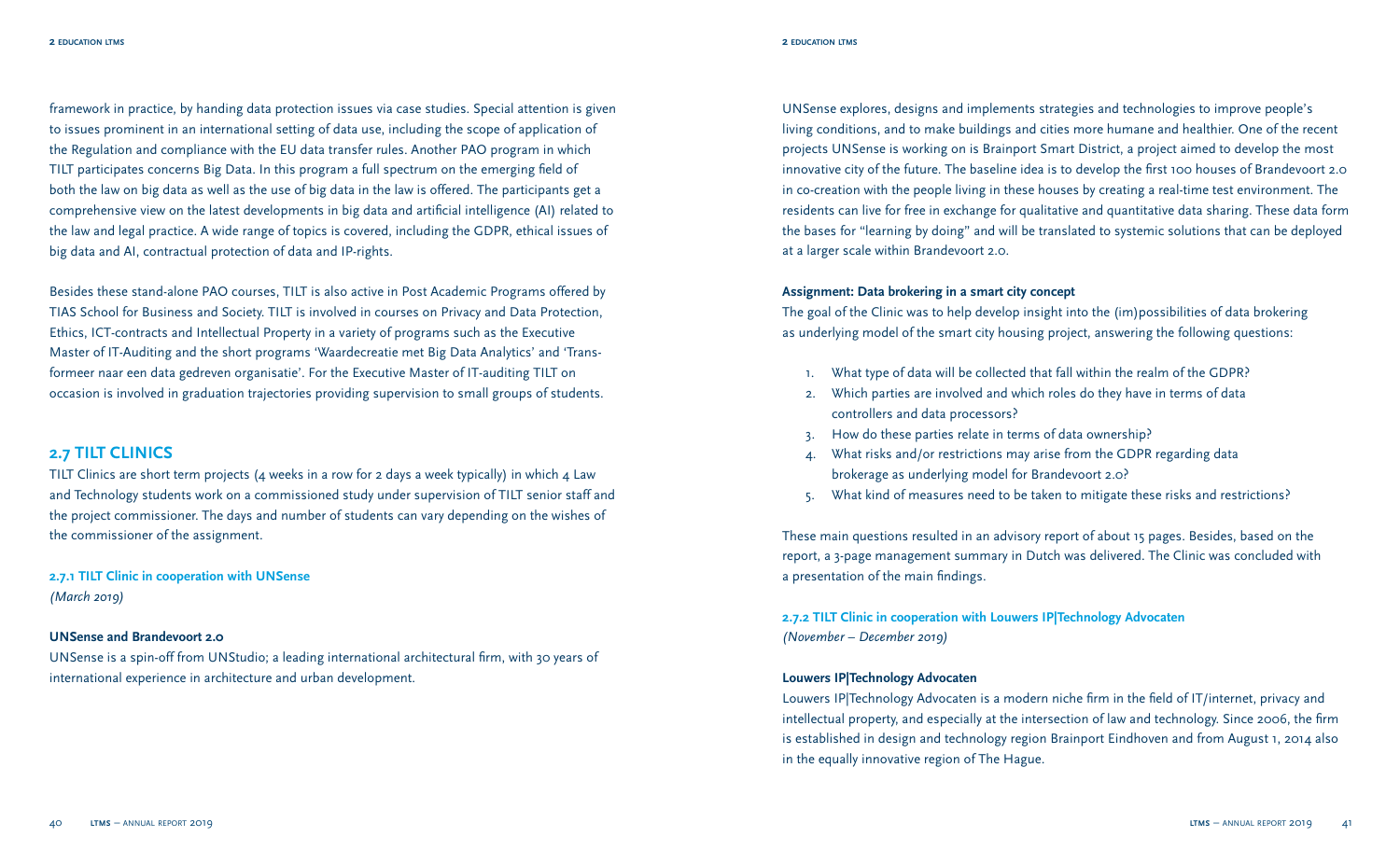#### <span id="page-22-0"></span>**Assignment of the Clinic: Assist in the development of an educational tool for engineers**

The engineers of the future faced a faster pace of technology development and increasingly complex problems. They needed both in-depth discipline expertise and cross-disciplinary insight. When developing technology for society, a basic understanding of legal subjects was of great importance. As the Eindhoven University of Technology is primarily a university of technology, the 'legal' discipline was currently limitedly taught to students.

The opened Eindhoven University of Technology innovation Space hosts several student teams and spin-offs which experience a lack of understanding on their legal position. According to similar institutions at other (technical) universities, these universities face similar problems. The key objective of this project was to educate (future) engineers about their legal position through an education tool.

The goal of the Clinic was to help develop and test the content of an education tool. This tool was used to help engineering students answer the questions:

- have I created intellectual property?
- 2. who owns the intellectual property I have created?
- 3. what are legal topics to consider when starting a business?

Students worked at the law firm Louwers IP|Technology Advocaten and at the Eindhoven University of Technology Innovation Space, both located in Eindhoven.

**2.7.3 ehvLINC Team & Louwers IP|Technology Advocaten** *(November 2019 – May 2020)*

#### **ehvLINC Team & Louwers IP|Technology Advocaten**

Besides being active in TILT Clinics, several students of the Law & Technology program also engage in a longer-term project guided by the ehvLINC Team & Louwers IP|Technology Advocaten.

In the early stages of their existence, startups rarely pay attention to legal or tax issues, which often leads to significant future problems. Moreover, their scarce funding does not allow them to pay for

traditional legal services. ehvLINC brings together startups, law students and law firms to resolve this pressing issue.

#### **Startup Incubator Internship**

At the beginning of each academic semester, students can apply and commit for 6 months to being part of ehvLINC. During these months, the students work on average 8 hours per week, for innovative and mostly high-tech startups. The students devote their time to resolving specifically IP & Privacy-related legal problems that the startups encounter. They won't be working alone but with the partner law firm Louwers IP|Technology Advocaten. Students acquire practical experience in what is currently one of the most exciting legal fields (startup law), startups will be safe and sound with top-notch legal advice and law firms will get a unique chance to meet their potential future clients and/or employees.

From this project another TILC Clinic spin off emerged, as Eindhoven University of Technology innovation Space hosts several student teams and spin-offs which experience a lack of understanding on their legal position. Therefore, ehvLINC and Eindhoven University of Technology Innovation Space started a collaborative project called Suitless, which is an online platform where startups can obtain a clear view of what they need to arrange legally. Through intelligent questionnaires (modules), Suitless simulates the conversation between legal advisors and entrepreneurs. After finishing a module, the system automatically creates an overview of to-do's, classified on urgency. If it is necessary for a startup to hire a professional,

he or she can help the startup - based on the already formulated bottlenecks - more efficiently.

The goal of this special TILT Clinic project, which was carried out in November 2019, was to:

- 1. Research which legal knowledge would be relevant for Eindhoven University of Technology startups;
- 2. Develop new modules about intellectual property and privacy subjects; and
- 3. Validate the legal content of the modules with lawyers and teachers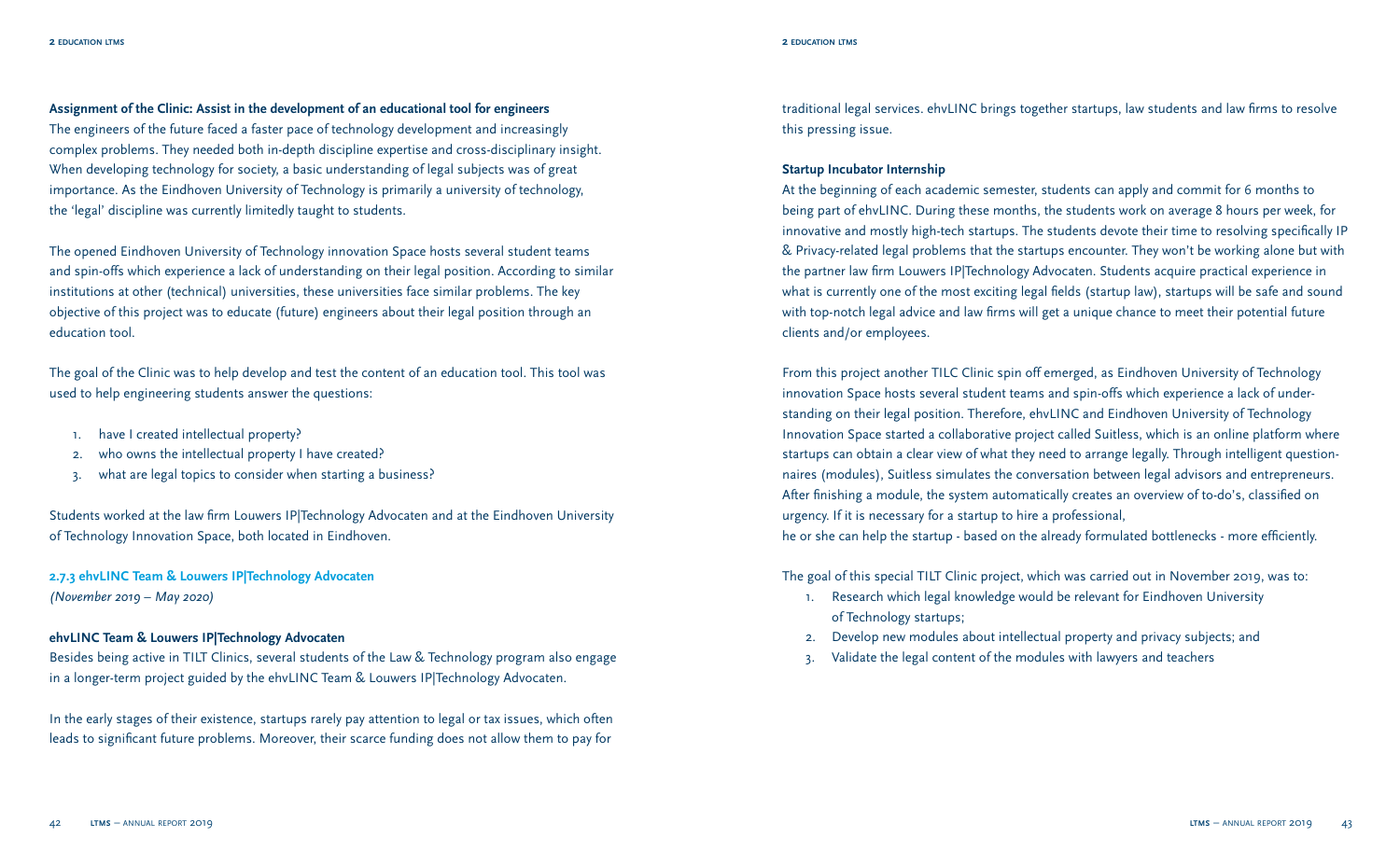

## Aaron Martin

# Can Big Tech save humanity?

One of the key concerns motivating our work on the Global Data Justice project is the ongoing transformation of humanitarian aid through innovative uses of digital data and technology. How are humanitarian crises being reconceived as problems that can be solved, at least in part, with digital data? And what role should the private sector play in driving this digital transformation? Last year brought a number of high-profile announcements that have forced the humanitarian community to reflect deeply on different issues: the role of regulation in governing data use in humanitarian interventions, whether digital technology is capable of solving humanitarian conflicts that are intractably political, and the extent to which private sector players ought to be involved in the humanitarian enterprise.

In February 2019, the UN World Food Programme (WFP) announced a five-year partnership with the data analytics firm Palantir "to streamline the delivery of food and cash-based assistance in life-saving emergency relief operations around the world". While the partners took strides to present the project as complying with data protection principles, many observers remain concerned about the involvement of Palantir in essential humanitarian work.

In a separate development last year, WFP announced that it would be suspending food aid in parts of war-torn Yemen unless the local population accepted the agency's introduction of a biometric registration system for aid distribution, which local leaders had objected to on sovereignty and security grounds.

Then in June 2019, Facebook, in partnership with 27 other organizations including the humanitarian NGO Mercy Corps, launched a new cryptocurrency known as Libra with the explicit aim of addressing barriers to "financial inclusion" globally. Since then, a number of Libra's high-profile partners have withdrawn due to regulatory pressure, forcing the project to rethink its aims.

The consequences of each of these developments surely will be felt for years to come, particularly as the world responds to the massive humanitarian crisis of COVID-19. We should learn from these recent experiences as we ask ourselves what role we want digital data and technology to play in this response. Can Big Tech save humanity?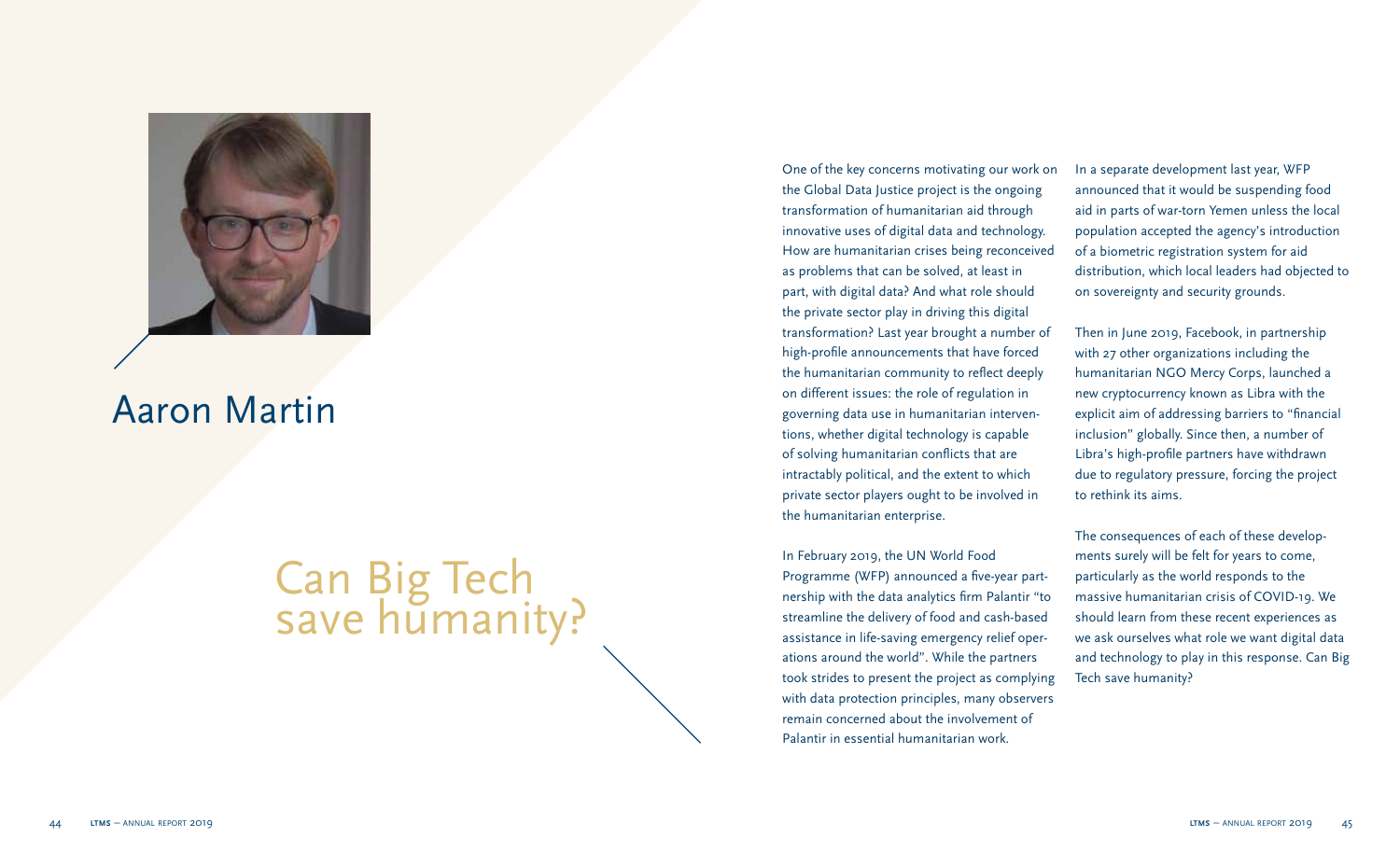<span id="page-24-0"></span>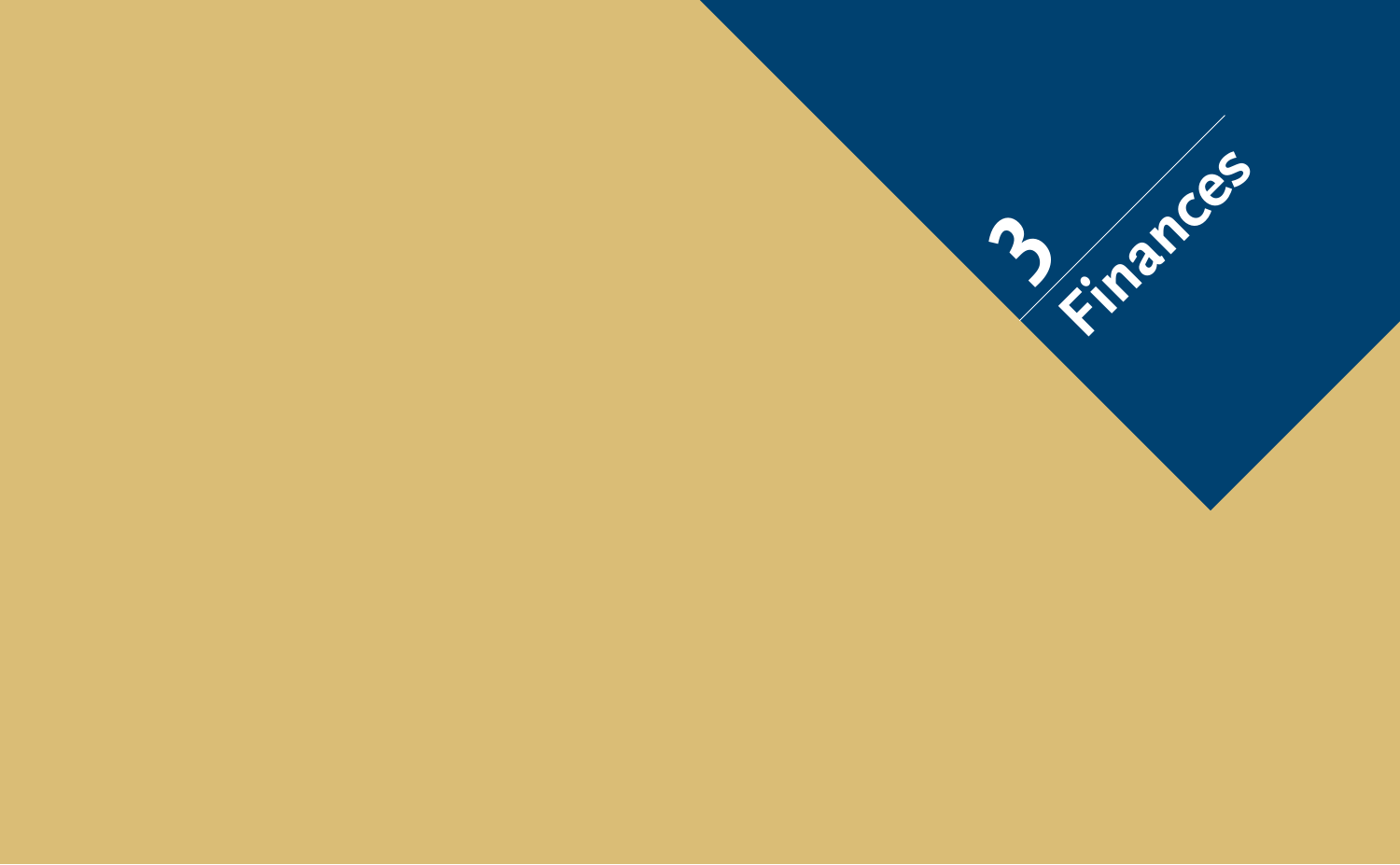**3 finances ltms FINANCES**

LTMS is funded through a mix of internal funds provided by Tilburg University (40%), as well as external funds (60%). Large international projects are funded by the European Commission (EU) and by the Netherlands Organization for Scientific Research (NWO), public authorities and private firms.

**3 finances ltms**

#### **TILBURG UNIVERSITY:**

for the education:

- in the Master in Law & Technology program;
- Data Science education, both in the joint Eindhoven University of Technology and Tilburg University joint Bachelor, as well as in the Data Science and entrepreneurship at JADS and the Master Data Science and governance at Tilburg University;
- LTMS contribution to the Bachelor Global Law with the Law, Technology and Society course;
- as well as contributions in the Master European Law and Master "Rechtsgeleerdheid".

#### for research:

- TILT's 5 year research program, Understanding the Mutual Shaping of Regulation, Technology, and Normative Notions;
- into the Law & Technology signature plan;
- the Sectorplan programs (Digital Legal Studies From regulating behavior to regulating data);
- into Regulation, Ethics and Accountability in Data Partnerships for Humanitarian Aid;
- for research into how data portability in big data affects individuals, innovation and competition.

#### **EUROPEAN COMMISSION (EU):**

European Research Council (ERC), for the project *Understanding information for legal protection of people against information-induced harms (INFO-LEG).*

European Research Council (ERC)*,* for the project *A framework for Data Justice on the global level.*

The European Research Council (ERC**)**, for research on *the resilience of non-State regulatory bodies in times of crisis.*

Directorate-General for Justice and Consumer, for a study *on certification ex art. 42/43 GDPR,*  under the frame-work contract N° JUST/2014/DATA/FW/0038.

Directorate-General Migration and Home affairs for the project *Public-Private Partnerships on Terrorism Financing* (ParTFin).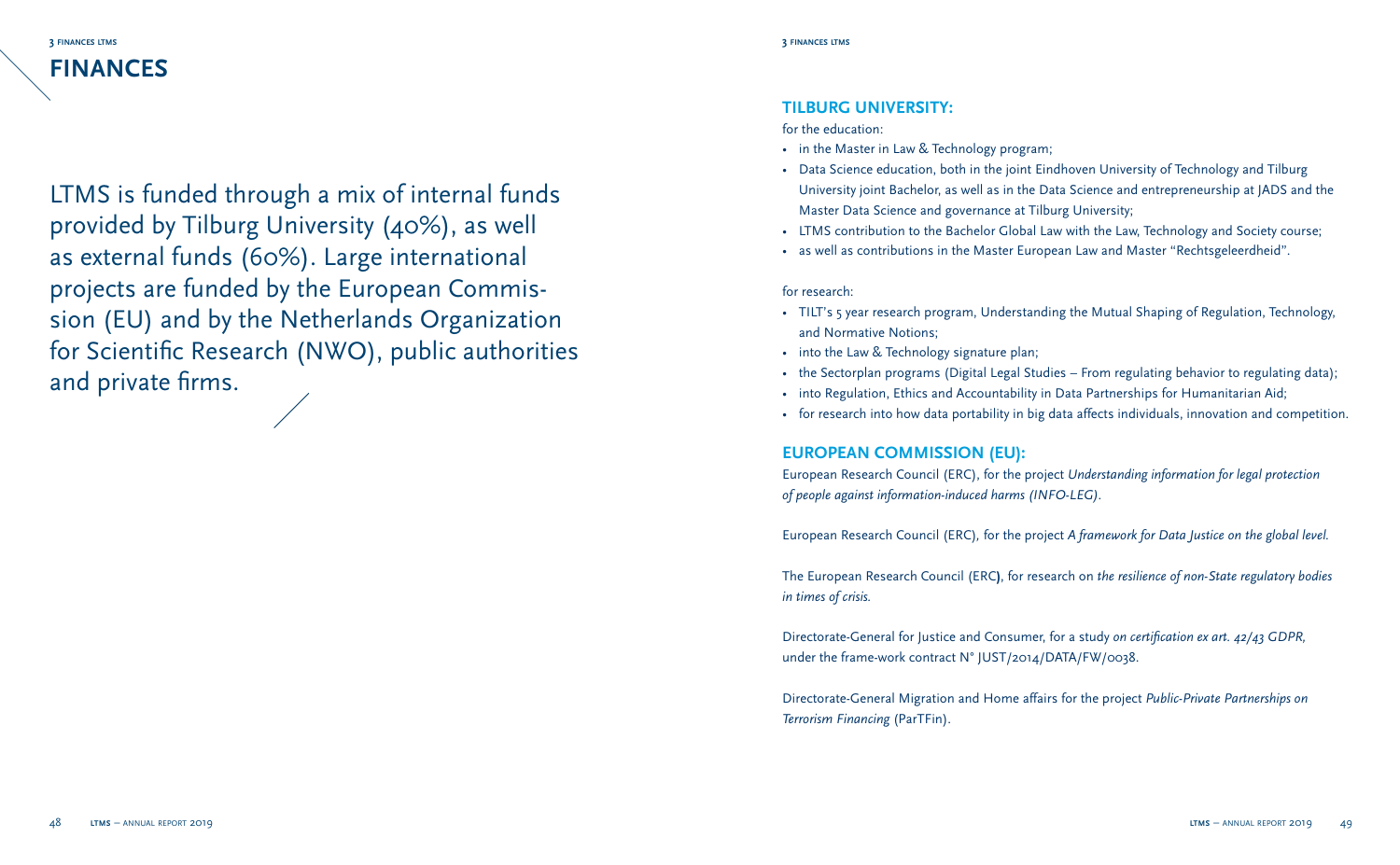<span id="page-26-0"></span>JRC Sevilla, for research on *the interplay of SDO and IPR systems in the ICT industry.* European Horizon 2020 scheme, for the project *MicroMole: Sewage monitoring system for tracking synthetic drug laboratories.*

Research Executive Agency, for the project CSI-COP: *Citizen Scientists Investigating Cookies and App GDPR compliance.*

Jean Monnet Centre of Excellence, for the network: *Consumers and SMEs in the Digital Single Market.*

#### **Netherlands Organization for Scientific Research (NWO):**

The Dutch National Research Agenda (NWA) - *INTERSECT – An internet of secure things.*

VENI grant – **Eleni Kosta** *Back to the typewriters? - Rethinking informational self-determination in the era of mass state surveillance.*

VICI grant – **Bert Jaap Koops** *Privacy Protection in the 21st Century.*

BotLeg project for research on the legal boundaries of public-private actions against botnets.

In cooperation with the think tank NGInfra, for research into *legal and organizational network and governance aspects of data-driven innovations in infrastructure management.*

#### **4 visitors and others ltms**

## **4. VISITORS AND OTHERS** *(fully or partially staying at LTMS in 2019)*

#### **Visiting professors – 25th Aniversary TILT 2019**

- Geoffrey Manne (International Center for Law & Economics, Portland, United States of America)
- Maria Hellen Murphy (Maynooth University, Maynooth, Ireland)
- Teresa Scassa (University of Ottawa, Ottawa, Canada)
- Sapna Kumar (University of Houston Law Center, Houston, United States of America)
- William G. Staples (University of Kansas, Lawrence, United States of America)
- Carlo Botrugno (Florence University, Florence, Italy)
- Joanna Bryson (University of Bath, Bath, United Kingdom)
- John Danaher (Law School, National University of Ireland, Galway, Ireland)
- Sven Nyholm (Eindhoven University of Technology, The Netherlands)
- Francesco Sindico (University of Strathclyde School, Glasgow, United Kingdom)
- Jonathan Verschuuren (Tilburg University, The Netherlands)
- Robert Rosenberger (School of Public Policy at the Georgia Institute of Technology)
- Dan Svatesson (Bond University, Gold Coast, Queensland, Australia)

#### **Research visitors**

- Anu Masso (Tallinn University of Technology, Tallinn, Estonia)
- Huang-Chih Sung (Graduate Institute of Technology, Innovation and Intellectual Property Management, Chengchi University, Taiwan)
- Ignacio Cofone (McGill University, Montreal, Canada)
- Nicolo Zingales (University of Sussex, Brighton, United Kingdom)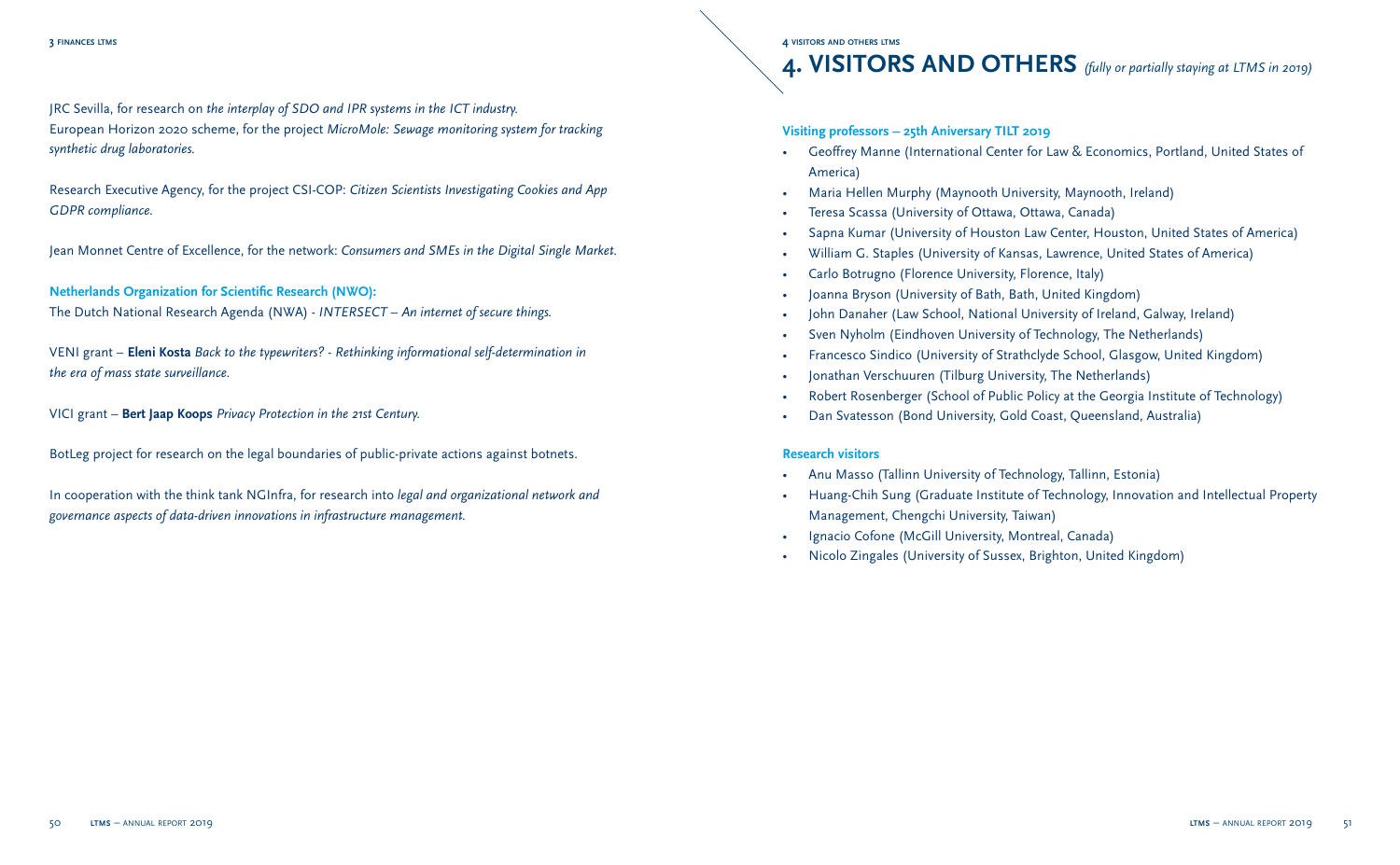

## Merel Noorman

In 2019 Merel Noorman's research focused in particular on exploring how ethical guidelines and principles can become part of the practices in which AI technologies are developed and embedded.

As part of this research, she worked with Linnet Taylor and Shaz Jameson on a collaboration with the Amsterdam Institute for Metropolitan Solutions in a series of trial Data Governance Clinics for a Smart City Project in Amsterdam. The aim of these clinics was to help the project team reflect on how public values could be made a key part of the governance of their project and the technology itself. An important take away of these clinics was that although there are institutional structures in place to ensure compliance with legal requirements concerning privacy and data protection, such structures are largely missing when it comes to other public values like fairness and individual autonomy. In the Data Governance Clinics the participants explored ways to address this gap and to ensure that safeguarding public values can become part of their existing practices. Noorman also looked at machine-learningbased AI systems in the context of medical diagnosis to explore how these technologies are developed and implemented in shared deci sion-making practices. These AI technologies

and the companies behind them are relatively new mediating elements in the evolving rela tionships between doctors and patients, further complicating the distribution of responsibilities. In her research, Noorman looks at what the negotiations about responsibility in this context mean for the development, deployment and governance of these technologies. She also worked with her colleagues at LTMS on two projects for the Wetenschappelijk Onderzoek en Documentatie Centrum of the Dutch Ministry of Justice and Security to explore how privacy between citizens can be better protected in light of the increasing availability and sophistication of face recognition systems, hobby drones and spy products with which citizens can secretly observe others. Although, the current legal frameworks offer some protection for privacy, the researchers have offered several sugges tions for the government on how to improve privacy safeguards, including a pallet of regu latory options for face recognition, categorized per type of relationship between citizens and per context in which the technology is used.

**1 research ltms**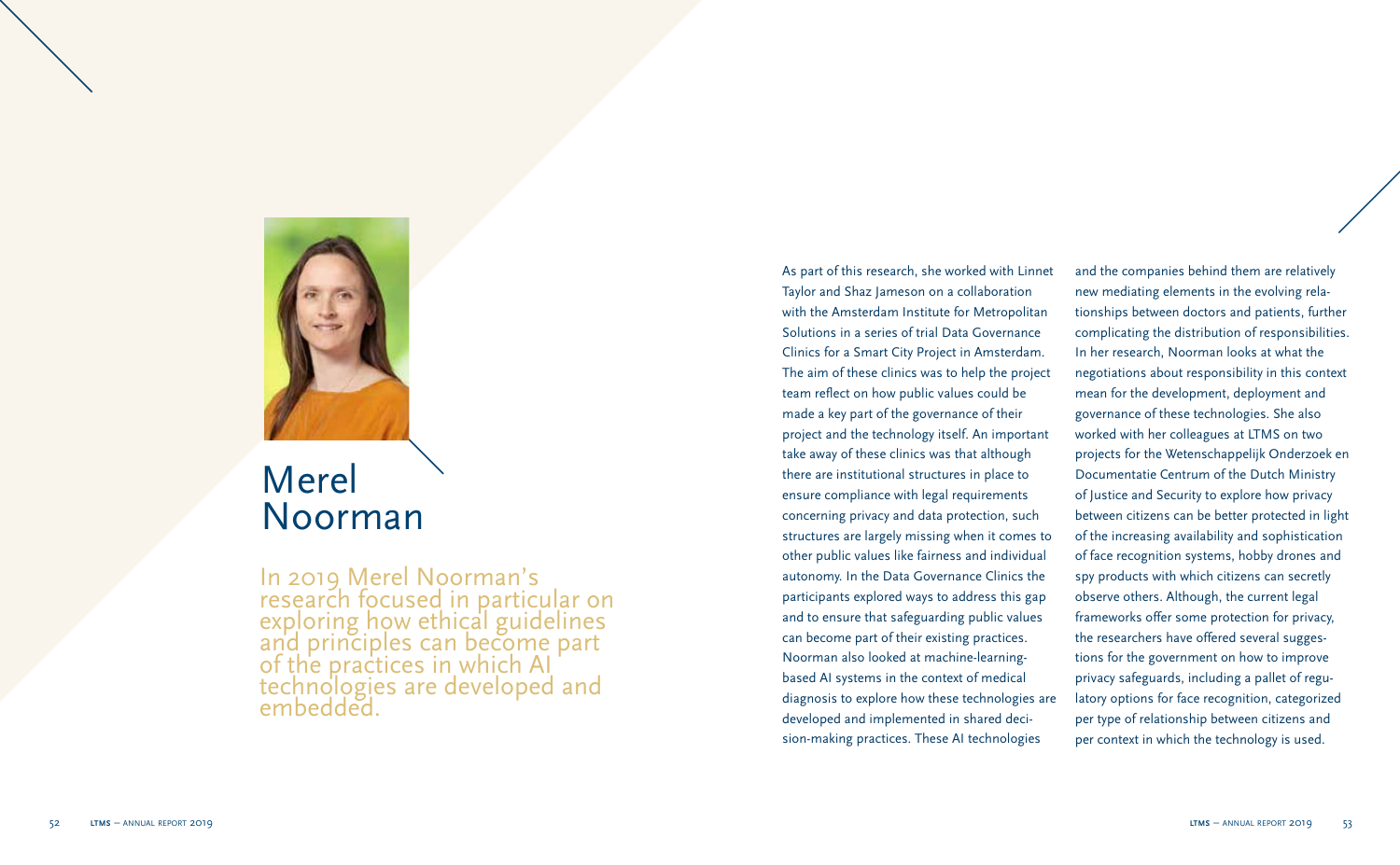

Bart van der<br>Sloot

What I found is a fundamentally new approach a concrete matter was in violation of the<br>
Solonention. Although the implicit messa<br>
Convention. Although the implicit messa What I found is a fundamentally new approach the European Court of Human Rights has adopted in cases revolving around mass surveillance activities by intelligence agencies. For more the 50 years, the Court refused to scrutinize acts and legislative proposals as such, only looking at concrete violations in an individual case. Suppose a Member State had in place a law or policy through which the legislative power granted the executive power the authority to violate the Convention. Under its standards approach, the ECtHR would not rule that that law or policy should be changed or amended, but only that the violation in

"What I found is a fundamentally new approach the European Court of Human Rights has adopted in cases revolving around mass surveillance activities by intelligence agencies."

Convention. Although the implicit message was clear, several countries simply refused to change their laws and rather payed continues damages to victims. This approach had two consequences. First, as the underlying problem was not addressed by the Court as such, a continuing violation of the Convention could persist. Second, and following from that, this sometimes resulted in a high number of cases before the Court, on occasions reaching a number of several thousand individual applica tions per underlying issue. Now, it has radically changed its course. It is willing to assess laws

and policies as such and even issues guidance to the national legislator on how to revise or restructure its legislation. Laws and policies can be evaluated on, inter alia, whether the attribu tion of power to the executive branch is clear, is subject to sufficient safeguards and conditions and whether the use of powers is subject to adequate oversight mechanisms. Doing so, the European Court of Human Rights is turning into a supranational European Constitutional Court, focusing on aspects related to tthe rule of law and separation of power and assessing laws and policies on their 'conventionality'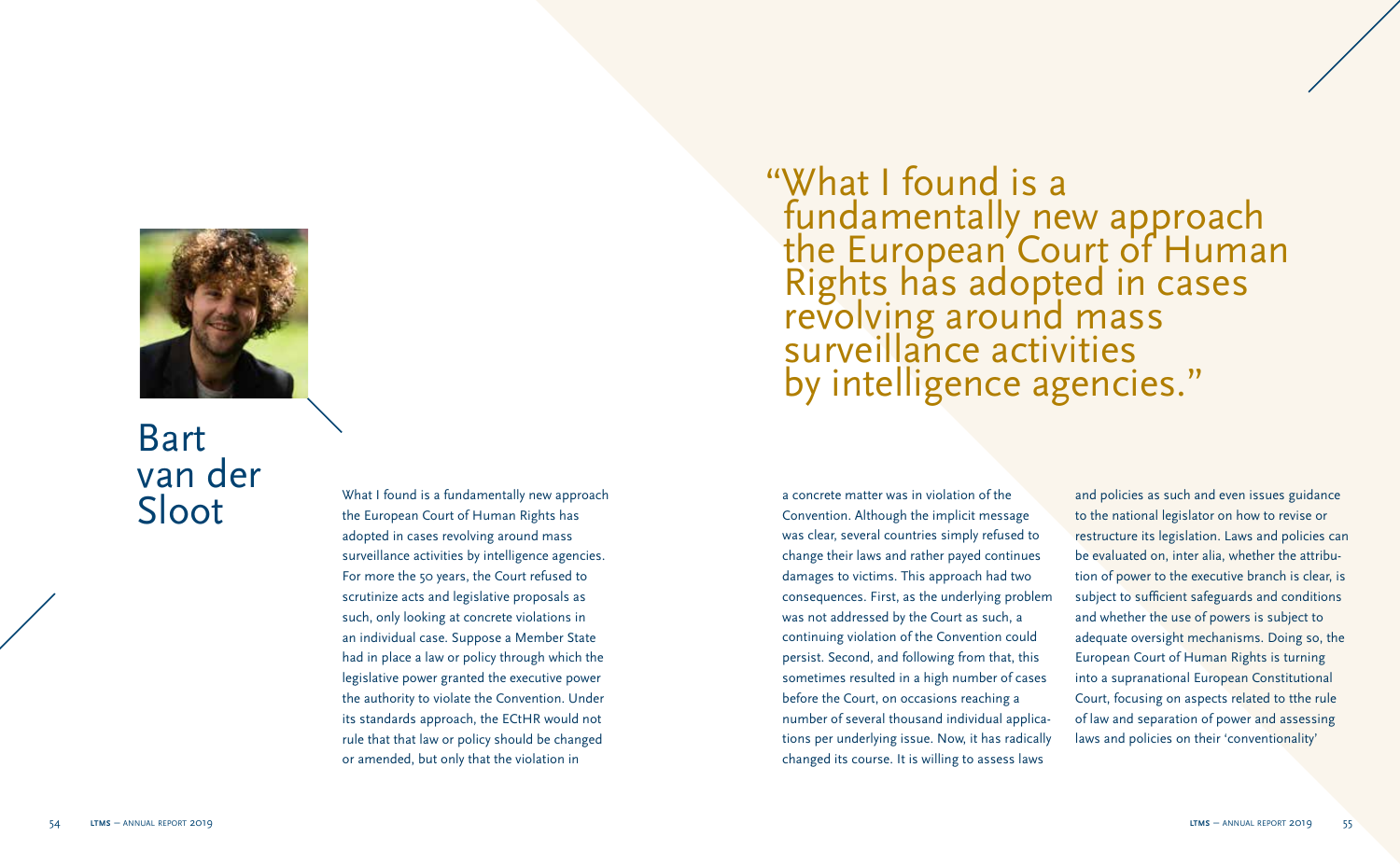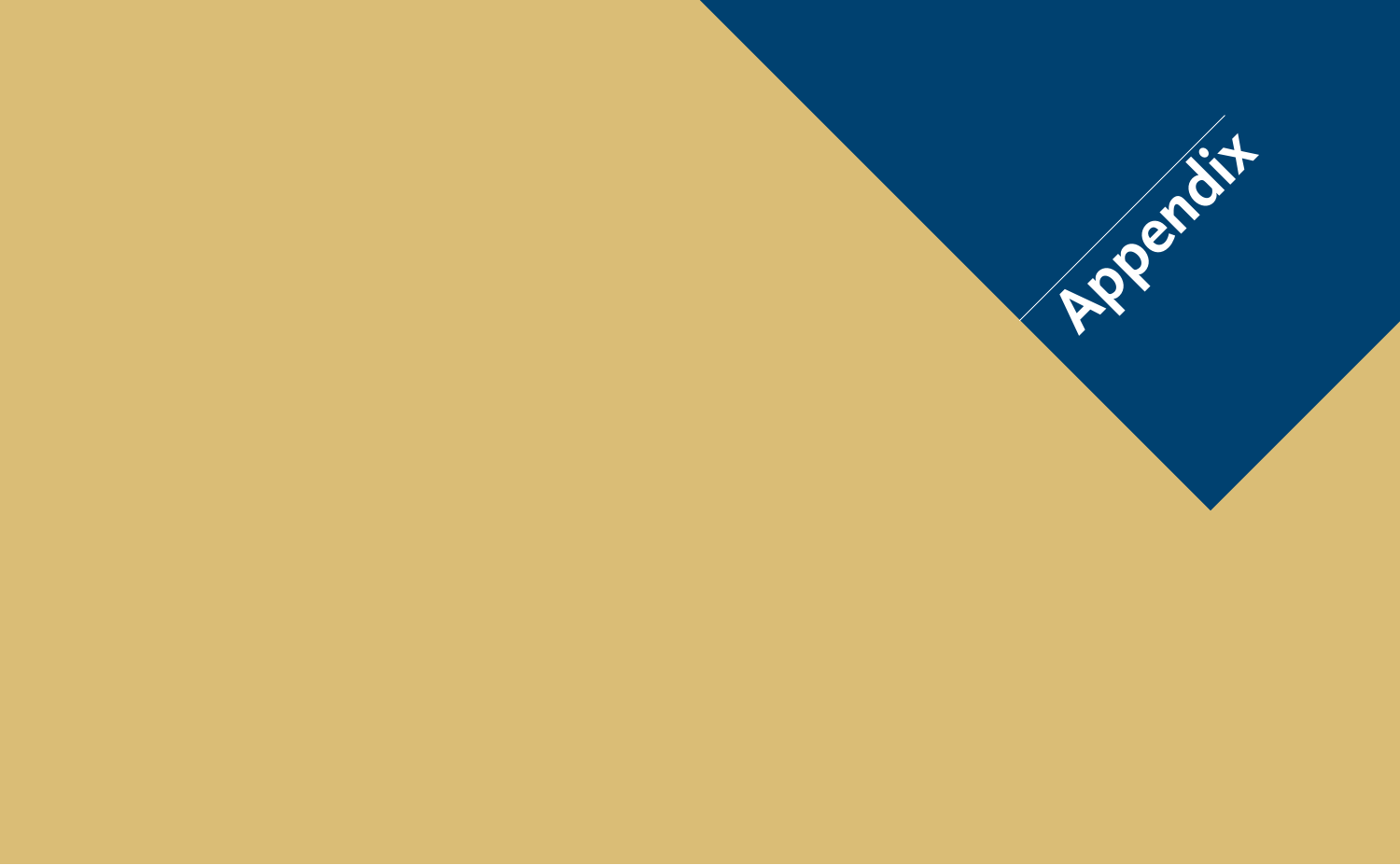#### <span id="page-30-0"></span>**appendix 1**

## **APPENDIX 1 – MEMBERS PER 31 DECEMBER 2019**

|                | RGT:       | Regulation and Governance of Technologies                       |
|----------------|------------|-----------------------------------------------------------------|
|                | -ll:       | <b>Institutions</b>                                             |
|                |            | CP & IN & IP: Competition, Innovation and Intellectual Property |
|                | $AI & R$ : | Artificial Intelligence and Robotics                            |
|                |            | P & DP & DS: Privacy, Data Protection and Data Science          |
| <b>Seniors</b> | CS:        | Cybercrime, Surveillance, and Cybersecurity                     |

|                                    |                        |                                   |                                   |         | Ceentle Ase                       |                                   | PELOPELOS     |     |
|------------------------------------|------------------------|-----------------------------------|-----------------------------------|---------|-----------------------------------|-----------------------------------|---------------|-----|
| <b>Senior members</b>              |                        | RCT                               | $\mathbf{v}$                      |         |                                   |                                   | $\mathcal{S}$ | 45  |
| <b>Floris Bex</b>                  | <b>Full Professor</b>  |                                   |                                   |         | $\frac{d\mathbf{y}}{d\mathbf{x}}$ | $\mathcal{U}$                     |               | O.2 |
| Stephanie Bijlmakers               | Assistant<br>Professor |                                   | $\frac{d\mu}{d\lambda}$           |         |                                   |                                   |               | 1.0 |
| Konrad Maciej Borowicz             | Assistant<br>Professor |                                   | $\frac{d\mathbf{y}}{d\mathbf{x}}$ |         |                                   |                                   |               | 1.0 |
| <b>Tineke Broer</b>                | Assistant<br>Professor | $\frac{d\mathbf{y}}{d\mathbf{x}}$ |                                   |         |                                   |                                   |               | 1.0 |
| Franciso Alves Da Costa-<br>Cabral | Assistant<br>Professor |                                   |                                   | $\star$ |                                   |                                   |               | 0.6 |
| Colette Cuijpers                   | Associate<br>Professor | $\frac{d\mathbf{y}}{d\mathbf{x}}$ |                                   |         |                                   | $\frac{d\mathbf{x}}{d\mathbf{x}}$ |               | O.4 |
| Panos Delimatsis                   | <b>Full Professor</b>  |                                   | $\mathcal{R}$                     | $\star$ |                                   |                                   |               | 1.0 |
| Sebastian Dengler                  | Researcher             |                                   | $\frac{1}{N}$                     |         |                                   | $\star$                           |               | 1.0 |

| <b>Senior members</b> |                                         | RCT                               | $\mathbf{v}$ |                                   | CPSHABY A                         |                                   | PEDPREDS                          | $K^{k}$ |
|-----------------------|-----------------------------------------|-----------------------------------|--------------|-----------------------------------|-----------------------------------|-----------------------------------|-----------------------------------|---------|
| Maša Galič            | Researcher                              |                                   |              |                                   |                                   |                                   | $\frac{d\mathbf{r}}{d\mathbf{x}}$ | 1.0     |
| Raphael Gellert       | Researcher                              |                                   |              |                                   |                                   | $\frac{d\mathbf{x}}{d\mathbf{x}}$ |                                   | 1.0     |
| Damien Geradin        | <b>Full Professor</b>                   |                                   |              | $\frac{d\mathbf{x}}{d\mathbf{x}}$ |                                   |                                   |                                   | O.2     |
| Inge Graef            | Assistant<br>Professor                  |                                   |              | $\frac{d\mathbf{x}}{d\mathbf{x}}$ |                                   | $\frac{d\mathbf{x}}{d\mathbf{x}}$ |                                   | 1.0     |
| Leigh Hancher         | <b>Full Professor</b>                   |                                   |              | $\frac{d\mathbf{r}}{d\mathbf{x}}$ |                                   |                                   |                                   | O.2     |
| Paul de Hert          | Associate<br>Professor                  |                                   |              |                                   |                                   | $\frac{d\mathbf{x}}{d\mathbf{x}}$ |                                   | O.2     |
| <b>Martin Husovec</b> | Assistant<br>Professor                  |                                   |              | $\frac{d\mathbf{x}}{d\mathbf{x}}$ |                                   | $\frac{d\mathbf{y}}{d\mathbf{x}}$ |                                   | 1.0     |
| Esther Keymolen       | Assistant<br>Professor                  | $\star$                           |              |                                   | $\frac{d\mathbf{x}}{d\mathbf{x}}$ |                                   |                                   | 1.0     |
| Bert-Jaap Koops       | <b>Full Professor</b>                   |                                   |              |                                   |                                   | $\frac{d\mathbf{x}}{d\mathbf{x}}$ | $\frac{d\mathbf{x}}{d\mathbf{x}}$ | 1.0     |
| Eleni Kosta           | <b>Full Professor</b>                   |                                   |              |                                   |                                   | $\frac{d\mathbf{x}}{d\mathbf{x}}$ |                                   | 1.0     |
| Tetyana Krupiy        | Researcher                              |                                   |              |                                   | $\frac{d\mathbf{r}}{d\mathbf{x}}$ |                                   |                                   | 1.0     |
| <b>Ronald Leenes</b>  | Full Professor,<br><b>Director LTMS</b> | $\frac{d\mathbf{x}}{d\mathbf{x}}$ |              |                                   | $\frac{d\mathbf{x}}{d\mathbf{x}}$ |                                   |                                   | 1.0     |

#### **appendix 1**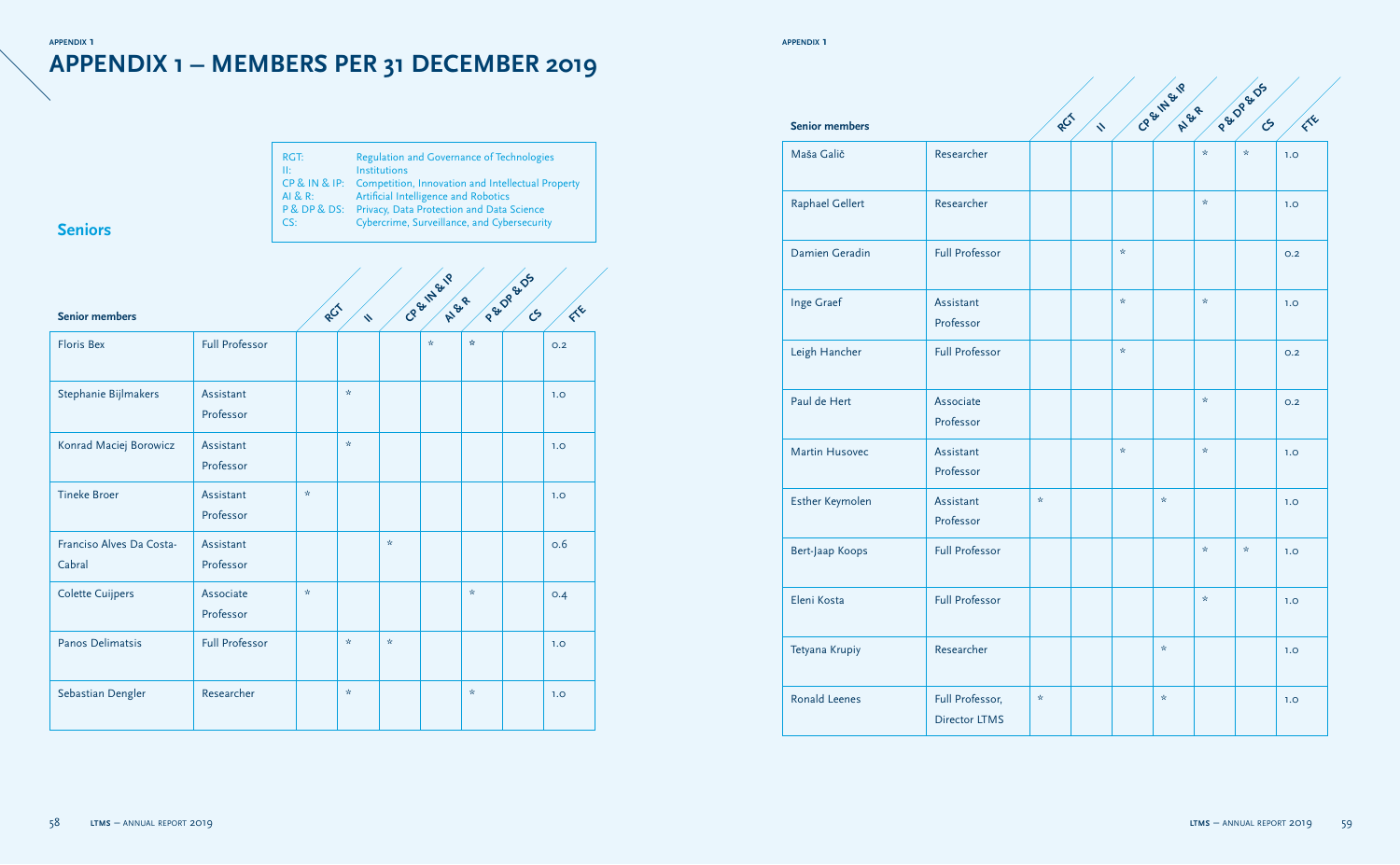| <b>Senior members</b> |                        | RCT                               | $\ddot{\sim}$                     |                                   | CPSIMSIVE R                       |                                   | P&DP&DS                           | $K^{k}$ |
|-----------------------|------------------------|-----------------------------------|-----------------------------------|-----------------------------------|-----------------------------------|-----------------------------------|-----------------------------------|---------|
| Aaron Martin          | Researcher             |                                   |                                   |                                   |                                   |                                   | $\frac{d\mathbf{y}}{d\mathbf{x}}$ | 1.0     |
| Saskia Lavrijssen     | <b>Full Professor</b>  | $\star$                           | $\frac{d\mathbf{x}}{d\mathbf{x}}$ |                                   |                                   |                                   |                                   | 0.6     |
| Lokke Moerel          | <b>Full Professor</b>  |                                   |                                   |                                   | $\frac{d\mathbf{x}}{d\mathbf{x}}$ | $\frac{d\mathbf{x}}{d\mathbf{x}}$ |                                   | O.2     |
| Giorgio Monti         | Full Professor         |                                   |                                   | $\frac{d\mathbf{y}}{d\mathbf{x}}$ |                                   |                                   |                                   | 1.0     |
| Merel Noorman         | Assistant<br>Professor |                                   |                                   |                                   | $\star$                           |                                   |                                   | 0.8     |
| Enrico Partiti        | Assistant<br>Professor |                                   | $\frac{d\mathbf{x}}{d\mathbf{x}}$ |                                   |                                   |                                   |                                   | O.9     |
| Robin Pierce          | Associate<br>Professor | $\frac{d\mathbf{x}}{d\mathbf{x}}$ |                                   |                                   |                                   |                                   |                                   | 1.0     |
| <b>Corien Prins</b>   | Full Professor         |                                   |                                   |                                   |                                   | $\frac{d\mathbf{y}}{d\mathbf{x}}$ |                                   | O.2     |
| Nadezhda Purtova      | Associate<br>Professor |                                   |                                   |                                   |                                   | $\frac{d\mathbf{y}}{d\mathbf{x}}$ |                                   | 1.0     |
| Leonie Reins          | Assistant<br>Professor | $\frac{1}{N}$                     | $\frac{1}{20}$                    |                                   |                                   |                                   |                                   | 1.0     |
| Marijke Roosen        | Researcher             |                                   |                                   |                                   | $\frac{d\mathbf{x}}{d\mathbf{x}}$ |                                   |                                   | 1.0     |
| Alex Ruiz-Feases      | Researcher             |                                   |                                   | $\frac{d\mathbf{y}}{d\mathbf{x}}$ |                                   |                                   |                                   | 1.0     |

**Contract Contract Street** 

 $\mathcal{L}$ 

 $\mathcal{L} = \mathcal{L} = \mathcal{L} = \mathcal{L}$ 

#### **appendix 1 appendix 1**

| <b>Senior members</b>      |                        | RCT                               | $\mathbf{v}$ | CPS/MSV R     |                                   | PEDPERDS<br>$\mathcal{C}$ | 45  |
|----------------------------|------------------------|-----------------------------------|--------------|---------------|-----------------------------------|---------------------------|-----|
| <b>Maurice Schellekens</b> | Assistant<br>Professor |                                   |              | $\mathcal{R}$ | $\frac{d\mathbf{r}}{d\mathbf{x}}$ |                           | 1.0 |
| Bart van der Sloot         | Assistant<br>Professor |                                   |              |               | $\star$                           |                           | 1.0 |
| Kees Stuurman              | <b>Full Professor</b>  |                                   |              |               | $\star$                           |                           | O.4 |
| Linnet Taylor              | Assistant<br>Professor | $\frac{d\mathbf{y}}{d\mathbf{x}}$ |              |               | $\mathcal{R}$                     |                           | 0.8 |
| Evelyn Wan                 | Researcher             |                                   |              |               | $\mathcal{R}$                     |                           | 1.0 |
| Bo Zhao                    | Researcher             |                                   |              |               | $\star$                           | $\star$                   | 1.0 |

| RGT:<br>TE.                            | Regulation and Governance of Technologies<br><b>Institutions</b>                  |
|----------------------------------------|-----------------------------------------------------------------------------------|
|                                        | CP & IN & IP: Competition, Innovation and Intellectual Property                   |
| AI & R:<br><b>P &amp; DP &amp; DS:</b> | Artificial Intelligence and Robotics<br>Privacy, Data Protection and Data Science |
| CS:                                    | Cybercrime, Surveillance, and Cybersecurity                                       |

### **Support staff**

Leonie de Jong, Managing Director Femke Abousalama, Secretary Maartje van Genk, Secretary Ghislaine van den Maagdenberg, Secretary Heidi van Veen, Secretary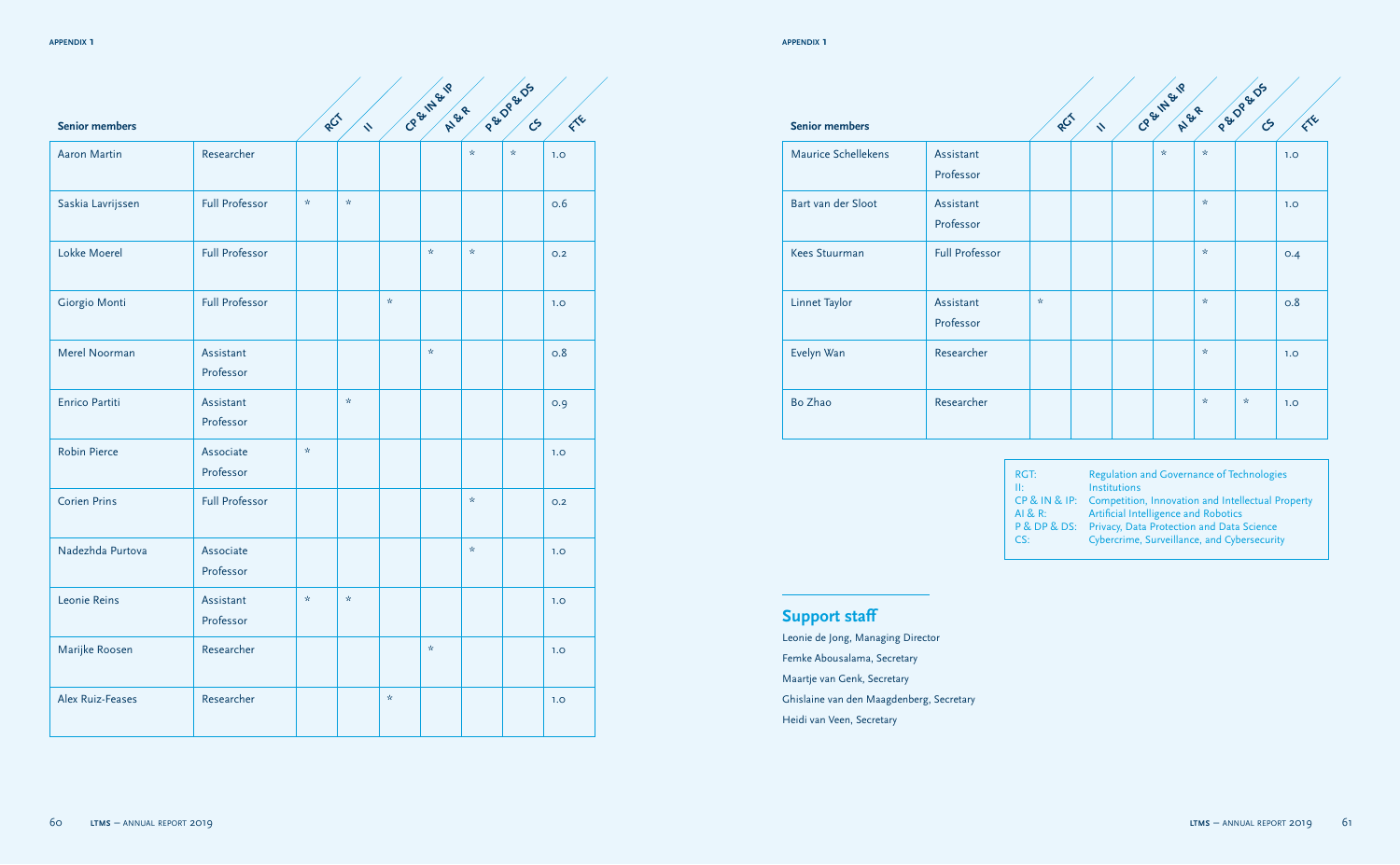| <b>APPENDIX 1</b> | <b>APPENDIX 1</b> |
|-------------------|-------------------|
|-------------------|-------------------|

| <b>Juniors</b>         |                |                                   |                    |                                   |                                   |                                   |                                   |         |
|------------------------|----------------|-----------------------------------|--------------------|-----------------------------------|-----------------------------------|-----------------------------------|-----------------------------------|---------|
| Junior members         |                | RCT                               | $\hat{\mathbf{v}}$ |                                   | Ceeple R. Es                      |                                   | PEDPROFIT                         | $K_{k}$ |
| Can Atik               | PhD Researcher |                                   |                    | $\frac{1}{24}$                    |                                   |                                   |                                   | 1.0     |
| Emre Bayamlioglu       | PhD Researcher |                                   |                    |                                   | $\frac{d\mathbf{x}}{d\mathbf{x}}$ | $\frac{d\mathbf{y}}{d\mathbf{x}}$ |                                   | 1.0     |
| Anna Berti Suman       | PhD Researcher | $\frac{d\mathbf{x}}{d\mathbf{x}}$ |                    |                                   |                                   | $\frac{d\mathbf{y}}{d\mathbf{x}}$ |                                   | 1.0     |
| Jasper van den Boom    | PhD Researcher |                                   |                    | $\frac{d\mathbf{x}}{d\mathbf{x}}$ |                                   |                                   |                                   | 1.0     |
| Magda Brewczyńska      | PhD Researcher |                                   |                    |                                   |                                   | $\frac{d\mathbf{y}}{d\mathbf{x}}$ |                                   | 1.0     |
| Tom Chokrevski         | PhD Researcher |                                   |                    |                                   | $\frac{d\mathbf{x}}{d\mathbf{x}}$ |                                   | $\frac{d\mathbf{x}}{d\mathbf{x}}$ | 1.0     |
| Silvia De Conca        | PhD Researcher |                                   |                    |                                   | $\frac{1}{N}$                     | $\frac{1}{N}$                     |                                   | 1.0     |
| Lisa van Dongen        | PhD Researcher |                                   |                    | $\frac{d\mathbf{y}}{d\mathbf{x}}$ |                                   |                                   |                                   | 1.0     |
| Brenda Espinosa Apráez | PhD Researcher | $\frac{d\mathbf{y}}{d\mathbf{x}}$ | $\mathcal{U}$      |                                   |                                   |                                   |                                   | 1.0     |
| Aviva de Groot         | PhD Researcher |                                   |                    |                                   | $\frac{1}{N}$                     | $\frac{d\mathbf{x}}{d\mathbf{x}}$ |                                   | 1.0     |
| Olga Hrynkiv           | PhD Researcher |                                   | $\mathcal{U}$      |                                   |                                   |                                   |                                   | 1.0     |
| Shazade Jameson        | PhD Researcher |                                   |                    |                                   |                                   | $\mathbf{g}_t$                    |                                   | 1.0     |

| Lucas Jones          | Lecturer       | $\frac{d\mathbf{r}}{d\mathbf{x}}$ |                                   |                                   |                                   |                                   | 1.0              |
|----------------------|----------------|-----------------------------------|-----------------------------------|-----------------------------------|-----------------------------------|-----------------------------------|------------------|
| Irene Kamara         | PhD Researcher |                                   |                                   |                                   | $\frac{d\mathbf{y}}{d\mathbf{x}}$ |                                   | 1.0              |
| Charmian Lim         | PhD Researcher |                                   |                                   |                                   | $\frac{d\mathbf{y}}{d\mathbf{x}}$ |                                   | 1.0              |
| Hellen Mukiri-Smith  | PhD Researcher |                                   |                                   |                                   | $\frac{d\mathbf{y}}{d\mathbf{x}}$ |                                   | 1.0 <sub>1</sub> |
| Mara Paun            | PhD Researcher |                                   |                                   |                                   | $\frac{d\mathbf{x}}{d\mathbf{x}}$ |                                   | 1.0 <sub>1</sub> |
| Tjaša Petročnik      | PhD Researcher | $\frac{d\mathbf{x}}{d\mathbf{x}}$ |                                   | $\frac{d\mathbf{x}}{d\mathbf{x}}$ |                                   |                                   | 1.0 <sub>1</sub> |
| Piergiuseppe Puscedu | PhD Researcher |                                   | $\frac{d\mathbf{x}}{d\mathbf{x}}$ | $\frac{d\mathbf{x}}{d\mathbf{x}}$ |                                   |                                   | 1.0 <sub>1</sub> |
| Shanya Ruhela        | PhD Researcher |                                   | $\frac{d\mathbf{x}}{d\mathbf{x}}$ |                                   |                                   |                                   | 1.0 <sub>1</sub> |
| Sascha van Schendel  | PhD Researcher |                                   |                                   |                                   | $\frac{d\mathbf{y}}{d\mathbf{x}}$ | $\frac{d\mathbf{y}}{d\mathbf{x}}$ | 1.0              |
| Gargi Sharma         | Researcher     |                                   |                                   |                                   | $\frac{d\mathbf{y}}{d\mathbf{x}}$ |                                   | 0.4              |
| Zuno Verghese        | PhD Researcher |                                   | $\frac{d\mathbf{x}}{d\mathbf{x}}$ |                                   |                                   |                                   | 0.8              |

| RGT:                        | <b>Regulation and Governance of Technologies</b>                |
|-----------------------------|-----------------------------------------------------------------|
| Шr                          | Institutions                                                    |
|                             | CP & IN & IP: Competition, Innovation and Intellectual Property |
| AI & R:                     | Artificial Intelligence and Robotics                            |
| <b>P &amp; DP &amp; DS:</b> | Privacy, Data Protection and Data Science                       |
| CS:                         | Cybercrime, Surveillance, and Cybersecurity                     |
|                             |                                                                 |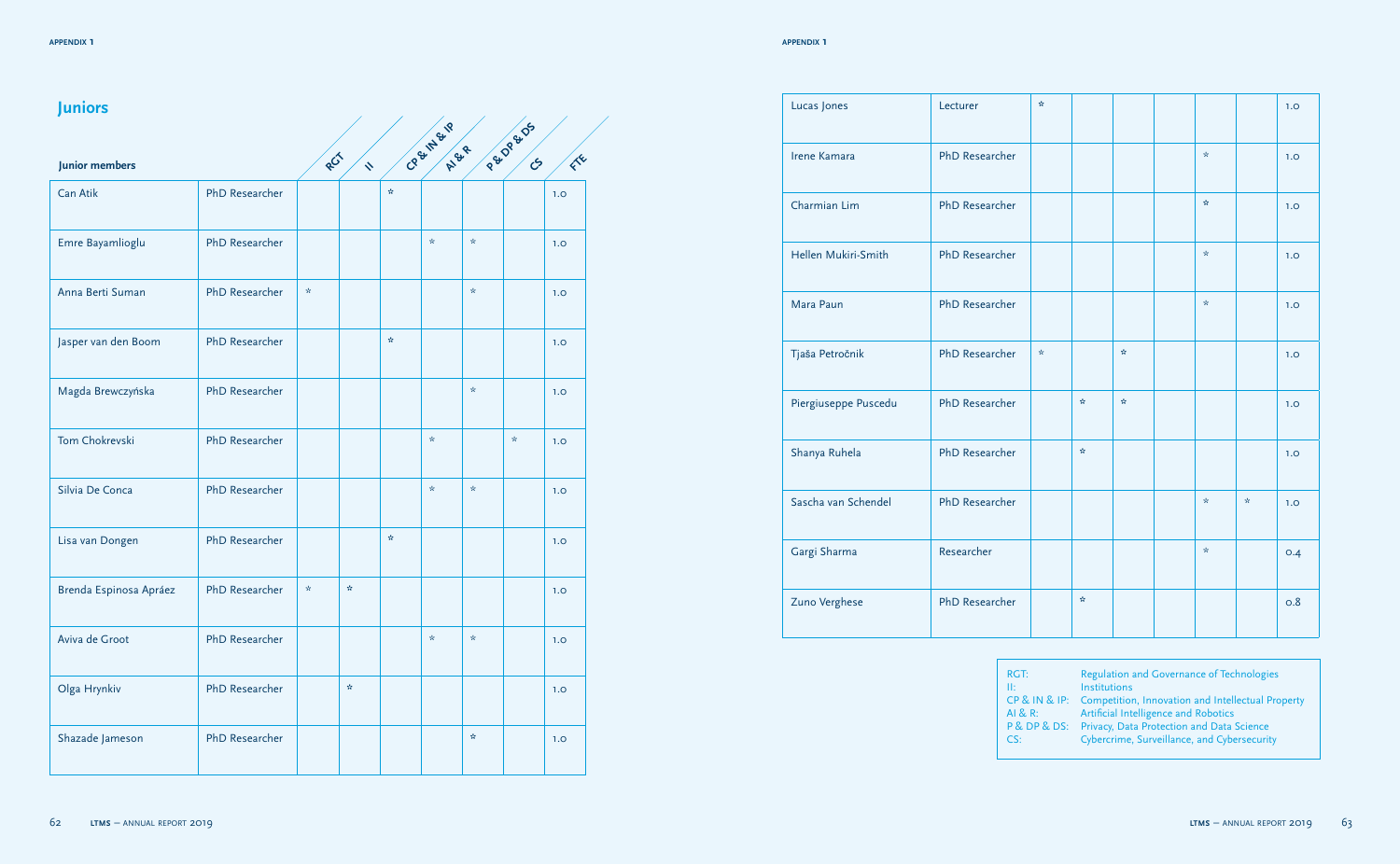### <span id="page-33-0"></span>**APPENDIX 2 – PUBLICATIONS**

#### **Academic publications - Journal articles**

#### **Berti Suman, A.**

Berti Suman, A. & Geenhuizen, M. van, Not just noise monitoring: Rethinking citizen sensing for risk-related problem-solving, *Journal of Environmental Planning and Management*, 1-23, (23 p.)

Iaione, C., De Nictolis, E. & Berti Suman, A., The internet of humans (IoH): Human rights and co-governance to achieve tech justice in the city*, Law and Ethics of Human Rights,*  13, 2, 263-299, (37 p.)

Berti Suman, A., The role of information in multilateral governance of environmental health risk: Lessons from the Equatorial Asian haze case, *Journal of Risk Research,* Special Issue on Multilateral Governance of Technological Risk, 1-17, (17 p.)

#### **Bex, F.**

Bex, F. & Walton, D. N., Taking the dialectical stance in reasoning with evidence and proof, *International Journal of Evidence and Proof*, 23, 1-2, 90-99, (10 p.)

Bex, F., The hybrid theory of stories and arguments applied to the Simonshaven case, *Topics in Cognitive Science,* 1-23, (23 p.)

#### **Broer, T.**

Broer, T. & Chandler A., Engaging experience: Mobilising personal encounters with mental ill-health in social science, *Social Theory and Health*, 1-7, (7 p.)

Broer, T., Kerr, A. Ross, E. & Burley, S.C., Polygenic risk-stratified screening for cancer: Responsibilization in public health genomics, *Social studies of Science*, 49, 4, 605-626, (22 p.)

#### **De Hert, P.**

De Hert, P. & Aguinaldo, A., A leading role for the EU in drafting criminal law powers? Use of the Council of Europe for policy laundering, *New journal of European criminal law 10*, 2, 99-106 (7 p.)

De Hert, P. & Papakonstantinou, V., Data Protection and the EPPO, *New journal of European criminal law,* 10, 1, 34-43, (10)

De Hert, P. & Sajfert, J., Regulating Big Data in and out of the data protection policy field: Two scenarios of post-GDPR law-making and the actor perspective, 5, 3, 338-351, (14 p.)

Markopoulou, D., Papakonstantinou, V. & De Hert, P., The new EU cybersecurity framework: The NIS Directive, ENISA's role and the General Data Protection Regulation, *Computer Law and Security Review*, 35, 6, 1-11, (11 p.)

Gil Gonzalez, E. & De Hert, P., Understanding the legal provisions that allow processing and profiling of personal data – an analysis of GDPR provisions and principles, *ERA Forum 2019*, 4, 597-621, (25 p.)

#### **Delimatsis, P.**

Delimatsis, P. & Buzard, K., Subsidies and investment promotion reaching new heights in the aviation sector: The US- tax incentives dispute, *World Trade Review*, 18, 327-351, (24 p.)

#### **Geradin, D.**

Geradin, D. & Katsifis, D., An EU competition law analysis of online display advertising in the programmatic age, *European Competition Journal*, 15, 1, 55-96, (42 p.)

Geradin, D. & Katsifis, D., Google's (forgotten) monopoly: Ad technology services on the open web, *Concurrences 2019,* 3, (10 p.)

#### **Graef, I.**

Graef, I., Differentiated treatment in platform-to-business relations: EU competition law and economic dependence, *Yearbook of European Law*, 38, 448-499, (52 p.)

Graef, I., Clifford, D. & Valcke, P., Pre-formulated declarations of data subject consent: Citizen-consumer empowerment and the alignment of data, consumer and competition law protections, *German Law Journal*, 20, 5, 679-721, (42 p.)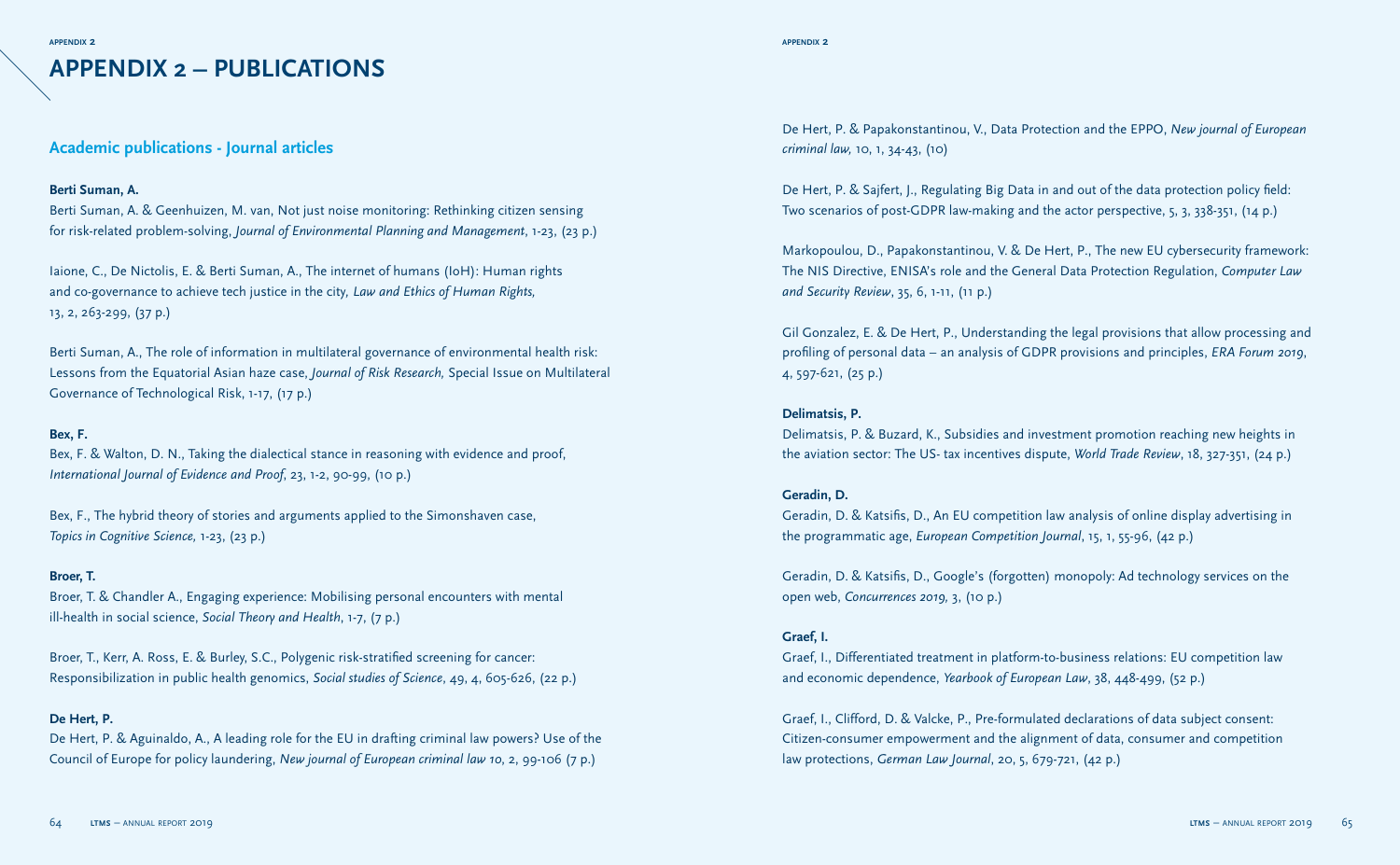Graef. I., Rethinking the essential facilities doctrine for the EU digital economy, *Revue Juridique Thémis de l'Université de Montréal*, 53, 1, 33-72, ( 40 p.)

#### **Graef, I., Gellert, R. & Husovec, M.**

Graef, I., Gellert, R. & Husovec, M., Toward a holistic regulatory approach for the European data economy: Why the illusive notion of non-personal data is counterproductive to data innovation, *European Law Review*, 44, 5, 605-621, (16 p.)

#### **Hiemstra, L.**

Hiemstra, L., Professional secrecy of supervisory authorities under MiFID: No longer sacred? *Law and Financial Markets Review,* 13, 4, 228-233, (6 p.)

#### **Husovec, M.**

Essence of intellectual property rights under Art 17(2) of the EU Charter, *German Law Journal*, 20, 6.

#### **Jameson, S. & Taylor, L.**

Jameson, S., Richter, C. Taylor, L., People's strategies for perceived surveillance in Amsterdam Smart City, *Urban Geography,* 1-19, (19 p.)

#### **Keymolen, E.**

Keymolen, E. & Van der Hof, S., Can I still trust you, my dear doll? A philosophical and legal exploration of smart toys and trust, *Journal of Cyber Policy*, 4, 2, 143-159, (17 p.)

Keymolen, E. & Voorwinden, A., Can we negotiate? Trust and the rule of law in the smart city paradigm, *International Review of Law Computers & Technology*, 1-21, (21 p.)

Keymolen, E., La Fors K. & Custers B., Reassessing values for emerging big data technologies: Integrating design-based and application-based approaches, *Ethics and Information Technology*, 1-18, (18 p.)

Keymolen, E., When cities become smart, is there still place for trust?*, European Data Protection Law Review*, 5, 2, 156-159, (4 p.)

#### **Koops, B-J.**

Katell, M., Dechesne, F., Koops, B-J., & Meessen, P. , Seeing the whole picture: Visualising socio-spatial power shifts through augmented reality, *Law, Innovation and Technology*, *11*, 2, 279-310 (32 p.)

#### **Koops, B-J. & Skorvánek, I.**

Koops, B-J., Newell, B. & Skorvánek, I., Location tracking by police: The regulation of "tireless and absolute surveillance", *UC Irvine Law Review,* 9, 3, 635-698, (64 p.)

#### **Lachaud, E.**

Lachaud, E., Adhering to GDPR codes of conduct: A possible option for SMEs to GDPR certification, *Journal of Data Protection & Privacy*, 3 (1), 1-21, (21 p.)

#### **Lavrijssen, S.**

Lavrijssen, S., Independence, regulatory competences and the accountability of national regulatory authorities in the EU, *Oil Gas and Energy Law Intelligence 2019*, 1

#### **Lavrijssen, S. & Edens, M.**

Lavrijssen, S. & Edens, M., Balancing public values during the energy transition: How can German and Dutch DSOs safeguard sustainability, *Energy Policy*, 128, 57-65, (9 p.)

Lavrijssen, S., & Edens, M., The Energiewende as a public value challenge for German DSOs. *European Energy and Environmental Law Review*, 28, 6*,* 200-228, (29 p.)

#### **Leenes, R. & Terpstra, A.,**

Terpstra, A., Schouten, A., de Rooij, A. & Leenes, R., Improving privacy choice through design: How designing for reflection could support privacy self-management, *First Monday,* 24, 7, 1-13, (13 p.)

Leenes, R., Of horses and other animals of cyberspace, *Technology and Regulation*, 1-9, (9 p.)

#### **Martin, A.**

Martin, A. & Balestra, G., Using regulatory sandboxes to support responsible innovation in the humanitarian sector, *Global Policy,* 10, 4, 733-736, (4 p.)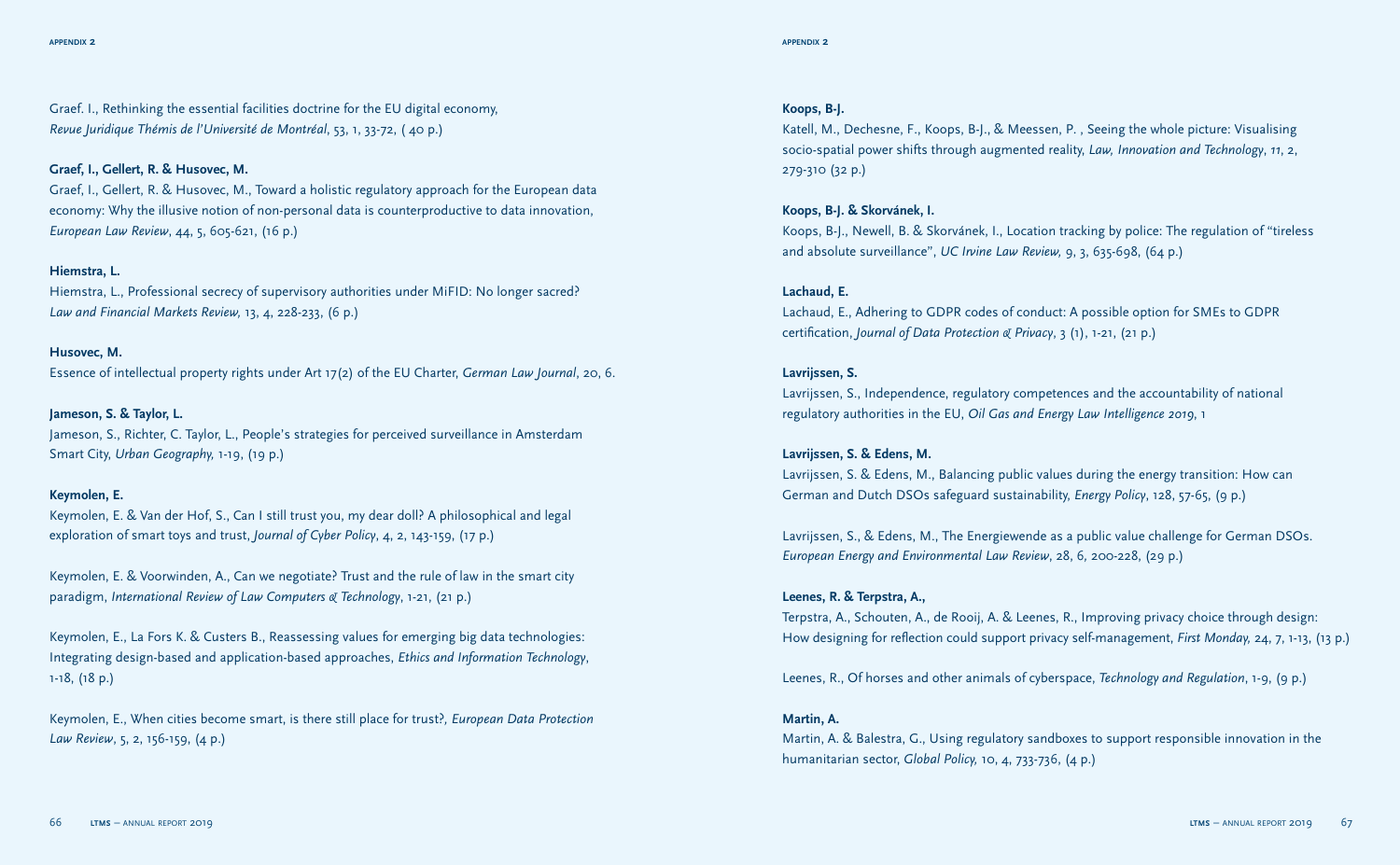Martin, A., Mobile money platform surveillance, *Surveillance and society*, 17, 1/2, 213-222, (10 p.)

#### **Monti, G.**

Monti, G., Abuse of a dominant position: A post-intel calm?, *CPI Antitrust Chronicle*, 3, 1, (6 p.)

#### **Nikolic, I.**

Nikolic, I. & Heim, M., A FRAND regime for dominant digital platforms, *JIPITEC: Journal of Intellectual Property, Information Technology and E-Commerce Law*, 10, 1, 38-55, (17 p.)

#### **Partiti, E.**

Orchestration as a form of public action: The EU engagement with voluntary sustainability standards, *European Law Journal,* 25, 1, 94-117, (24 p.)

Partiti, E., International trade and the regulation of responsible global value chains, *Legal Issues of Economic Integration,* 46*, 1, 1-6, (6 p.)*

#### **Reins, L.**

Penttinen, S-L. & Reins, L., System boundaries of nearly zero-energy buildings in the European Union: Rethinking the legal framework for active consumer participation, *Journal of Energy and Natural Resources Law*, 37, 4, 389-404, (16 p.)

Reins, L., The European Union's framework for FDI screening: Towards an ever more growing competence over energy policy, *Energy Policy,* 128, 665-672, (8 p.)

Lis, A., Kama, K. & Reins, L., Co-producing European knowledge and publics amidst controversy: The EU expert network on unconventional hydrocarbons, *Science and Public Policy*, 26, 1, 1-11, (11 p.)

#### **Schellekens, M.**

Schellekens, M., Does regulation of illegal content in the EU need reconsideration in light of blockchains?, *International Journal of Law and Information Technology,* 27, 3, 292-305, (14 p.)

#### **Sloot, B. van der**

Sloot, B. van der, Hoofnagle, C.J. & Zuiderveen Borgesius, F.J., The European Union general data protection regulation: What it is and what it means, *Information & Communication Technology Law*, 28, 1, 65-98, (34 p.)

#### **Taylor, L. & Purtova, N.**

Taylor L. & Purtova, N., What is responsible and sustainable data science?, *Big Data & Society,* 6, 2, 1-6, (6 p.)

#### **Wan, E.**

Wan, E., Counting down on the train to 2046 in West Kowloon: A deep map of Hong Kong's spectral temporalities, *Hong Kong Studies,* 2, 1, 1-20, (20 p.)

Wan, E. Labour, mining, dispossession: On the performance of earth and the necropolitics of digital culture, *International Journal of Performance Arts and Digital Media,* 3, 249-263, (15 p.)

#### **Zhao, B.**

Zhao, B. & Chen, W., Data protection as a fundamental right: The European General Data Protection Regulation and its extraterritorial application in China, *US-China Law Review,* 16, 3, 97-113, (17p)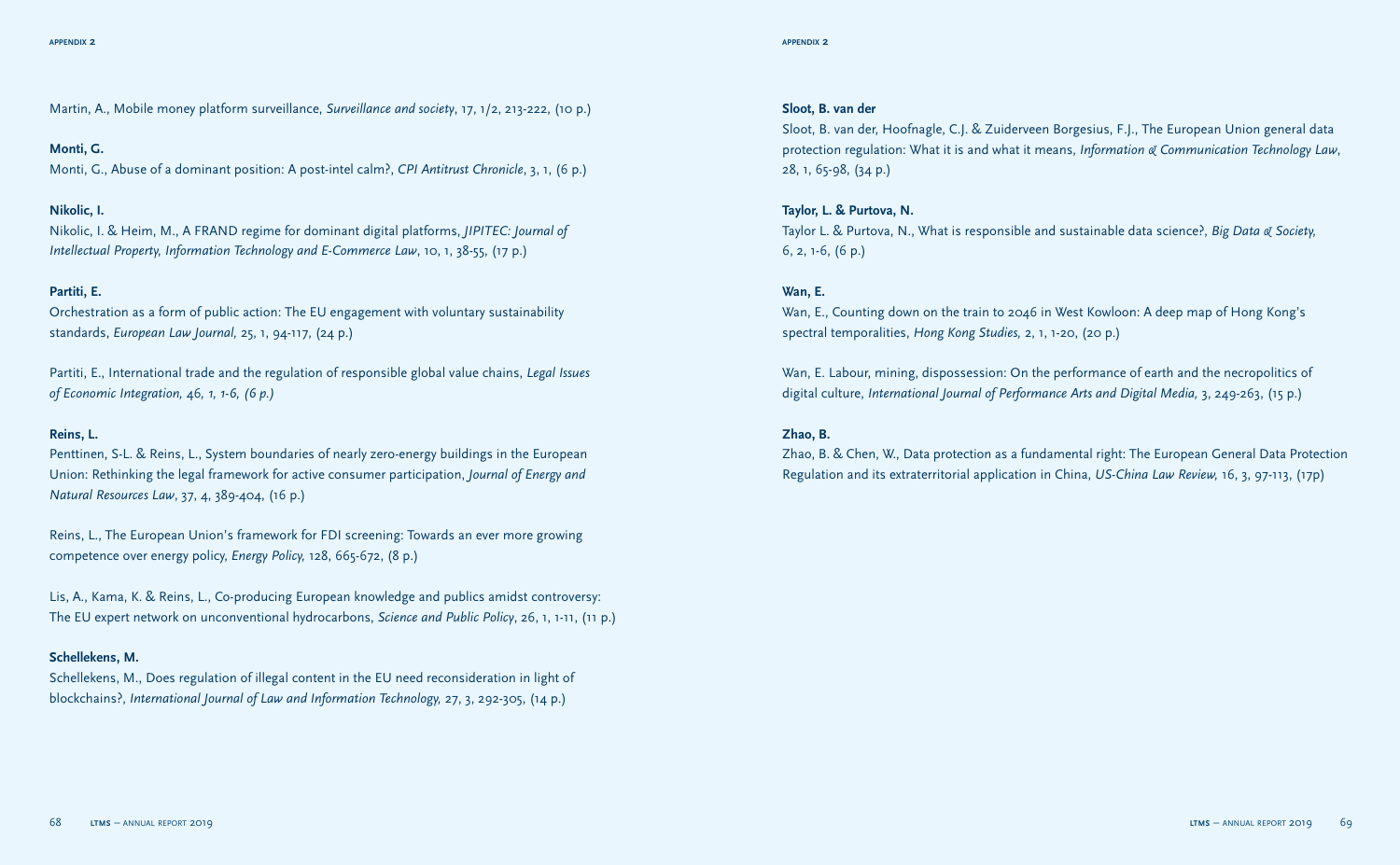#### <span id="page-36-0"></span>**Academic publications – Books and edited volumes**

#### **Kosta, E.**

Kosta, E., Pierson, J., Slamanig, D., Fischer-Hübner, S., & Krenn, S. (Eds.), Privacy and identity management. Fairness, accountability, and transparency in the age of big data: 13th IFIP WG 9.2, 9.6/11.7, 11.6/SIG 9.2.2 International Summer School, Vienna, Austria, August 20-24, 2018, revised selected papers, IFIP AICT Tutorials, 547, Springer Internationa, (281 p.)

#### **Lavrijssen, S.**

Lavrijssen, S., Hirsch Ballin, E., & de Poorter, J. (Eds.) Judicial review of administrative discretion in the administrative state. T.M.C. Asser Press (198 p.)

#### **Monti, G.**

Monti, G., Chalmers D. & Davies, G., European Union law: Text and materials*.* Cambridge University Press, (1022 p.)

Reins, L. (ed.), *Regulating new technologies in uncertain times,* T.M.C. Asser Press | Springer, 309-313.

### **Academic publications – Book chapters, conference proceedings**

#### **Adams, S., Silva, E., Koops, B-J. & Sloot, B. van der**

Adams, S., Silva, E., Koops, B-J. & Sloot, B. van der, The regulation of botnets: How does cybersecurity governance theory work when everyone is a stakeholder?, Ellis, R. & Mohan, V. (eds.). Hoboken, NJ: John Wiley & Sons Ltd., *Rewired: Cybersecurity governance*, 117-136, (20 p.)

#### **Berti Suman, A.**

Berti Suman, A., Between freedom and regulation: Investigating community standards for enhancing scientific robustness of Citizen Science, Reins, L. (ed.)., *Regulating new technologies in uncertain time,* T.M.C. Asser Press, 31-46, (16 p.),

#### **Bex, F.**

Testerink, B., Odekerken, D. & Bex, F., AI-assisted message processing for the Netherlands National Police, Branting, K. (ed.), *AIAS-2019: Proceedings of the first Workshop on AI and the Administrative State,* 10-13, (4 p.)

Testerink, B., Odekerken, D. & Bex, F., A method for efficient argument-based inquiry, Cuzzocrea, A., Greco, S., Legind Larsen, H., Saccà, D., Andreasen, T. & Christiansen, H. (eds.), *Flexible query answering systems: 13th International Conference*, FQAS 2019, Amantea, Italy, July 2–5, 2019, proceedings, Springer, 114-125. (12 p.)

Wieten, R., Bex, F., Prakken, H. & Renooij, S., Constructing bayesian network graphs from labeled arguments, Kern-Isbender, G. & Ognjanović, Z. (eds.), *Symbolic and quantitative approaches to reasoning with uncertainty: 15th European Conference, ECSQARU 2019, Belgrade, Serbia, September 18-20, 2019, proceedings*, Springer, 99-110, (12 p.)

De Jong, P., Van Der Werf, J. M. EM., Van Steenbergen, M., Bex, F. & Brinkhuis, M., Evaluating Design Rationale in Architecture, *Proceedings 2019 IEEE International Conference on Software Architecture Companion: ICSA-C 2019*, IEEE, 145-152, (8 p.)

Schraagen, M. P. & Bex, F., Extraction of semantic relations in noisy user-generated law enforcement data, *Proceedings of the 13th IEEE International Conference on Semantic Computing (ICSC 2019)*

Wieten, R., Bex, F., Prakken, H. & Renooij, S., Supporting discussions about forensic Bayesian networks using argumentation, *ICAIL '19: Proceedings of the seventeenth International Conference on Artificial Intelligence and Law*, ACM, 143-152, (10 p.)

#### **Brewczyńska, M**

Brewczyńska, M., Dunn, S. & Elijahu, A., Data privacy laws response to ransomware attacks: A multi-jurisdictional analysis, Reins, L. (ed.), *Regulating new technologies in uncertain times*, TMC Asser Press | Springer, 281-305, (25 p)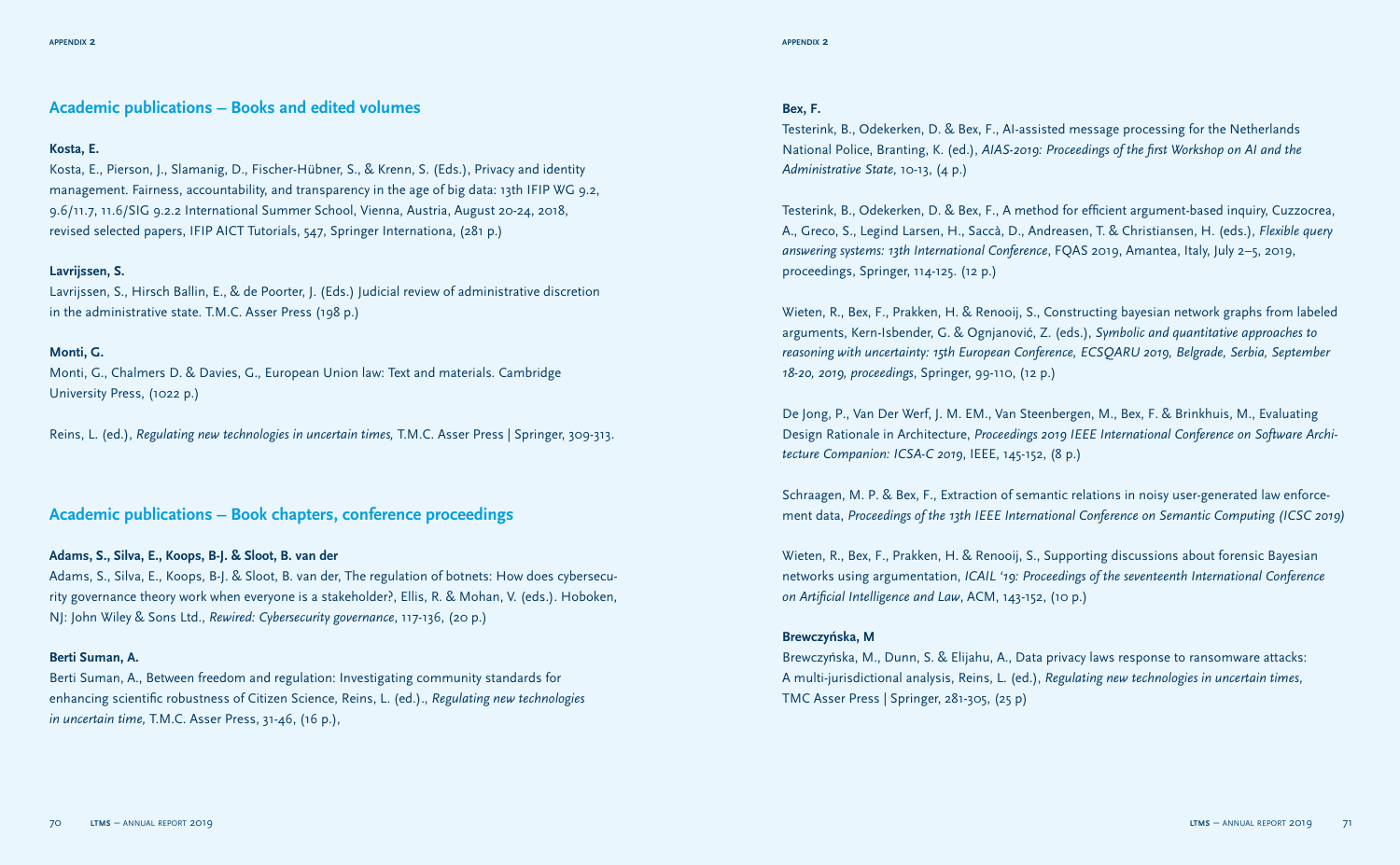#### **De Hert, P.**

Jasmontaite, L. & De Hert, P., Access to the Internet in the EU: a Policy Priority, a Fundamental, a Human Right, or a Concern of eGovernment?, Wagner, B., Kettemann, M. C. & Vieth, K. (eds.), *Research Handbook on Human Rights and Digital Technology: Global Politics, Law and International Relations.* Edward Elgar Publishing Ltd., 157-179, (22 p.)

#### **Delimatsis, P.**

Delimatsis, P., When disruptive meets streamline: International standardization in blockchain, Hari, O., Kraus, D. and Obrist, T. (eds.), *Blockchains smart contracts, decentralized autonomous organisations and the law*, 83-100, Edward Elgar Publishing

Delimatsis, P., International trade law and technical standardization. Contreras, J. (ed.), *The Cambridge Handbook of technical standardization law: Further Intersections of Public and Private Law*, 7-27, Cambridge University Press

#### **Graef, I.**

Graef, I., Happiness and competition law, Rethinking IT and IP law: Celebrating 30 years CiTiP Inter sentia*,* 295-299

#### **Husovec, M.**

Husovec, M., How Europe wants to redefine global online copyright enforcement. Synodinou, T. (ed.), *Pluralism or universalism in international copyright law,* 19*,* 513-539, Wolters Kluwer (28 p.)

Husovec, M., Standardization, open source, and innovation: Sketching the effect of IPR policies, Contreras, J. (ed.), *Cambridge handbook of technical standardization law,* Cambridge University Press, 177-197 (21 p.)

Husovec, M., The fundamental right to property and the protection of investment. How difficult is it to repeal new intellectual property rights, *Research handbook on intellectual property and investment law,* Edward Elgar, (40 p).

#### **Kamara, I.**

Kamara, I., Article 40 commentary, Kuner, C., Bygrave, L. A. & Docksey, C. (eds.), *Commentary on the EU General Data Protection Regulation*, 1 ed., Oxford University Press, 1, 40

Kamara, I., Article 41 commentary, Kuner, C., Bygrave, L. A. & Docksey, C. (eds.), *Commentary on the EU General Data Protection Regulation*, 1 ed., Oxford University Press, 1, 41

#### **Kamara, I. & de Hert, P.**

Kamara, I. & de Hert, P., Article 42 commentary, Spiecker gen. Döhmann, I., Papakonstantinou, V., Hornung, G. & de Hert, P. (eds.), *European general data protection regulation* : A commentary, 1 ed. Nomos Verlagsgesellschaft, 1, (Kooperationswerke Beck - Hart - Nomos)

Kamara, I. & de Hert, P., Article 43 commentary, Spiecker gen. Döhmann, I., Papakonstantinou, V., Hornung, G. & de Hert, P. (eds.), European general data protection regulation: A commentary, 1 ed. Nomos Verlagsgesellschaft, 1, (Kooperationswerke Beck - Hart - Nomos)

#### **Kanevskaia, O.**

Kanevskaia, O., The need for multi-disciplinary education about standardization. Idowu, S.O., de Vries, H., Mijatovic, I., Choi, D. (eds.) *Sustainable development: Knowledge and education about standardization,* 161-178*,* Springer

#### **Koops, B-J.**

Salvini, P., Palmerini, E. & Koops, B-J., Robotics and responsible research and innovation, R. & Hankins, J. (eds.), *International handbook on responsible innovation: A global resource*, Edward Elgar Publishing, 27, 405-424 (20 p.)

Schermer, B. W., Koops, B-J. & van der Hof, Substantive and procedural legislation in the Netherlands to combat webcam-related child sexual abuse, van der Hof, S., Georgieva, I., Schermer, B. & Koops, B-J. (eds.), *Sweetie 2.0: Using artificial intelligence to fight webcam child sex tourism,* TMC Asser Press | Springer, 425-454, (30 p.)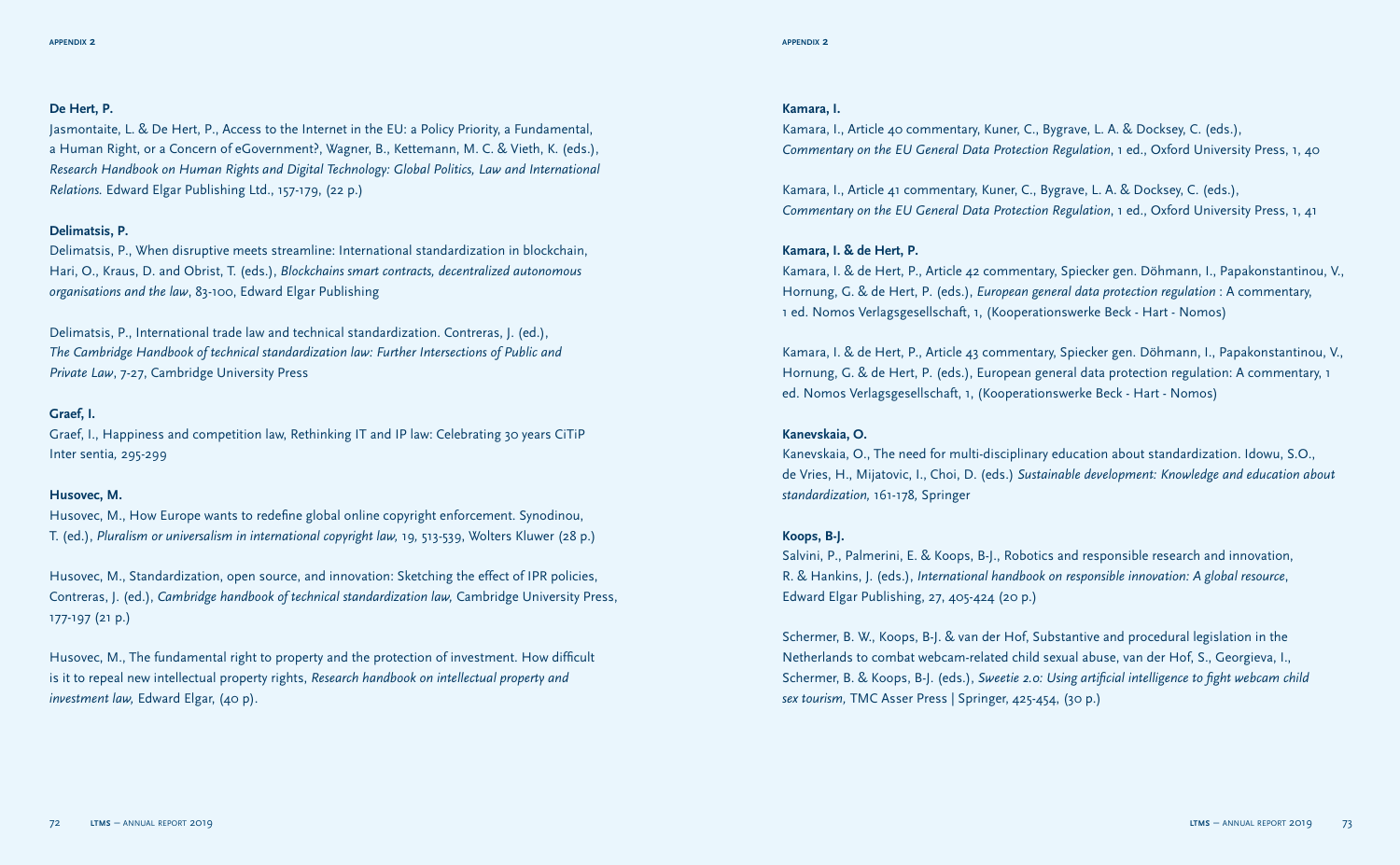#### **Koops, B-J.**

Schermer, B. W., Georgieva, I., Van der Hof, S. & Koops, B-J., Legal aspects of Sweetie 2.0, *Sweetie 2.0: Using artificial intelligence to fight webcam child sex tourism, TMC Asser Press | Springer,* 1-94, (94 p.)

#### **Kosta, E.**

Kosta, E. & Brewczyńska, M., Government access to user data: Towards more meaningful transparency reports, Ballardini, R., Kuoppamäki, P. & Pitkänen, O. (eds.), *Regulating industrial internet through IPR, data protection and competition law,* KLUWER LAW INT, 13, 253-274, (22 p.)

#### **Lavrijssen, S.**

Lavrijssen, S. & Capkurt, F., Who guards the guardians? Judicial oversight of the authority consumer and market's energy regulations in the Netherlands, Lavrijssen, S.J.D.P. Lavrijssen and Hirsch Ballin, E, (eds.), *Judicial review of administrative discretion in the administrative state,* T.M.C. Asser Press, 133-173, (39 p.)

#### **Martin, A.**

Martin, A. & San Juan, V., Cyber governance and the financial services sector: The role of publicprivate partnerships, Ellis, R. & Mohan, V. (eds.), *Rewired: Cybersecurity Governance,* Wiley-Blackwell, 97-115, (19 p.)

#### **Moerel, L.**

Moerel, L. & Storm, M., Automated decisions based on profiling: Information, explanation or justification – That is the question!, Aggerwal, N., Eidenmuller, H., Enriques, L., Payne, J. & van Zwieten, K. (eds*.), Autonomous systems and the law,* Verlag C.H. Beck, 91-98, (8 p)

#### **Monti, G.**

Monti, G., Galvanising national competition authorities in the European Union*,* Gerard, D. & Lianos, I. (eds.), *Reconciling efficiency and equity: A global challenge for competition policy*, 365-382, (18 p.), Cambridge University Press

Monti, G., The global reach of EU competition law*, Cremona, M. and Scott, J.* (eds.), *EU law beyond EU border: The extraterritorial reach of EU law, Oxford University Press, 174-196, (23 p.)* 

#### **Reins, L.**

Reins, L., Understanding the nexus of environment, energy and human rights, May, J. R. & Daly, E. (eds.), *Human rights and the environment: Legality, indivisibility, dignity and geography*, Edward Elgar Publishing Limited, 27

Reins, L., Concluding observations: The regulation of technology—what lies ahead—and where do we want to end up?, Reins, L. (ed.), *Regulating new technologies in uncertain times,* T.M.C. Asser Press | Springer, 309-313, (5 p.)

Reins, L., Geraets, D., & Schomerus, T., Fracking, sovereignty over natural resources and international investment law, Bungenberg, M., Krajewski, M., Tams, C.J., Terhechte, J.P. & Ziegler, A.R. (eds.), *European yearbook of international economic law 2018, 175-201, (*European Yearbook of International Economic Law; Vol. 2019, No. 9). Springer Press, 276-201, (27 p.)

#### **Roosen, M**.

Beyens, K. & Roosen, M., Electronic monitoring and rehabilitation, Ugwudike, P., Graham, H., McNeill, F., Raynor, P., Taxman, F. & Trotter, C. (eds.), *The Routledge Companion to Rehabilitative Work in Criminal Justice*, Routledge, 73, 893-901, (9 p.)

#### **Schendel, S. van**

Schendel, S. van, The challenges of risk profiling used by law enforcement: Examining the cases of COMPAS and SyRI. L. Reins (ed*.), Regulating new technologies in uncertain times*, Information Technology and Law Series; 32 T.M.C. Asser Press | Springer, 225-240, (16 p.)

#### **Taylor, L.**

Taylor, L., Ethics, A., J., Kitchin, R. & Leszczynski, A. (eds.), *Digital geographies*, Sage, 260-270,  $(11 p.)$ 

#### **Taylor, L. & Jameson, S.**

Richter, C., Taylor, L., Jameson, S. & Perez del Pulgar, C., Who are the end-user(s) of smart cities? A synthesis of conversations in Amsterdam, Coletta, C., Evans, L., Heaphy, L. & Kitchin, R. (eds.), *Creating smart cities,* 1 ed. Abingdon: Routledge, 212-231, (20 p.)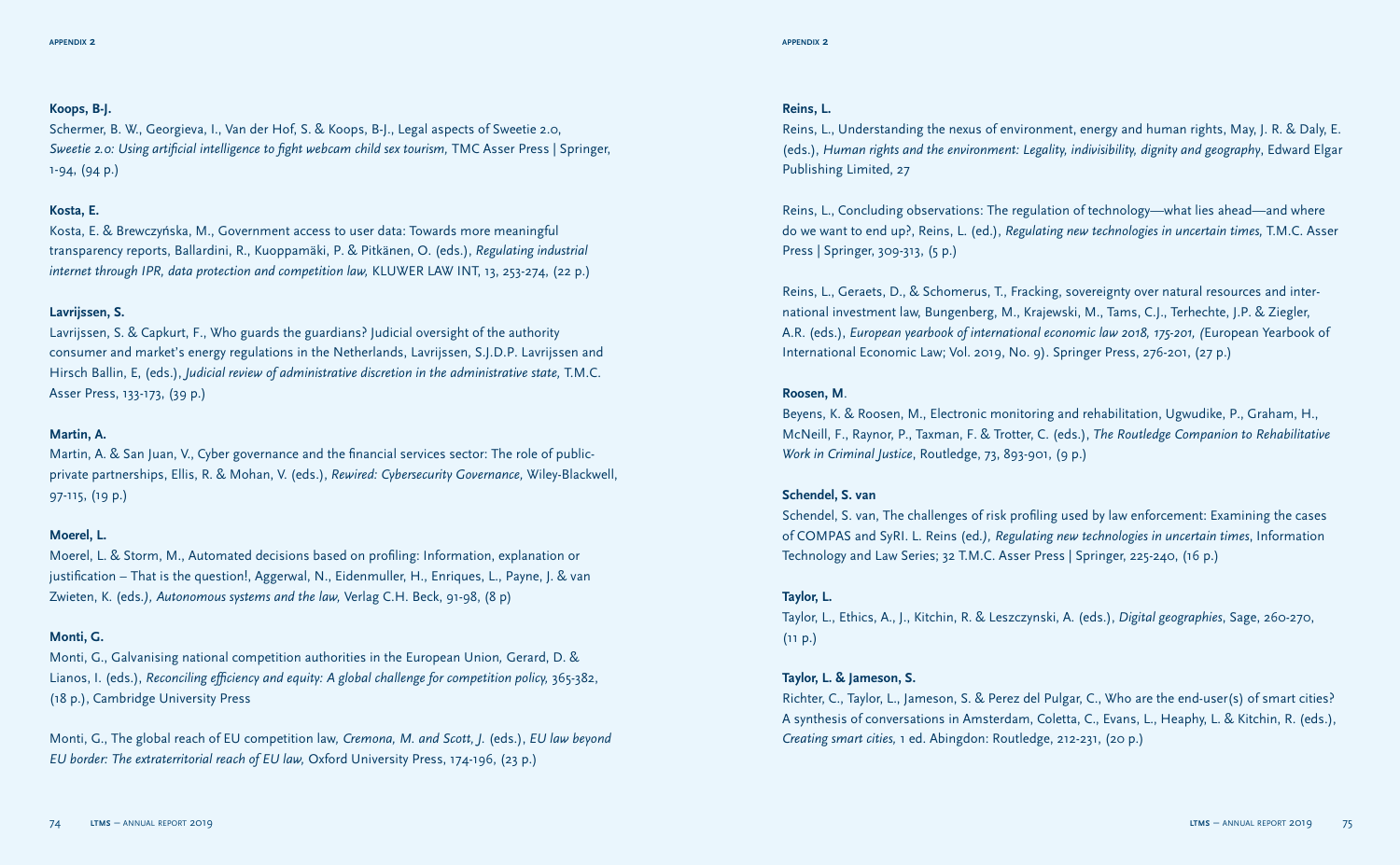#### <span id="page-39-0"></span>**Wan, E.**

Wan, E., Docile subjects: From theatres of automata to the machinery of 21st-century media, Eckersall, P. & Grehan, H. (eds.), *The routledge companion to theatre and politics*, Routledge, 207-211, (5 p.)

#### **Zhao, B.**

Zhao, B., Connected cars in China: Technology, data protection and regulatory responses, Hornung, G. & Roßnagel, A. (eds.), *Grundrechtsschutz im Smart Car Kommunikation, Sicherheit und Datenschutz im vernetzten Fahrzeug*, Springer/Link, 417-438, (22 p.)

#### **Case Notes, Book Reviews, Editorials and Professional publications**

#### **Broer, T.**

Broer, T., Review of the book Depression and the self: Meaning, control and authenticity, *Sociology & Health & Illness,* T.K. Browne, 2018, 41, 2, 447-449, (3 p.)

#### **Conca, S. de**

de Conca, S., GC et al v CNIL: Balancing the right to be forgotten with the freedom of information, the duties of a search engine operator (C136/17 GC et al v CNIL), *EDPL,* 5, 4, 561-567, (7 p.)

#### **Galič, M.**

Galič, M., Surveillance, privacy and public space in the Stratumseind Living Lab, The smart city debate, beyond data*, Ars Aequi, 2019*, 570-579, (10 p.)

#### **Geradin, D.**

Patent assertion entities and EU competition law*. Journal of Competition Law and Economics,*  15(2-3), 204–236, (32 p.)

#### **Husovec, M.**

Husovec, M., Larouche, P., Baron, J. & Thumm, N., Making the rules: The governance of standard development organizations and their policies on intellectual property rights, *Joint Research Center,*  $(214 p.)$ 

#### **Kamara, I.**

Quemard, J-P., Schallabok, J., Kamara, I., & Pocs, M., *Guidance and gap analysis for European standardisation: Privacy standards in the information security context,* (1 ed.) ENISA, (32 p.)

#### **Kamara, I., Leenes, R., Lachaud, E. & Stuurman, C.**

Kamara, I., Leenes, R., Lachaud, E., Stuurman, C., Van Lieshout, M., & Bodea, G. *Data protection certification mechanisms: Study on Articles 42 and 43 of the Regulation (EU) 2016/679*, (1 ed.) European Commission - DG Justice & Consumers

**Monti, G.,** Study on the enforcement of State aid rules and decisions by national courts, *Luxembourgs: Publications Office of the European Union*, 1-124, (124 p.)

#### **Quelle, C.**

Quelle, C., GC and others v CNIL on the responsibility of search engine operators for referring to sensitive data: The end of 'right to be forgotten' balancing?, *European Data Protection Law*, 5, 3, 438-447, (10 p.)

#### **Reins, L.**

Ballesteros , M., Wemaere, M., Reins, L., Rouas, V., Riedel, A., Mehling, M., Goerlach, B., & Istvan, B., *Legal nature of EU ETS allowances*, European Commission. (196 p.)

#### **Sloot, B. van der & Kosta, E.**

van der Sloot, B. & Kosta, E., Big brother watch and others v UK: Lessons from the latest Strasbourg ruling on bulk surveillance. (20 p.), No. 58170/13, 62322/14 and 24960/15, No. ECLI:CE: ECHR:2018:0913JUD005817013 , European Data Protection Law Review; 5, 2, 252 -261, (10 p.)

#### **Sloot, B. van der**

van der Sloot, B., 'Editorial', *European Data Protection Law Review*, 5,3, 277-284, (8 p.)

van der Sloot, B., 'Editorial', *European Data Protection Law Review*, 5,1,1-6, (6 p.)

van der Sloot, B., 'Editorial', *European Data Protection Law Review*, 5, 2, 147-153, (7 p.)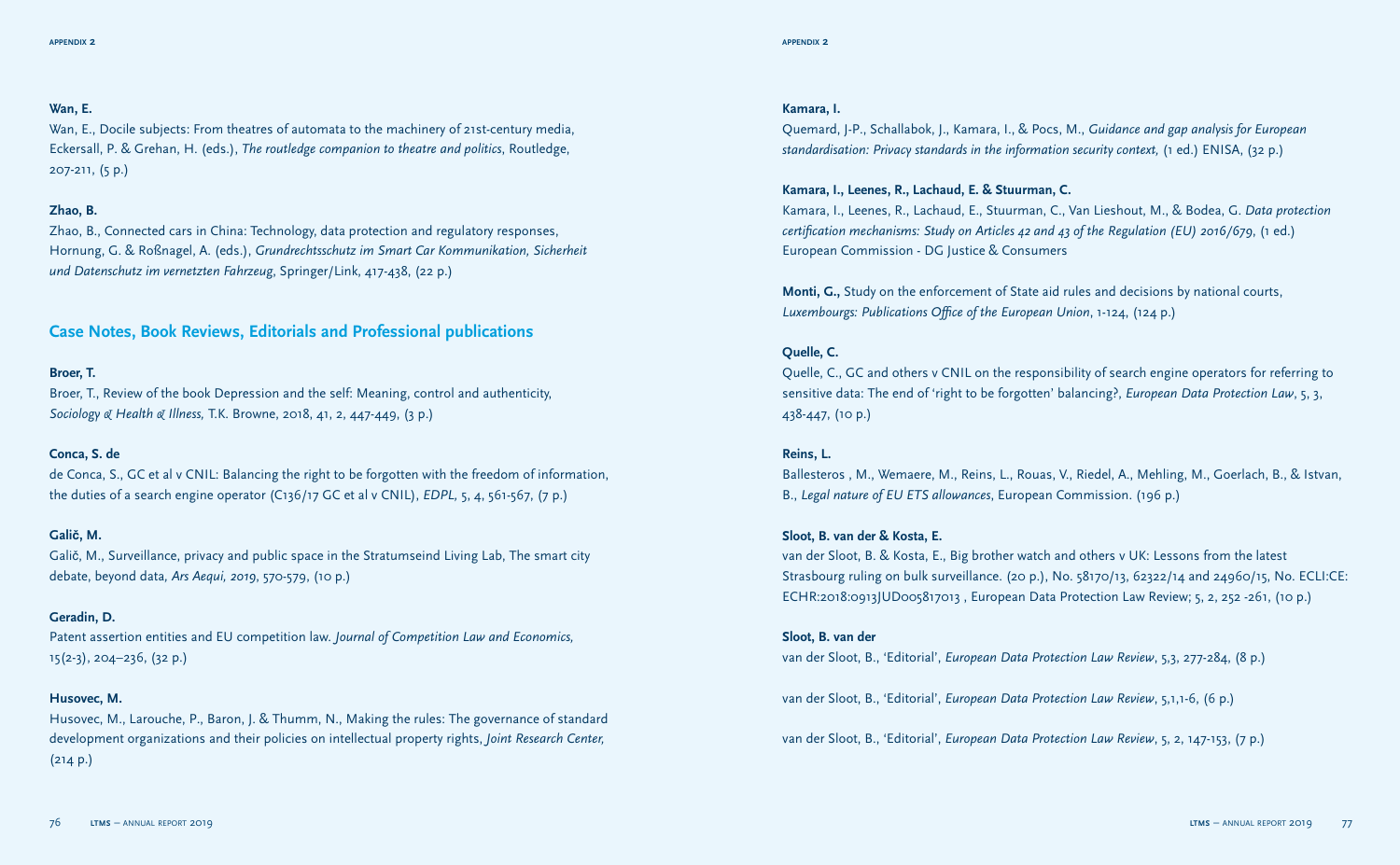<span id="page-40-0"></span>van der Sloot, B., 'Editorial', *European Data Protection Law Review*, 5, 4, 461-465, (5 p.)

#### **Wan, E.**

Cervera, F., Chua, S., Demetriou, Y., Jeon, A., Laine, E., Sharifi, A., Wan, E. & Warren, A., Orientations: Where is the future now?, *Global Performance Studies*, 2, 2

#### **Publications in Dutch and Italian**

#### **Berti Suman, A.**

Berti Suman, A, Il caso "The People v. Arctic Oil" e relative considerazioni sugli impatti climatici 'a valle' nella VIA, *Ambiente & Sviluppo 2019*, 6, 466-472,(7 p.)

#### **Bex, F.**

Bex, F. & Meynen, G., Artificiële intelligentie en risicotaxatie: Drie kernvragen voor strafrechtjuristen, *Nederlands Juristenblad*, 44, 2278

Bex, F., Artificiële intelligentie in de praktijk: Lessen uit onderzoek bij de politie, *Rechtstreeks 2019*, 2, 26-34, (9 p.)

**Espinosa Apráez, B., & Lavrijssen, S.**  Espinonsa Apraez, B. & Lavrijssen, S.,Van wie zijn data eigenlijk? *NGinframeMagazine 2019*, 3, 44-45, (2 p.)

Espinosa Apráez, B., Lavrijssen, S., Aben, T. & Valk, van der W., Pratende bruggen en andere slimme onderhoudsoplossingen: Wat houdt ons tegen?, *NGinframeMagazine March*, 8(1), 30-33, (3 p.)

#### **Keymolen, E.**

Jongepier, F. & Keymolen, E., Waarom hebben we een 'recht op uitleg' wanneer machines over ons beslissen, *Filosofie & Praktijk*, 39, 4, 35-45, (11 p.)

van der Hof, S., Custers, B. H. M., Deschesne, F., & Keymolen, E. (Eds.) Wouter Hins, de bevlogen docent, Recht uit het hart: Liber amicorum ter gelegenheid van het emiritaat van prof. dr. mr. Wouter Hins, hoogleraar mediarecht te Leiden.

#### **Koops, B-J.**

Koops, B-J., Privacyconcepten voor de 21e eeuw, *Ars Aequi*., 68, 7/8, 532-544, (13 p.)

Koops, B-J. & Kaspersen, H.W.K., Computercriminaliteit in historisch perspectief, Koops, B-J. & Oerlemans, J-J. (eds.), *Strafrecht en ICT*, 3 ed., *SDU*, 15-28, (14 p.)

Koops, B-J., Formeel strafrecht en ICT, Koops, B-J. & Oerlemans, J-J. (eds.), *Strafrecht en ICT*, 3 ed., SDU, 117-208, (92 p.)

Koops, B-J., Materieel strafrecht en ICT, Koops, B-J. & Oerlemans, J-J. (eds.), *Strafrecht en ICT,* 3 ed., SDU, 29-116, (88 p.)

### **Lavrijssen, S. & Hancher, L.**

Lavrijssen, S., Hancher, L. & van Breugel, T., De investeringstoets in vitale infrastructuren: Laatste redmiddel of reden tot zorg?, *Mark ten Mededinging,* 6, 203-210, (7 p.)

#### **Moerel, L.**

Moerel, L., Reflections on impact of the digital revolution on the Corporate Governance of Dutch listed companies, *Vereeniging Handelsrecht*.

#### **Prins, C.**

Prins, C., Beschikbaarheid van digitale rechtspraakdata, *Nederlands Juristenblad,* 94, 38, 2859, (1 p.)

Prins, C., Consequenties van een nieuw type oorlogsvoering, *Nederlands Juristenblad,* 94, 30, 2187, (1 p.)

Prins, C., Digitale voorjaarsschoonmaak, *Nederlands Juristenblad,* 94, 8, 511, (1 p.)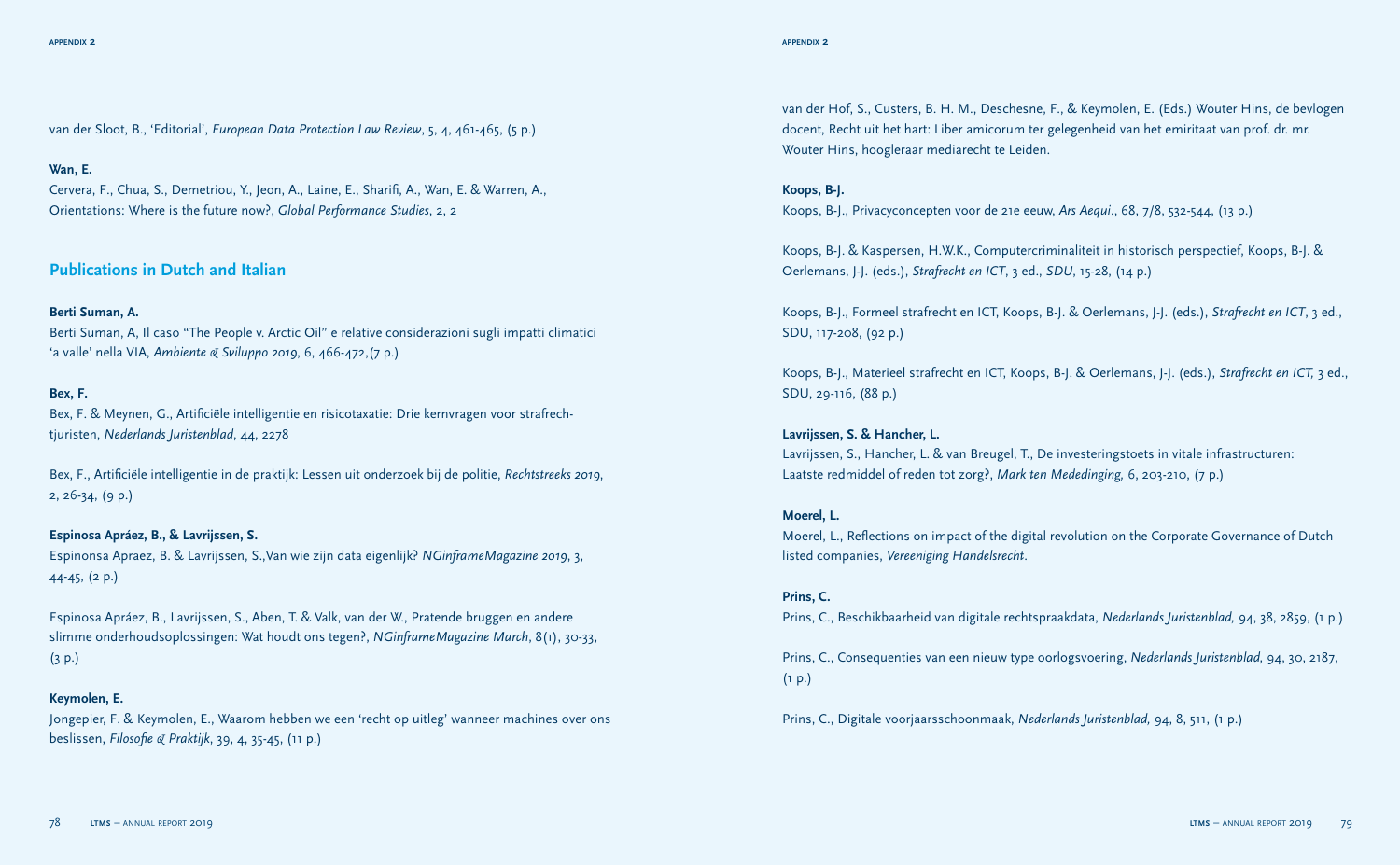Prins, C., Slaapwandelen, *Nederlands Juristenblad ,* 94, 23, 1653, (1 p.)

Prins, C., Veilingsregels voor 5G, *Nederlands Juristenblad,* 94, 1, 5, (1 p.)

#### **Reins, L.**

Reins, L., Vergeet de effectbeoordeling niet: Het beginsel van energiesolidariteit en leveringszekerheid, 7, 8, 193-199, (7 p.)

#### **Roosen, M.**

Roosen M. & Groenen A., Risicotaxatie partnergeweld in België: Ter ondersteuning van politie en justitie, *Cahiers politiestudies*, 2, 51, 87-110, (24 p.)

#### **Schellekens, M. & Leenes, R.**

Schemkes, F., Tjong Tjin Tai, E., Schellekens, M., Kaufmann, W., & Leenes, R., *Blockchain en het recht: Een verkenning van de reguleringsbehoefte*, Tilburg University, (137 p.)

#### **Sloot, B. van der**

Sloot, B. van der, De Algemene Verordening Gegevensbescherming in gewonemensentaal, Amsterdam University Press, (200 p.)

Sloot, B. van der, Noot bij Europees Hof voor Rechten van de Mens, 25 oktober 2018, 68 (Delecolle t. Frankrijk), European Human Rights Cases. 2019, 4, 209-212, (3 p.)

Sloot, B. van der, Noot bij Hof van Justitie EU, 2 oktober 2018, 18 (Ministerio Fiscal) European Human Rights Cases. 2019, 2, 55-57, (3 p.)

Sloot, B. van der, Een aantal dilemma's voor de privacywetenschap: Over neutraliteit, onafhankelijkheid en maatschappelijk engagement, *Nederlands Juristenblad 2019,* 2, 100-111, (12 p.)

#### **Sloot, B. van der & Schendel, S. van**

Sloot, B. van der & Schendel, S. van, De juridische randvoorwaarden voor een datagedreven samenleving, *Nederlands Juristenblad 2019,* 4, 2776, 3302

Sloot, B. van der, & van Schendel, S., De modernisering van het Nederlands procesrecht in het licht van big data: Procedurele waarborgen en een goede toegang tot het recht als randvoorwaarden voor een data-gedreven samenleving. TILT, Tilburg University, WODC, (259 p.)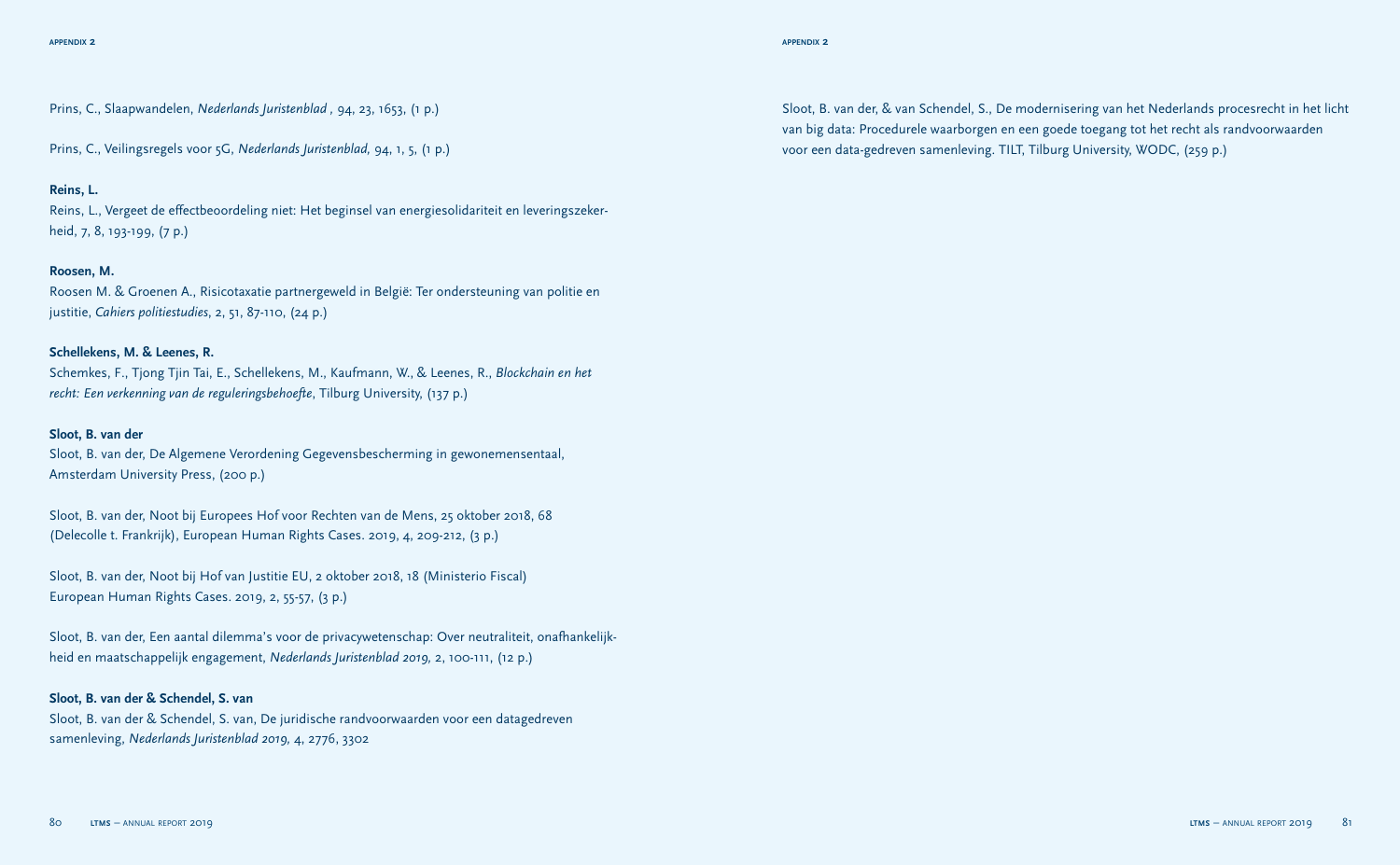### <span id="page-42-0"></span>**APPENDIX 3 – ACTIVITIES 2019 appendix3**

## **EVENTS LTMS 2019**

#### **TILT 25th Anniversary**

**In 2019, TILT celebrated its 25th anniversary with a year full of keynotes, workshops and events. Every month was devoted to a different theme. Please find below the theme of each month and the programming committee.**

#### **January 2019**

organized by Colette Cuijpers, Sebastian Dengler and Inge Graef. *Economic Power*

#### **February 2019**

organized by Maša Galič, Sascha van Schendel and Ivan Škorvanek. *Risk Scoring & Profiling Citizens*

#### **March 2019**

organized by Lorenzo Dalla Corte, Shazade Jameson and Hellen Mukiri-Smith. *Smart and Dumb Cities*

**April 2019**  organized by Martin Husovec and Maurice Schellekens. *Data and Ideas for Innovation*

**May 2019** organized by Raphael Gellert and Nadya Purtova. *Future of data protection*

**June 2019** organized by Robin Pierce and Tineke Broer. *Health*

#### **appendix 3**

#### **September 2019**

organized by Silvia de Conca, Aviva de Groot, Merel Noorman and Linnet Taylor. *Reconfiguring Human-AI relationships*

**October 2019**  organized by Anna Berti Suman and Leonie Reins. *Climate Change*

**November 2019** organized by Emre Bayamlıoğlu, Tom Chokrevski and Esther Keymolen. *Hacking the Electorate*

**December 2019** organized by Bo Zhao. *Conflicting laws and jurisdictions*

Please find below all the events that were organized for the  $25<sup>th</sup>$  anniversary year. These events are divided into: Book discussions, films, public lectures and keynote lectures. TILT started the 25<sup>th</sup> Anniversary year with a kick-off event on 18 January 2019.

**Book discussions Every month, a book has been discussed.**

8, 15, 22, 29 January 2019 '*Virtual Competition: The Promise and Perils of the Algorithm-Driven Economy'* by Ariel Ezrachi and Maurice E. Stucke.

5, 12, 19, 26 February 2019 *'The Rise of Big Data Policing: Surveillance, Race and the Future of Law Enforcement'* by Andrew Guthrie Ferguson.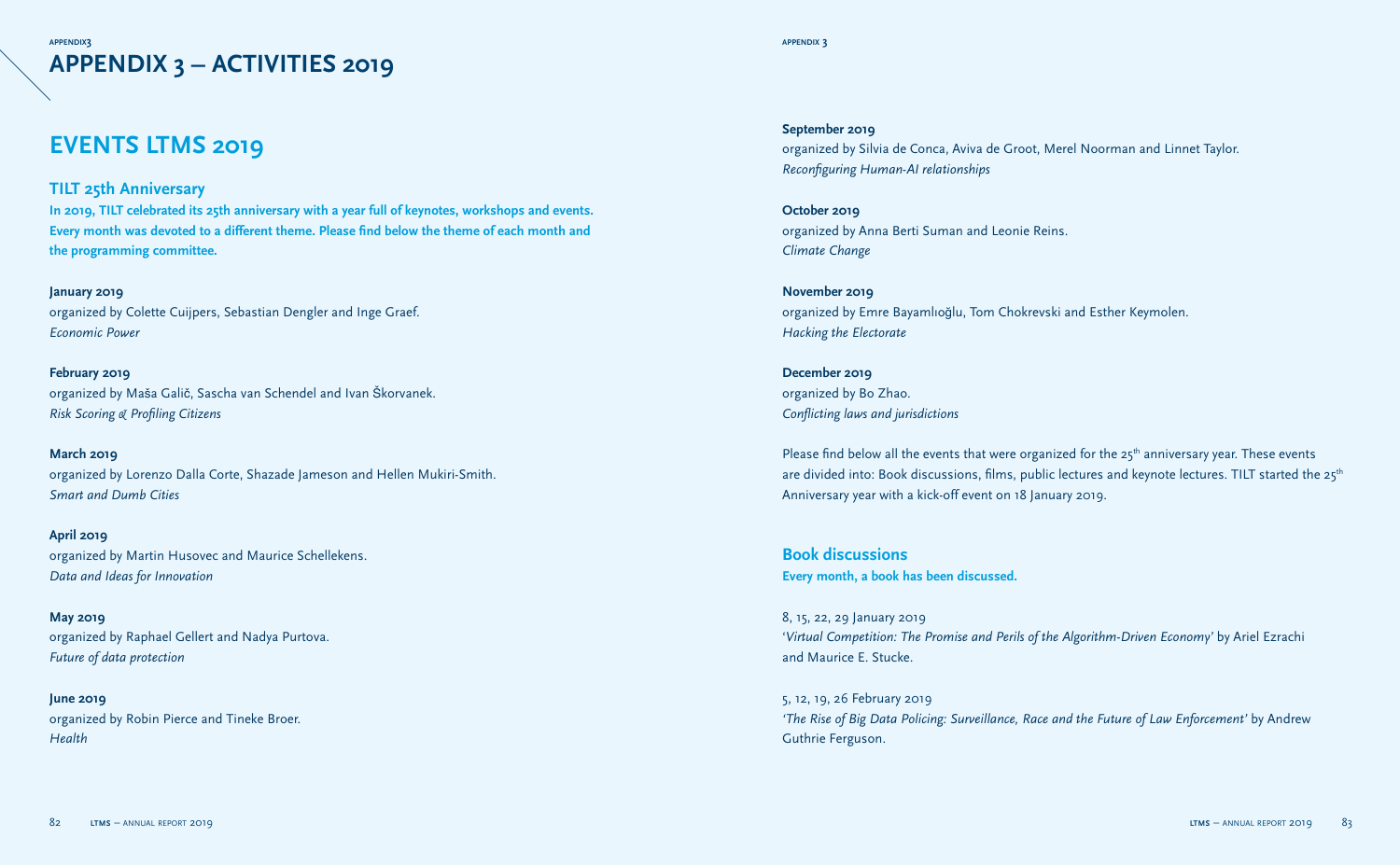12, 19 March 2019 '*The Life & Death of Great American Cities'* by Jane Jacobs.

9, 16, 23 April 2019 *'The Patent Crisis and how the court can solve it'* by D.L. Burk and M.A. Lemley.

11, 18, 25 June 2019 *'Life Exposed: Biological Citizens after Chernobyl'* by Adriana Petryna.

5, 12, 19, 26 November 2019 *'Mindf\*ck - Cambridge Analytica And The Plot To Break America'* by Christopher Wylie.

5, 11 December 2019 *'Solving the Internet Jurisdiction Puzzle'* by Dan Svantesson.

**Films Every month, we watched a movie selected in collaboration with Pop Up Cinema.**

15 January 2019 Theater De Nieuwe Vorst, Tilburg: *'The Cleaners'*.

19 February 2019 Zwijsen Building, Tilburg University*: 'PRE-CRIME'* and afterwards a debate by **Marc Schuilenburg**. (Department Criminal Law & Criminology, VU University Amsterdam, The Netherlands)

26 March 2019 Stadskantoor 6, Gemeente Tilburg: *'Her'.*

16 April 2019 Vincents Tekenlokaal, ontdekstation in Spoorzone: *'The Next Rembrandt'* and a presentation by **Julia Janssen**. (Studio Julia Janssen, Amsterdam, The Netherlands)

#### <span id="page-43-0"></span>**appendix 3 appendix 3**

14 May 2019 Theater De Nieuwe Vorst, Tilburg: *'Black code'*.

18 June 2019 Woonlandschap de Leyhoeve: *'Ik ben Alice'* and a lecture by **Maartje Niezen**. (Rathenau Instituut, The Hague, The Netherlands)

17 September 2019 FutureLab Tilburg: *'More Human Than Human'*.

15 October 2019 Kringloop, Tilburg: *'Downsizing'*.

19 November 2019 Theater De Nieuwe Vorst, Tilburg: *'Risk'*.

17 December 2019 Theater De Nieuwe Vorst, Tilburg: *'Das Leben der Anderen (The Lives of Others)'.*

**Public lectures Each month, the public library of Tilburg hosted a Public Lecture together with us.**

22 January 2019 Lochal, Tilburg: '*Documentary TOEGANG!'*

26 February 2019 Lochal, Tilburg: *'Privacy Walking City Tour'.*

14 March 2019 Lochal, Tilburg: *'Public Lecture on: "The Right to the Smart City"* by **Rob Kitchin**  (Maynooth University, Maynooth, Ireland).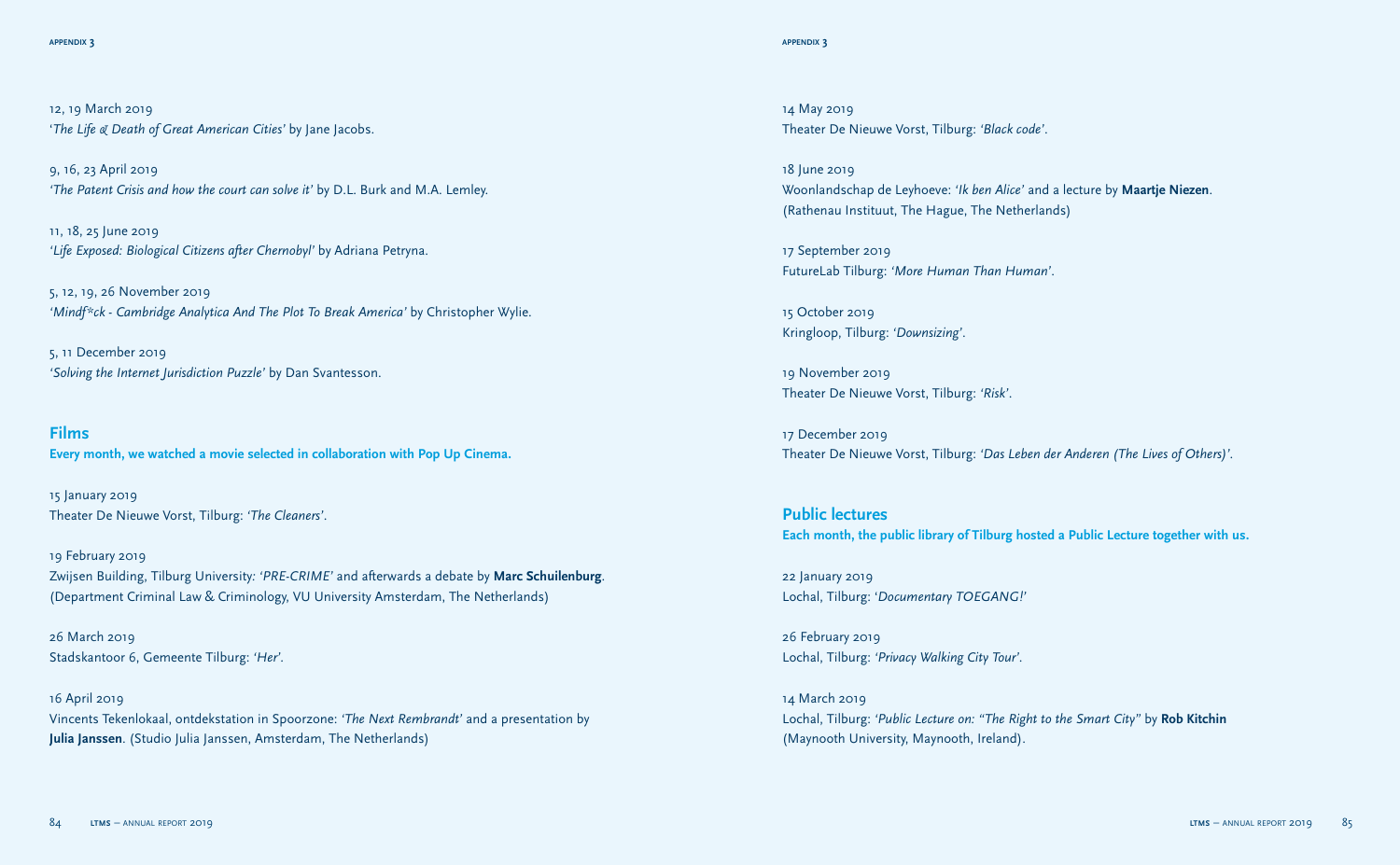<span id="page-44-0"></span>21 May 2019 Lochal, Tilburg: *'Building your own climate data sensor'.*

#### 25 June 2019

Lochal, Tilburg: 'Public Lecture by **Adri Wischmann** (Intelligent Investment Solutions, Emmen, The Netherlands) (he introduced his Care Cube), **Claudia van Erven & Annelein van Sluijs & Corrie Aarts** (De Wever, Tilburg, The Netherlands) (they work at a healthcare institution for elderly people and they joined the public lecture) and a panel discussion **by Robin Pierce** en **Tineke Broer** from TILT.

#### 24 September 2019

Lochal, Tilburg: 'Public Lecture on: "*Welcoming Robots into the Moral Circle"* by **John Danaher** (Law School, The National University of Ireland, Galway, Ireland) and **Sven Nyholm** (Eindhoven University of Technology, Eindhoven, The Netherlands)'.

#### 22 October 2019

Lochal, Tilburg: 'Public Lecture on: *"Climate Change Tipping Point: Civil Society Turns to Litigation"* by **Francesco Sindico** (University of Strathclyde, Glasgow, United Kingdom)'.

#### 12 November 2019

Lochal, Tilburg: 'Public Lecture on: *"Why micro targeting does not work and nevertheless disrupts the public sphere"* by **Mireille Hildebrandt'** (Faculty of Law and Criminology, Vrije Universiteit Brussels (VUB))

#### **Keynote lectures**

**Each month, an internationally renowned Professor stayed at TILT and gave a keynote lecture.**

#### 24 January 2019

**Geoffrey Manne** (International Center for Law & Economics, Portland, United States of America) *How to tame the market power of digital giants like Google, Facebook, Amazon and the like?*

#### 12 February 2019

**Maria Helen Murphy** (Maynooth University, Maynooth, Ireland) *Language, Power and Privacy* 

#### 12 March 2019

**Teresa Scassa** (University of Ottawa, Ottawa, Canada) *Smart Cities Data Governance - Lessons from Quayside*

#### 30 April 2019

**Sapna Kumar** (University of Houston Law Center, Houston, United States of America) *Innovation Nationalism* 

#### 28 May 2019

**William Staples** (University of Kansas, Lawrence, United States of America) *Real-Time Grade Books and the Metric Culture of Schooling* 

#### 27 June 2019

**Carlo Botrugno** (Florence University, Florence, Italy) *Information technologies in healthcare: towards a new geography of right to health* 

#### 10 September 2019

**Joanna Bryson** (University of Bath, Bath, United Kingdom) The Role of Humans in an Age of Intelligent Machines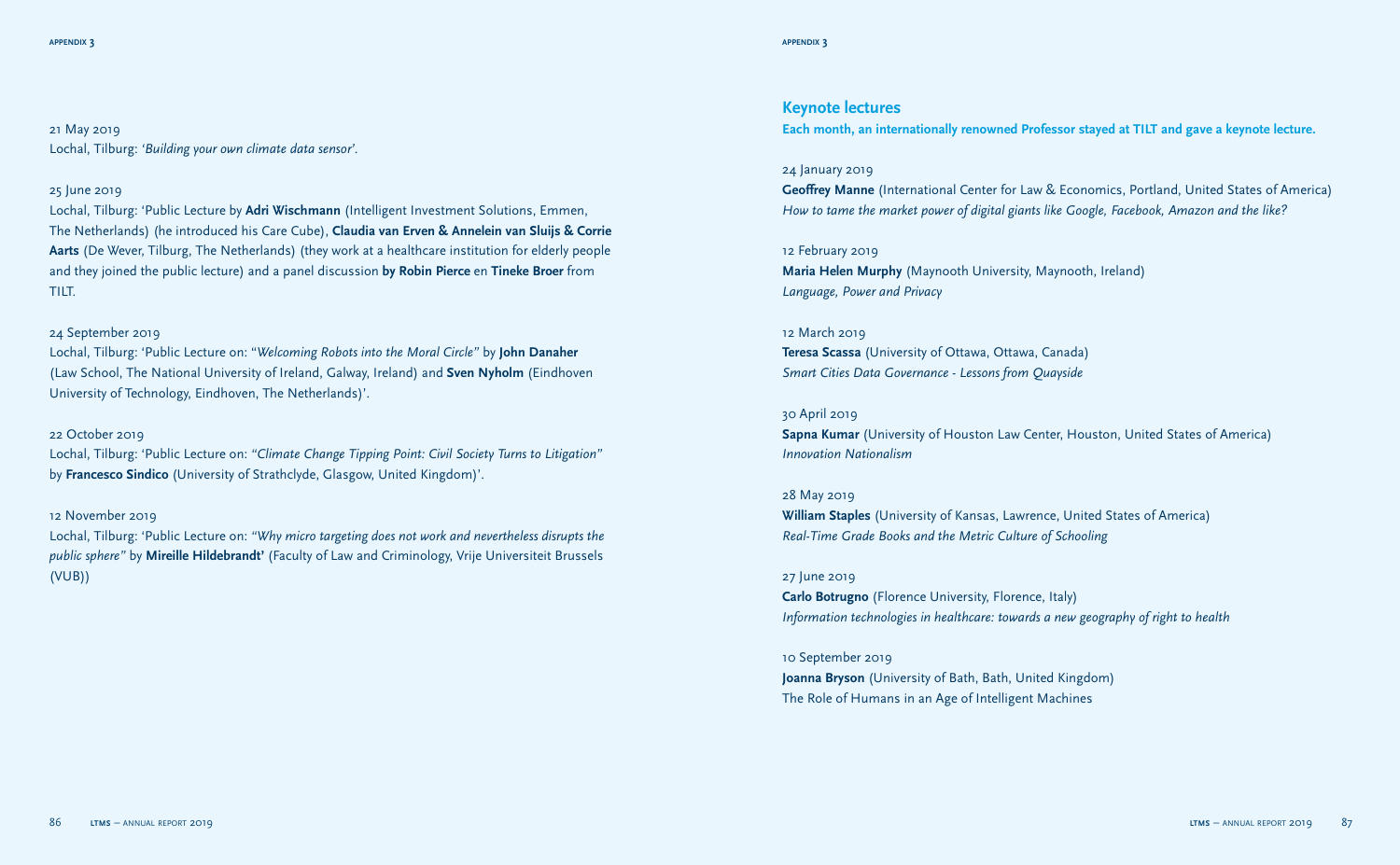#### 29 October 2019 **Jonathan Verschuuren** (PLG, Tilburg University) *Achieving food security under climate change: regulatory challenges ahead!*

#### 26 November 2019

**Robert Rosenberger** (School of Public Policy at the Georgia Institute of Technology) *Hostile Design: Philosophy, Architecture, and Policy*

#### 3 December 2019

**Dan Svantesson** (Bond University, Gold Coast, Queensland, Australia) *The Internet Jurisdiction Tipping Point*

#### **TILT Seminars**

**TILT invites people working in the domain of law, technology, and society to give guest seminars on a regular basis.**

#### 4 April 2019

**Eduard Fosch Villaronga**, (eLaw Center for Law and Digital Technologies, Leiden University, Leiden, The Netherlands) and **Cesar Augusto Fontanillo Lopez** (eLaw Center for Law and Digital Technologies, Leiden University, Leiden, The Netherlands) TILT Seminar on: *"Challenges and Opportunities of Robots, AI and Brain-computer Interface in Healthcare"*

#### 30 April 2019

**Laura Savolainen**, (PhD candidate at the Consumer Society Research Centre (KTK), the University of Helsinki) TILT Seminar on:"*Revaluing data as an asset"*

#### 19 June 2019

**Ignacio Cofone**, (McGill University, Faculty of Law, Montreal, Quebec, Canada) LTMS seminar on*: "Beyond Ownership: How to Treat Data Entitlements to Achieve Meaningful Protection"*

#### <span id="page-45-0"></span>**appendix 3 appendix 3**

#### 13 September 2019

**Huang-Chih Sung** (Graduate Institute of Technology, Innovation and Intellectual Property Management, Chengchi University, Taiwan) LTMS seminar on: *"Prospects and challenges posed by blockchain technology on the copyright legal system"*

#### 8 October 2019

**Mark Leiser** (Center for Law and Digital Technologies, Leiden University, The Netherlands) TILT seminar on: *"Regulatory pluralism in a world of deceptive content and fundamental rights"*

## 29 October 2019

**Alessandro Mantelero**, (Private Law and Data Ethics & Protection, Polytechnic University of Turin, Italy) TILT seminar on: "*Regulating AI: the European perspectives*"

#### **WIP Meetings – LTMS**

**WIP Meetings are internal events where LTMS members present their own work at an early stage, for comments and discussion.**

17 September 2019 **Nadya Purtova**  *Code as personal data* 

26 November 2019 **Enrico Partiti** *Dynamism as source of resilience of transnational private regulators*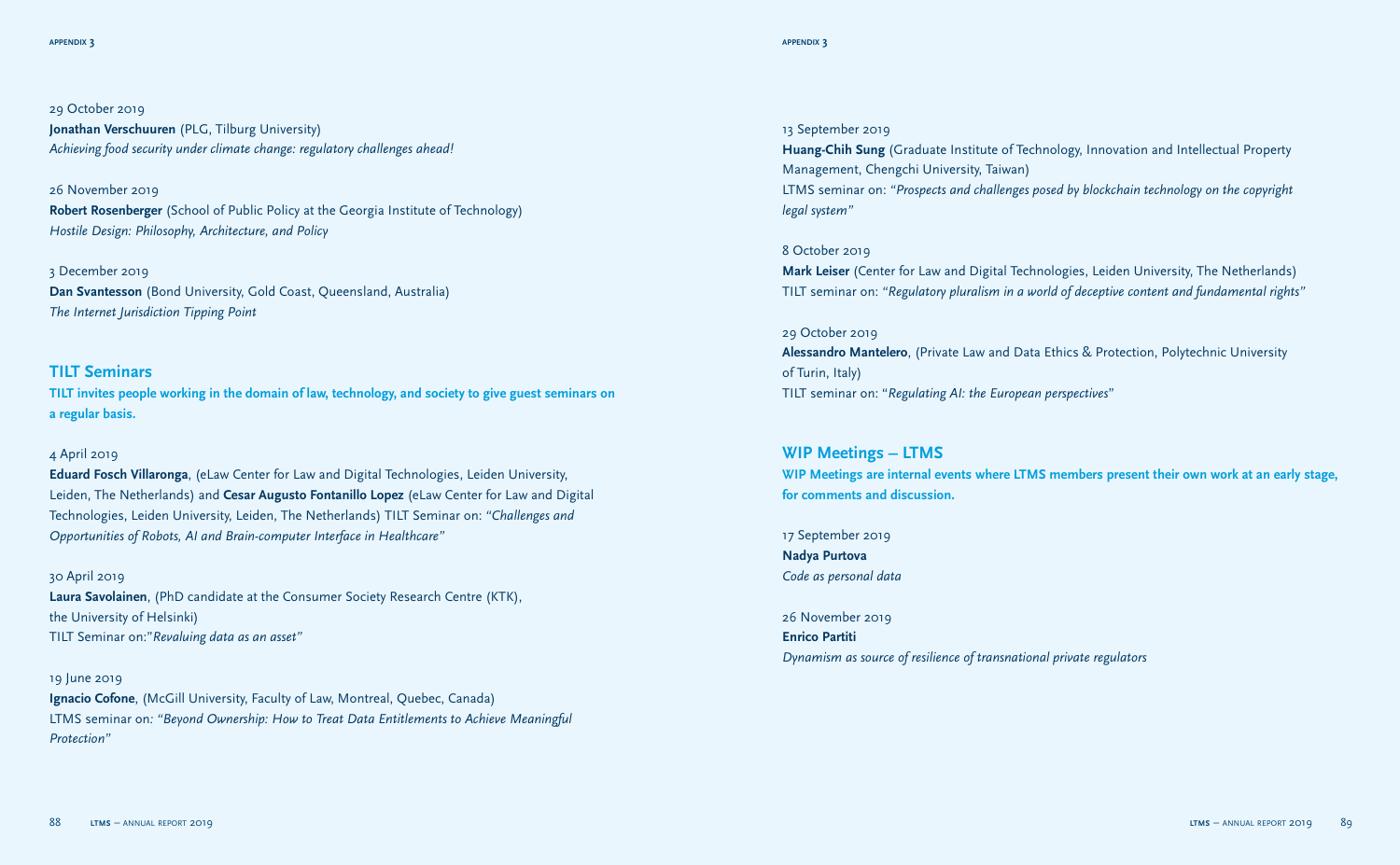### **Workshops and conferences – TILT**

**TILT organizes larger** *conferences and workshops***, devoted to specific topics open to everyone interested in our research themes and activities. More often than not, those larger events are used to bring together researchers, practitioners, policy makers, and civil society at the intersection of law and regulation, technology, and society to share insights, exchange ideas and formulate, discuss and suggest answers to contemporary challenges related to technological innovation.**

#### 14 May 2019 Tilburg University: '*Pre-event GIKII*'

#### Speakers:

**Matteo Nebbiai,** Scuola Superiore Sant' Anna **Nicolo Zingales**, University of Sussex **Gijs van Maanen**, Tilburg University **Amy Thomas Gerard Jan Ritsema van Eck Robbert Coenmans,** Tilburg Law School - Dept. of Labour Law and Social Policy **Angela Daly,** Chinese University of Hong Kong **Sascha van Schendel,** LTMS - Tilburg University **Janos Meszaros Jiahong Chen**, University of Nottingham **Niels ten Oever,** University of Amsterdam **Linnet Taylor,** LTMS - Tilburg University **Silvia De Conca,** LTMS - Tilburg University **Smarika Kumar Caroline Calomme, Catalina Goanta, Kody Moodley Rossana Ducato, Arianna Rossi Megan Rae Blakely,** Lancaster University Law School **Ronald Leenes,** LTMS - Tilburg University

#### <span id="page-46-0"></span>**appendix 3 appendix 3**

14 May 2019 Tilburg University: '*Privacy protection in the 21st century, New concepts, theories, and applications'*  VICI symposium

#### Speakers:

**Bryce Newell**, University of Kentucky **Tjerk Timan,** TNO **Robin Pierce,** LTMS - Tilburg University **Bert-Jaap Koops,** LTMS - Tilburg University **Maša Galič,** LTMS - Tilburg University **Bo Zhao,** LTMS - Tilburg University **Ivan Škorvánek,** LTMS - Tilburg University **Jaap-Henk Hoepman**, Radboud University **Michael Froomkin Seda Guerses**

#### 15-17 May 2019

Tilburg University: 'Conference TILTing Perspectives 2019 on: "*Regulating a world in transition*"'.

#### Keynote Speakers:

**Karen Yeung**, University of Birmingham (Keynote) **Niva Elkin-Koren**, University of Haifa (Keynote) **Lee Bygrave**, University of Oslo (Keynote) **Alexandre de Streel**, Namur University (Keynote) **Virginia Dignum**, TU Delft / Technology Policy and Management (Keynote) **Geert van Calster**, KU Leuven (Keynote) **Seda Gürses**, KU Leuven, Belgium (Keynote)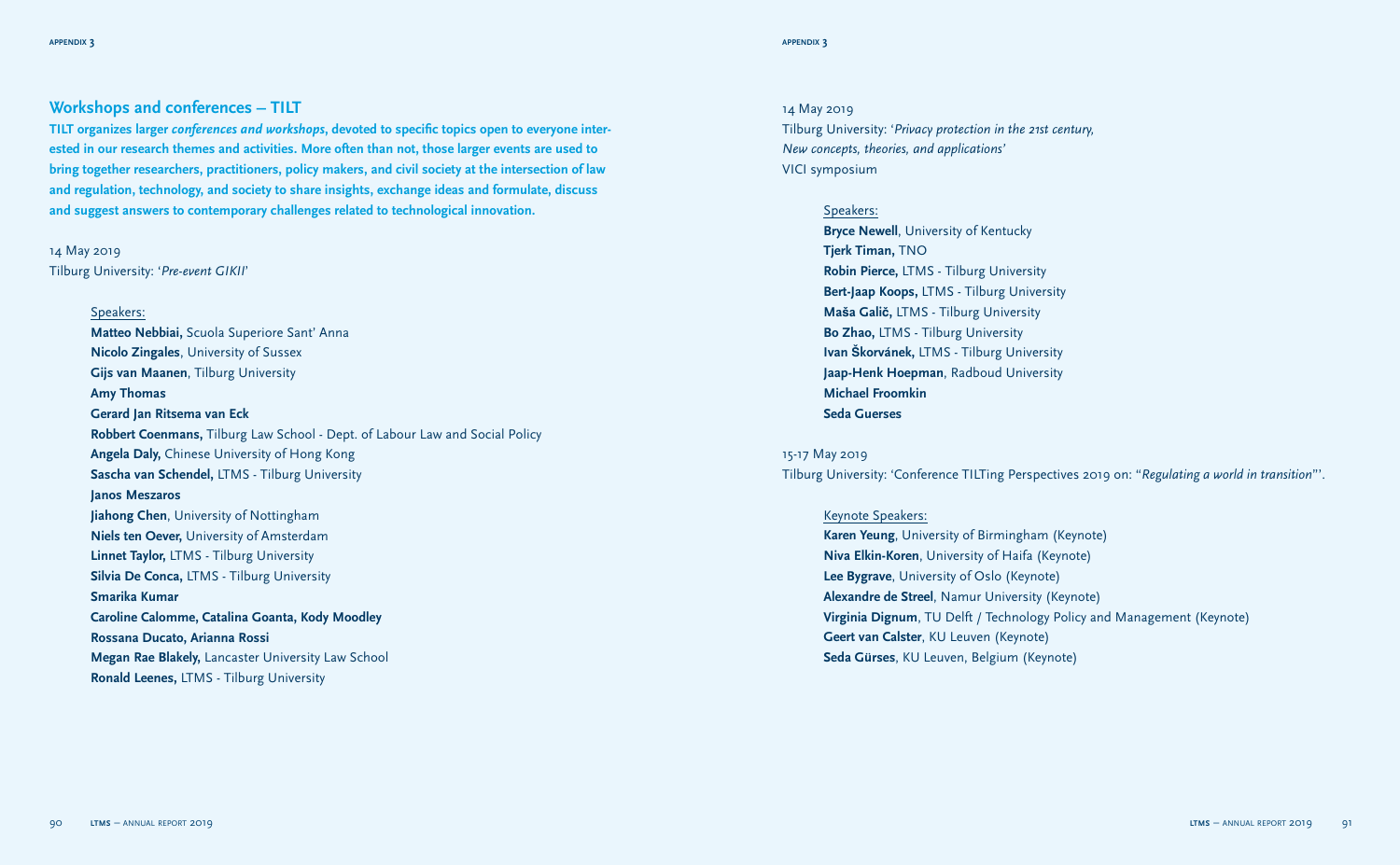#### 20 June 2019 Tilburg University: 'PhD Colloquium on: "*The Regulation of New Technologies*"'.

#### Speakers:

**Ronald Leenes**, LTMS - Tilburg University **Brenda Espinosa Apráez**, LTMS - Tilburg University **Martin Husovec**, LTMS - Tilburg University **Max van Drunen**, University of Amsterdam **Raphael Gellert**, LTMS - Tilburg University **Dimitra Stefoudi**, Leiden University **Bo Zhao**, LTMS - Tilburg University **Francesca Michetti**, G. d'Annunzio University **Tineke Broer**, LTMS - Tilburg University **Lauren Tonti**, Max Planck Institute for Social Law & Social Policy **Marta Fasan**, University of Trento **Vasiliki Koukoulioti**, Centre for Commercial Law Studies, Queen Mary, London University **Alyson Berrendorf**, University of Liège **Laura Drechsler**, Brussels Privacy Hub, LSTS, VUB **Eleni Kosta**, LTMS - Tilburg University **Aviva de Groot**, LTMS - Tilburg University **Esther Keymolen**, LTMS - Tilburg University **Simone Farrer**, University of Glasgow **Jenneke Evers**, Leiden University **Inge Graef**, LTMS - Tilburg University **Oscar Borgogno**, University of Turin **Alon Jasper**, Tel Aviv University **Joyce Vandenbulcke**, KU Leuven **Andrew Lockley**, University College London **Irakli Samkharadze**, KU Leuven **Leonie Reins**, LTMS - Tilburg University

12, 13 September 2019 Tilburg University: 'Workshop 25th anniversary on: *Reconfiguring Human-AI relationships: machines cooperating with humans in the work place?*

#### Speakers:

**Joanna Bryson**, Computer Science, University of Bath **An Jacobs**, Communication Science, VUB/SMIT **Andreas Theodorou**, Responsible AI Research Group, Umeå University **Aviva de Groot**, TILT, Tilburg University **Evelyn Wan**, TILT, Tilburg University **Maaike Bleeker**, Theatre Studies, Utrecht University **Marije Baalman**, Freelancer Interactive sound artist & developer **Marije Kanis**, Hogeschool van Amsterdam **Merel Noorman**, TILT, Tilburg University **Olya Kudino**, Philosophy, TU Delft **Raphael Gellert**, TILT, Tilburg University **Robbert Coenmans**, Labour Law and Social Policy, Tilburg University **Ruth Aylett**, Computer Science, Hariot Watt **Silvia de Conca**, TILT, Tilburg University **Sven Nyholm**, Philosophy and Ethics, Eindhoven University **Vidushi Marda**, Article 19 **Zeerak Waseem**, Computer Science, University of Sheffield

20 September 2019 Utrecht: 'Workshop on: "*Gezichtsherkenning en horizontale privacy*"'.

#### Speakers:

**Merel Noordman**, LTMS - Tilburg University **Bart van der Sloot**, LTMS - Tilburg University **Anne de Laat**, LTMS - Tilburg University **Marc van Lieshout** TNO/PI.lab **Lotte Houwing**, Bits of Freedom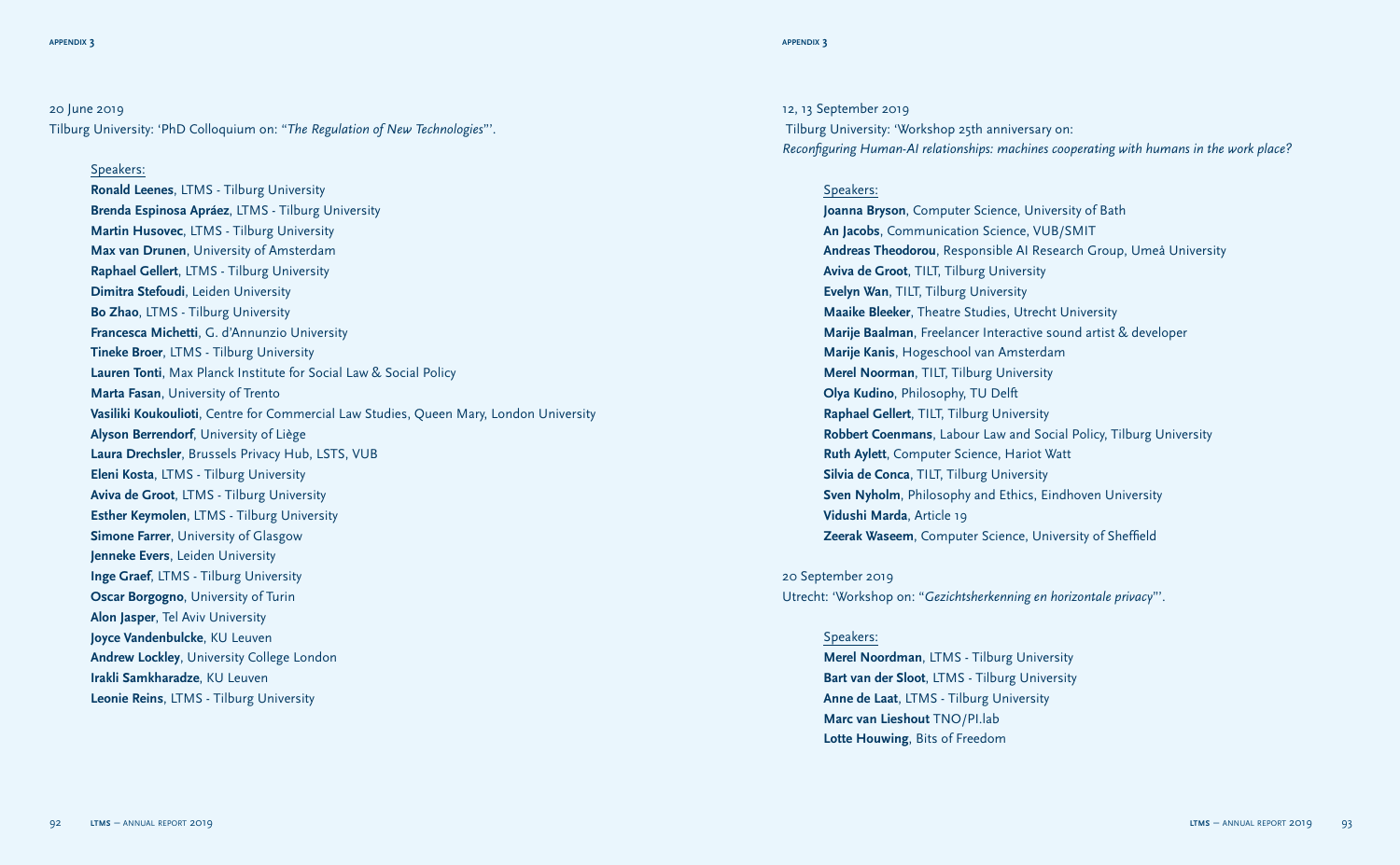**Vincent Böhre**, Privacy First **Inge Bremmer** NLDigital **Hans Bos**, Microsoft **Jurriën Hamer**, Rathenau Instituut **Christiaan Roorda**, Raad van State **Koen van Nol**, Schiphol **Stefan Kulk**, Universiteit Utrecht **Gerard Ritsema van Eck**, Universiteit Groningen **Victor Klos**, Autoriteit Persoonsgegevens **Olya Kudina**, TU Delft

#### 30 September 2019

Tilburg University: 'Meeting on: "*Humanitarian Data Partnerships: Expert Discussions on Regulation, Ethics and Accountability*"'.

#### Speakers:

**Alexandrine Pirlot de Corbion**, Privacy International **Amos Doornbos**, World Vision **Samantha Watson**, Flowminder **Josje Spierings**, Leiden University **Joanna van der Merwe**, Leiden University **Laura De Jong**, International Committee of the Red Cross (ICRC) **Stuart Campo**,United Nations Office for the Coordination of Humanitarian Affairs(UN OCHA) **Jos Berens**, United Nations Office for the Coordination of Humanitarian Affairs (UN OCHA) **Gina Pattugalan**, World Food Programme (WFP) **Joanna Lopatowska**, Mastercard

#### 20 November 2019

Symposium on: "*Freedom, moral responsibility, and human rights*" **Anita Allen** (University of Pennsylvania, United States of America)

#### **appendix 3 appendix 3**

21 November 2019 Dies Natalis 92nd on"*Science under pressure*"'.

#### Speakers:

**Anita Allen** (University of Pennsylvania, United States of America) **John P.A**. Ioannidis (University of New York, United States of America)

22 November 2019 Symposium WRR/ LTMS'.

#### Speakers:

**Catelijne Muller** (Member of the EU High Level Expert Group on AI) **Anita Allen** (University of Pennsylvania, United States of America) **Sander Dekker** (Minister voor Rechtsbescherming)

#### 6 December 2019

Geneva: '2nd meeting on: "*Humanitarian Data Partnerships: Expert Discussions on Regulation, Ethics and Accountability*"'.

#### Speakers:

**Anna Bacciarelli**, Amnesty International **Madeleine Maxwell**, Engine Room **Dragana Kaurin**, Localization Lab **Irina Bolgari**, Alliance4Impact **Georgia Banjo**, UK Foreign and Commonwealth Office **Laura De Jong**, International Committee of the Red Cross (ICRC) **Massimo Marelli**, International Committee of the Red Cross (ICRC) **Britt Charlotte Nathalie Huveneers**, International Committee of the Red Cross (ICRC) **James De France**, International Federation of Red Cross and Red Crescent Societies (IFRC) **Gina Pattugalan**, World Food Programme (WFP) **Bineta Mbacke – Gavi**, the Vaccine Alliance **Sherif Elsayed-Ali**, Element AI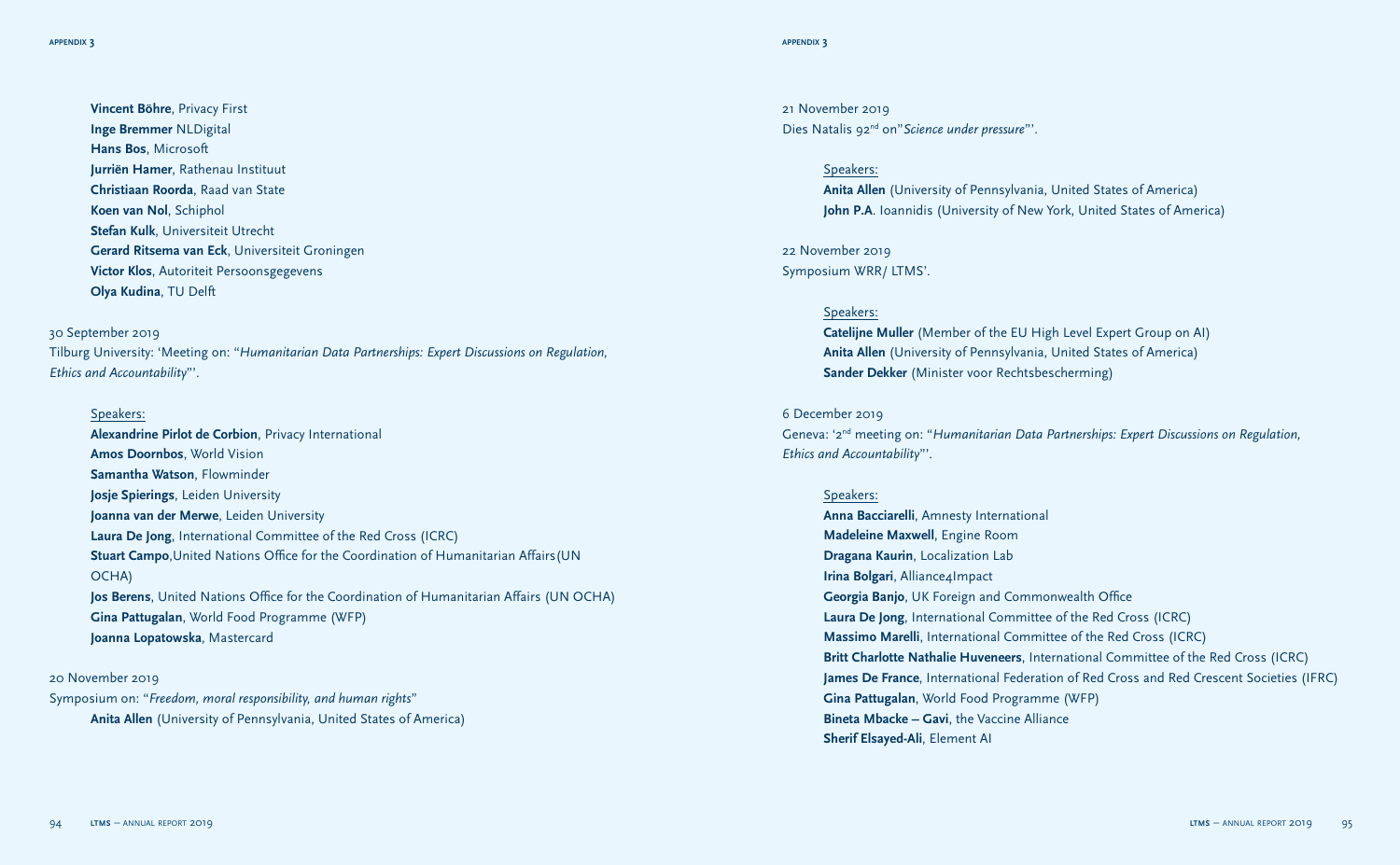<span id="page-49-0"></span>**Paul-Olivier Dehaye**, PersonalData.IO **Jean-Yves Art**, Microsoft **Alexandre Pinho**, Microsoft **Ilia Siatitsa**, Privacy International **Ain Aaviksoo**, Guardtime **Wouter Lueks**, EPFL

#### **TILEC Seminars**

**A Seminar is devoted to a specific topic within the TILEC research program. It is organized for the benefit of faculty members and other researchers at Tilburg University.**

17 January 2019

**Konrad Stahl**, University of Mannheim *Relational Contracts, Competition and Innovation: Theory and Evidence from German Car Manufacturers* 

30 January 2019 **Patricia Funk**, Universita della Svizzera Italiana *Policy Choices in Assembly versus Representative Democracy: Evidence from Swiss Communes*

6 February 2019 **Henry Hu**, University of Texas Law School *A Regulatory Framework for Exchange-Traded Funds*

3 April 2019 **Caio Mario da Silva Pereira Neto**, FGV Law School, São Paulo – Brazil *Towards a layered approach to relevant markets in multi-sided transaction platforms*

29 May 2019 **Assaf Kovo**, Hebrew University *Inferring Market Definitions and Competition Groups From Empirically-Estimated Demand Systems: A Practitioner's Guide*

12 June 2019

**Or Brook**, University of Leeds *Priority setting as a double-edged sword: how modernisation strengthens the role of public policy*

4 September 2019 **Jorge Lemus**, Illinois University *Pay-for-delay with Follow-on Products*

18 September 2019 **Theo Koutmeridis**, Glasgow University *Shaking Criminal Incentives*

2 October 2019 **Victoria Daskalova**, Twente University *Competition law in human resource markets*

#### 23 October 2019

**Pierre Larouche** and **Martin Husovec** *Making the Rules: The Governance of Standard Development Organizations and their Policies on Intellectual Property Rights*

30 October 2019 **Pinar Akman**, University of Leeds *Online Platforms, Agency, and Competition Law: Mind the Gap*

20 November 2019 **Evgenia Motchenkova**, VU Amsterdam *Mergers and Innovation Portfolios*

11 December 2019 **Josephine van Zeben**, Wageningen University and **Ana Bobic**, Hertie School of Governance, Berlin *Polycentriciy in the EU*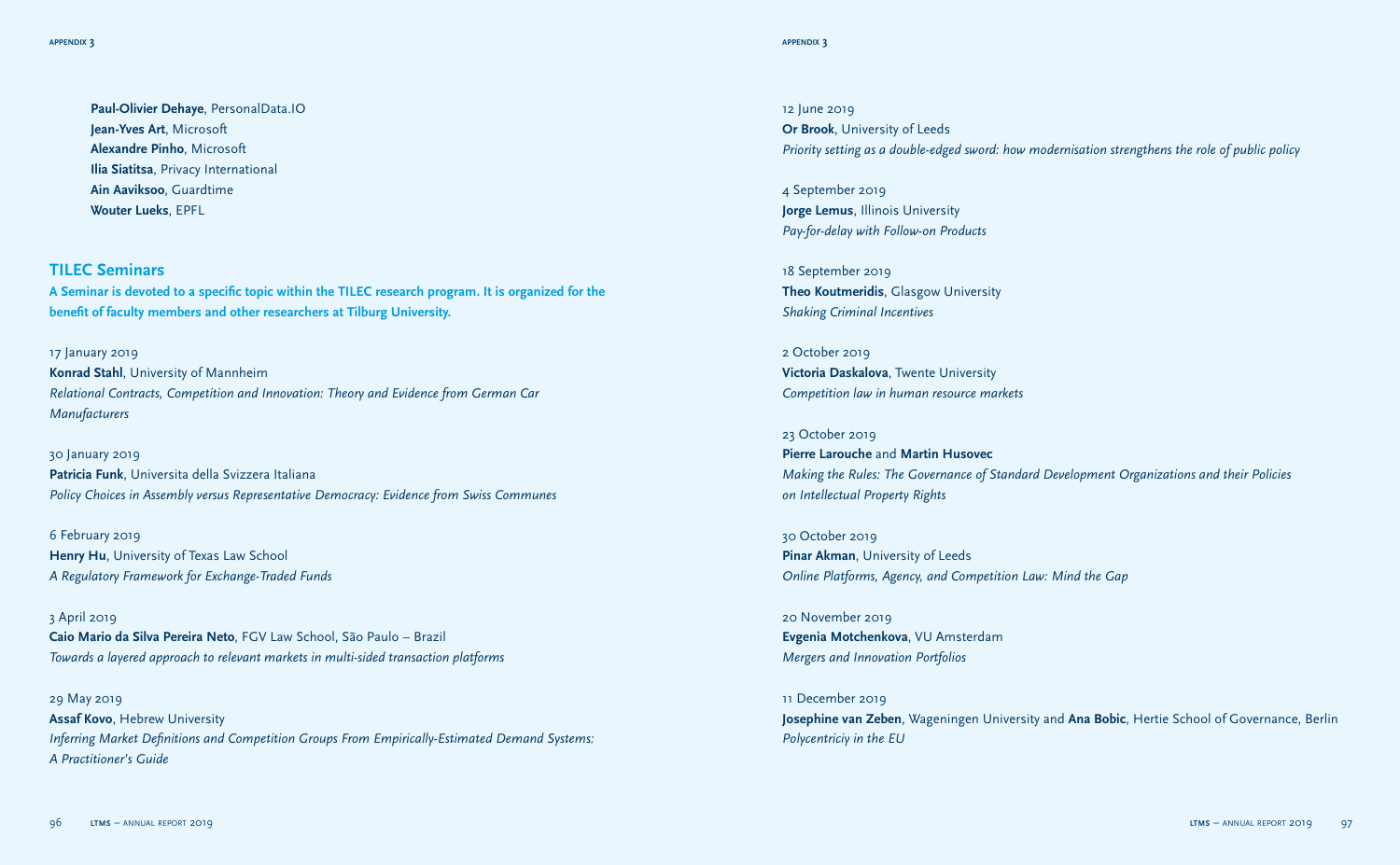#### <span id="page-50-0"></span>**Workshops and conferences - TILEC**

**TILEC organizes larger conferences and workshops, devoted to specific topics open to everyone interested in our research themes and activities. More often than not, those larger events are used to bring together academics, policy-makers and representatives from the business world.**

#### 26 April 2019

*Conference on Patent pools 2.0: Modernizing collective licensing mechanisms in the IoT context*

#### Speakers:

**Damien Geradin**, EUCLID Law & TILEC, Tilburg University **Robert Pocknell**, N&M Consultancy **Michael Mattioli**, Indiana University **Kirti Gupta**, Qualcomm **Carter Eltzroth**,DVB Project **Avantika Chowdhury**, Oxera **Tim Pohlmann**,IPlytics GmbH **Rob Merges**, UC Berkeley (Keynote) **Rafal Sikorski**, Poznan University, SMM Legal **Nicholas Townsend**,Sky **Thomas Chia**, Via Licensing **Mathias Hellman**, Ericsson **Matthias Schneider**, Audi **Ief Daems**, Cisco Systems **Rudi Bekkers**, Technical University of Eindhoven **Nikolaus Thumm**, European Commission **Dylan Lee, Huawei Jan Sandstrom**, NSN **Martin Heinebrodt**, Bosch **Guillaume Ménage**, France Brevets

#### 6 and 7 June 2019

*A joint TILEC – GovReg Workshop on Governance of Big Data and Artificial Intelligence: Economic, Legal and Political Perspectives*

#### Speakers:

**Jens Prüfer**, TILEC, Tilburg University **Eric Brousseau**, Paris Dauphine **Viktor Mayer-Schönberger**, Oxford University (Keynote) **Federica Liberini**, ETH Zürich **Francesco Sobbrio**, LUISS Rome **Sergio Pastorello**, Bologna University **Tobias Klein**, TILEC, Tilburg University **Wolf Sauter**, ACM **Freek van Gils**, TILEC, Tilburg University **Molly Roberts**, UC San Diego (Keynote) **Antoine Bordes**, Facebook Research (Keynote) **Yigitcan Karabulut**, Frankfurt School of Finance & Management **Madina Kurmangaliyeva**, TILEC, Tilburg University **Inge Graef**, TILEC, Tilburg University **Lapo Filistrucchi**, Florence and TILEC, Tilburg University **Ruben Durante**, U Pompeu Fabra, (Keynote) **Mario Milone**, Imperial College **Jan Boone**, TILEC, Tilburg University

#### 6 September 2019

*European Law Institute (ELI) and TILEC organised Workshop on: The Remedies in Intellectual Property Law: Do We Need Common European Principles?*

Speakers: **Alessandro Cogo John Golden Tomasz Targosz**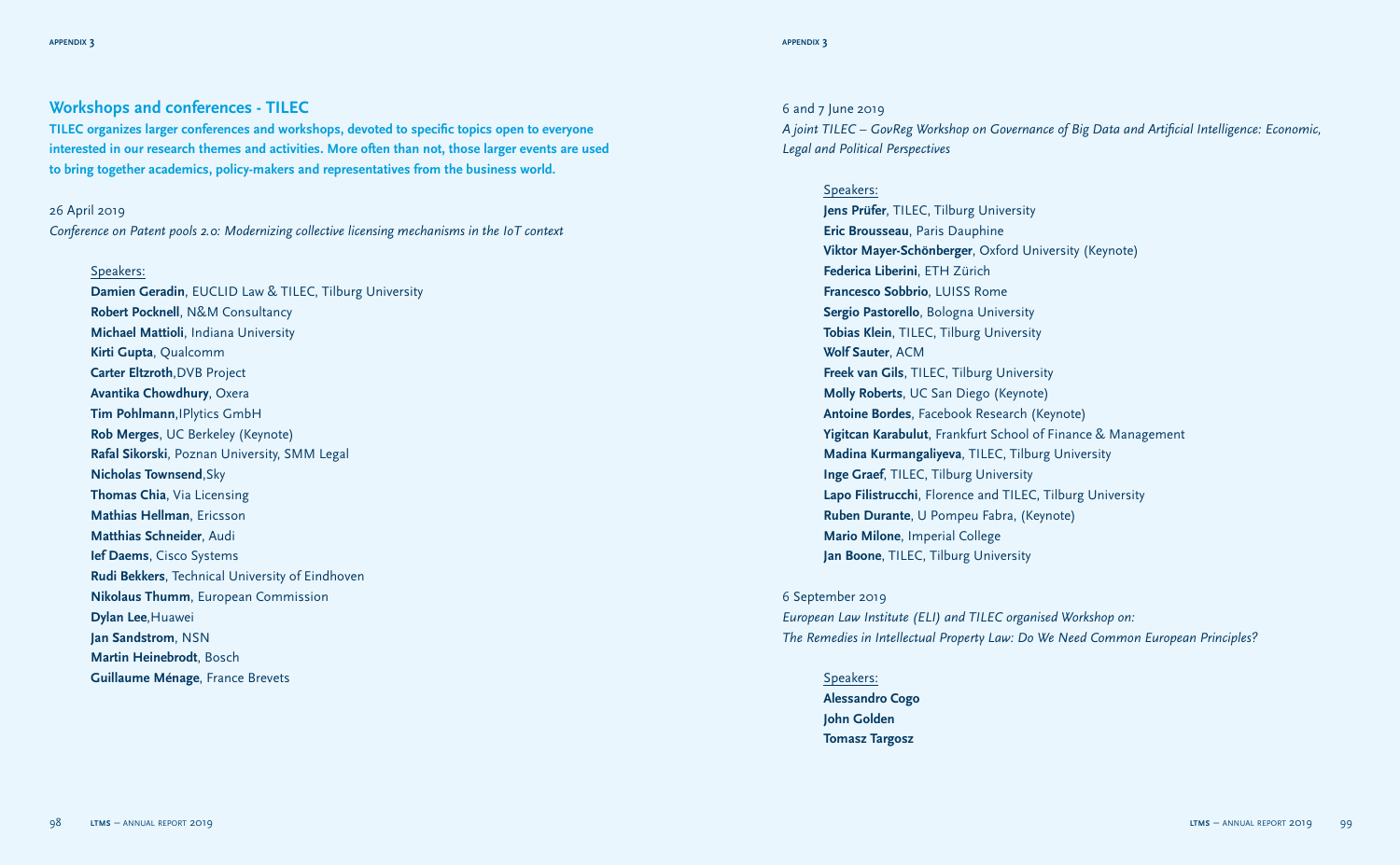**Thibault Gisclard Rafał Sikorski Willem Hoyng Martin Husovec Lisa van Dongen Orit Fischman-Afori Norman Siebrasse Vadym Semenov Matej Myska Franz Hofmann Andreas Wiebe**

#### 10 September 2019

*Conference on Data Sharing & Management of Critical Infrastructures: opportunities and challenges A Research Project LONGA VIA funded by the "Responsive Innovations" Program of NWO and NGInfra*

#### Speakers:

**Geert Vervaeke**, Tilburg University **Saskia Lavrijssen**, TILEC, Tilburg University **Wendy van der Valk**, Tilburg University **Tom Aben**, Tilburg University **Brenda Espinosa**, TILEC, Tilburg University **Ruud Berndsen**, Alliander **Chiel Bakker**, VEMW **Rian Kloosterman**, Vitens **Inge Graef**, TILEC, Tilburg University **Fredo Schotanus**, University of Twente **Robert van der Linden**, Port of Rotterdam

#### 5 November 2019

*"The Resilience of Private Collective Action in Finance and Manufacturing: Theoretical Challenges"* Workshop organised by the Tilburg Law and Economics Center (TILEC) and supported by the European Research Council (ERC Consolidator Grant Agreement 725798 – REVEAL)

#### Speakers:

**Panos Delimatsis**, TILEC, Tilburg University **Stephanie Bijlmakers**, TILEC, Tilburg University **Konrad Borowicz**, TILEC, Tilburg University **Enrico Partiti**, TILEC, Tilburg University **Shanya Ruhela**, TILEC, Tilburg University **Zuno Verghese**, TILEC, Tilburg University **Fabrizio Cafaggi**, Council of State, Italy **Linda Senden**, University of Utrecht **Alessandra Arcuri**, Erasmus University, Rotterdam **Jens Prüfer**, TILEC, Tilburg University

## 22 November 2019

Workshop on *'Governing Data as a Resource'*

#### Speakers:

**Michael Madison,** University of Pittsburgh **Charlotte Ducuing,** KU Leuven **Giorgio Monti**, TILEC, Tilburg University **Teresa Scassa**, University of Ottawa **Alina Wernick**, Alexander von Humboldt Institute for Internet and Society **Daithí Mac Síthigh**, Queen's University Belfast **Linnet Taylor**, LTMS TILT, Tilburg University **Alexandre de Streel**, University of Namur **Thomas Tombal**, University of Namur **Michal Gal**, University of Haifa **Damien Geradin**, TILEC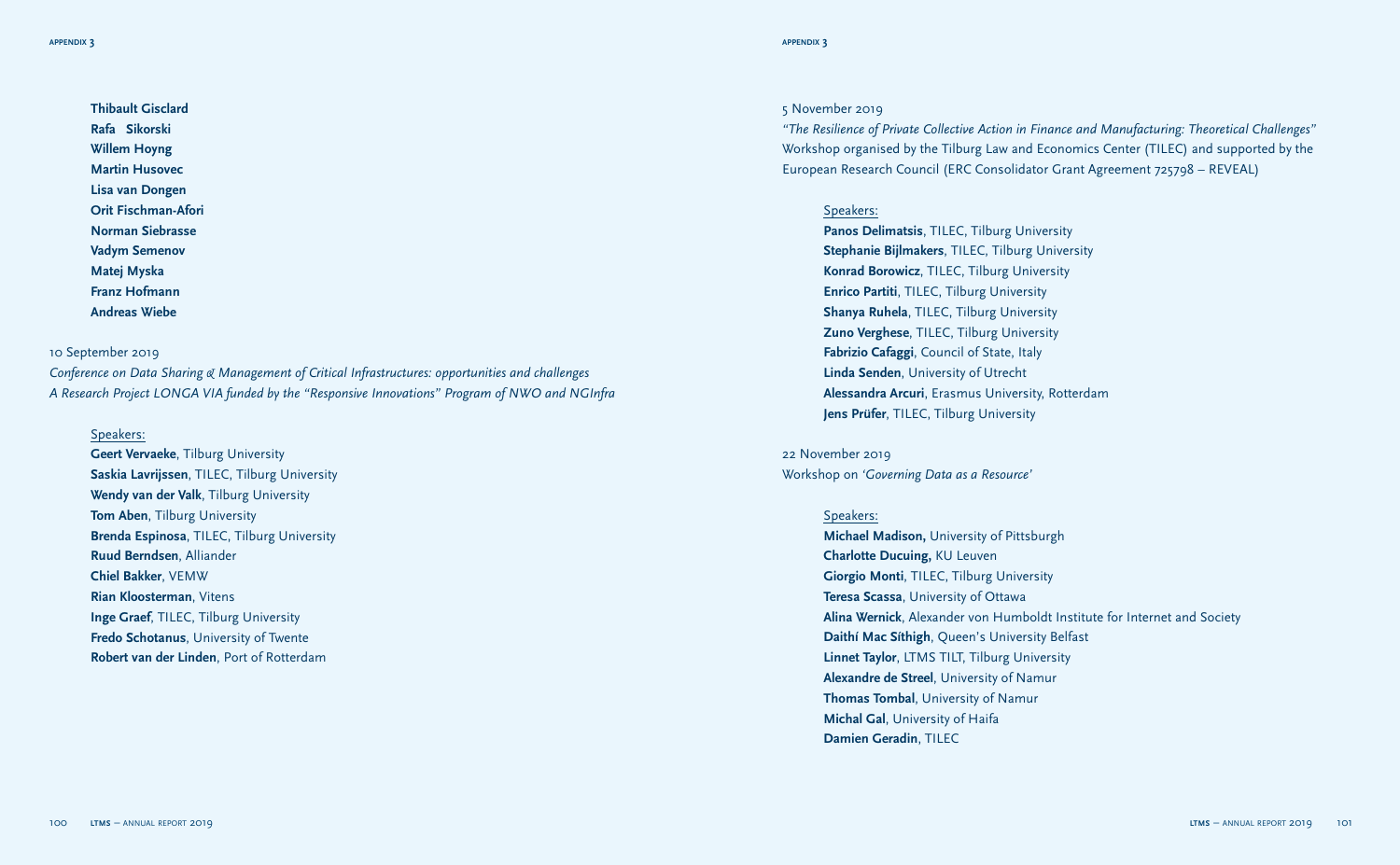#### <span id="page-52-0"></span>**Club Med / Club IO - TILEC**

**Club Med (for Club Mededingingsrecht – or competition law, in Dutch) meetings have long been a cornerstone of TILEC's weekly activities. In the Club Med, recent legal and policy developments are discussed, including Commission decisions, judgments of the European or US courts, legislative initiatives, and policy guidelines. In the Club IO, recent advances in the economic analysis of institutions, competition, or innovation are discussed. Sometimes they are linked to preceding Club Med presentations.**

#### 23 January 2019

**Inge Graef**, Tilburg University, TILEC and **Francisco Costa Cabral**, Tilburg University, TILEC *Commission Decisions in the Google Android and Google Shopping competition cases*

#### 13 February 2019

**Madina Kurmangaliyeva**, Tilburg University, TILEC *Agrawal, Gans, and Goldfarb "Exploring the impact of AI: prediction vs judgement"* 

#### 10 April 2019

**Sebastian Dengler**, Tilburg University, TILEC *Artificial Intelligence and the Modern Productivity Paradox: A Clash of Expectations and Statistics by Erik Brynjolfsson, Daniel Rock, Chad Syverson*

#### 25 September 2019

**Inge Graef**, Tilburg University, TILEC and **Francisco Costa Cabral**, Tilburg University, TILEC *Revising EU competition law: from the challenges of digitisation to a new EU industrial policy*

6 November 2019 **Francisco Costa Cabral**, Tilburg University, TILEC *Common ownership in competition law, an overview of the debate focused on EU law.* 

4 December 2019 **Marie Le Mouel**, Tilburg University, TILEC *Do Increasing Markups Matter? Lessons from Empirical Industrial Organization", by Steven Berry, Martin Gaynor and Fiona Scott Morton, published in the Journal of Economic Perspectives*

#### **Work-in-progress (WIP) meetings - TILEC**

**WIP Meetings are internal events where TILEC members present their own work at an early stage, for comments and discussion.**

#### 16 January 2019

**Jingze Li, Tilburg University, TILEC** *When FRAND meets an open source license: challenges to IPR rules in standard setting organizations the case of Apache v.2 in ETSI under the lens of EU competition law as an example*

#### 20 February 2019

**Konrad Borowicz**, Tilburg University, TILEC *Contracts as regulation: the ISDA Master Agreement*

27 February 2019 **Xiaoyu Wang**, Tilburg University, TILEC *Litigation and settlement under loss aversion*

#### 20 March 2019

**Lenka Fiala**, Tilburg University, TILEC and **Martin Husovec**, Tilburg University, TILEC *Using Experimental Evidence to Design Optimal Notice and Takedown Process* 

17 April 2019 **Clemens Fiedler**, TILEC *Membership, Governance, and Lobbying in Standard Setting Organizations*

24 April 2019 **David Schindler**, Tilburg University, TILEC *The Effect of Incentives in Non-Routine Analytical Team Tasks—Evidence from a Field Experiment*

1 May 2019 **Florian Schuett**, Tilburg University, TILEC "Is This Obvious?"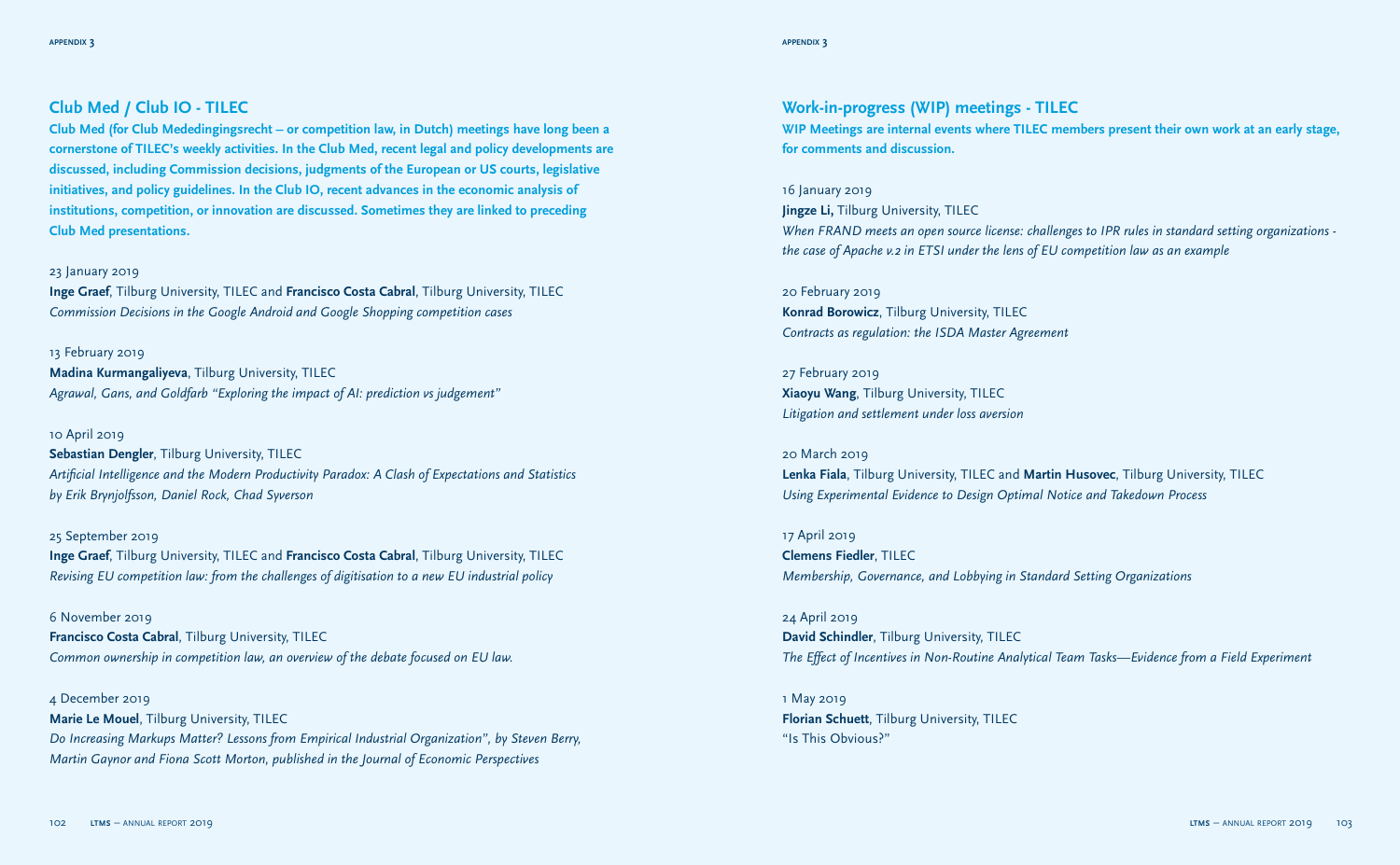8 May 2019 **Giorgio Monti**, Tilburg University, TILEC Excessive pricing: Competition Law in Shared Regulatory Space

15 May 2019 **Eric van Damme**, Tilburg University, TILEC Allocating Rights to build Wind Parks in the North Sea

22 May 2019 **Nicolo Zingales**, Tilburg University, TILEC Platform nudging as competition concern

5 June 2019 **Marie Le Mouel**, Tilburg University, TILEC Social network analysis of participation in standard setting

19 June 2019 **Lapo Filistrucchi**, TILEC Price Discrimination in Licensing Standard Essential Patents

26 June 2019 **Gyula Seres**, TILEC Strategic Anchoring: An Experimental Test in Auctions

11 September 2019 **Jens Prüfer, Tilburg University, TILEC** Competition Policy and Data Sharing on Data-driven Markets: Moving towards Policy Making

9 October 2019 **Madina Kurmangaliyeva**, Tilburg University, TILEC Victim-Defendant Settlements under Asymmetric Bargaining Positions: The Role of Wealth and Connections in Access to Justice

#### **appendix 3 appendix 3**

16 October 2019 **Florian Schuett**, Tilburg University, TILEC Price Commitments in Standard Setting under Asymmetric Information (with Jan Boone and Emanuele Tarantino)

13 November 2019 **Michela Bonani**, Tilburg University, TILEC Standards, IPR policies, and innovation

27 November 2019 **Saskia Lavrijssen**, Tilburg University, TILEC and **Blanka Vitez**, TILEC Good governance and the regulation of the district heating market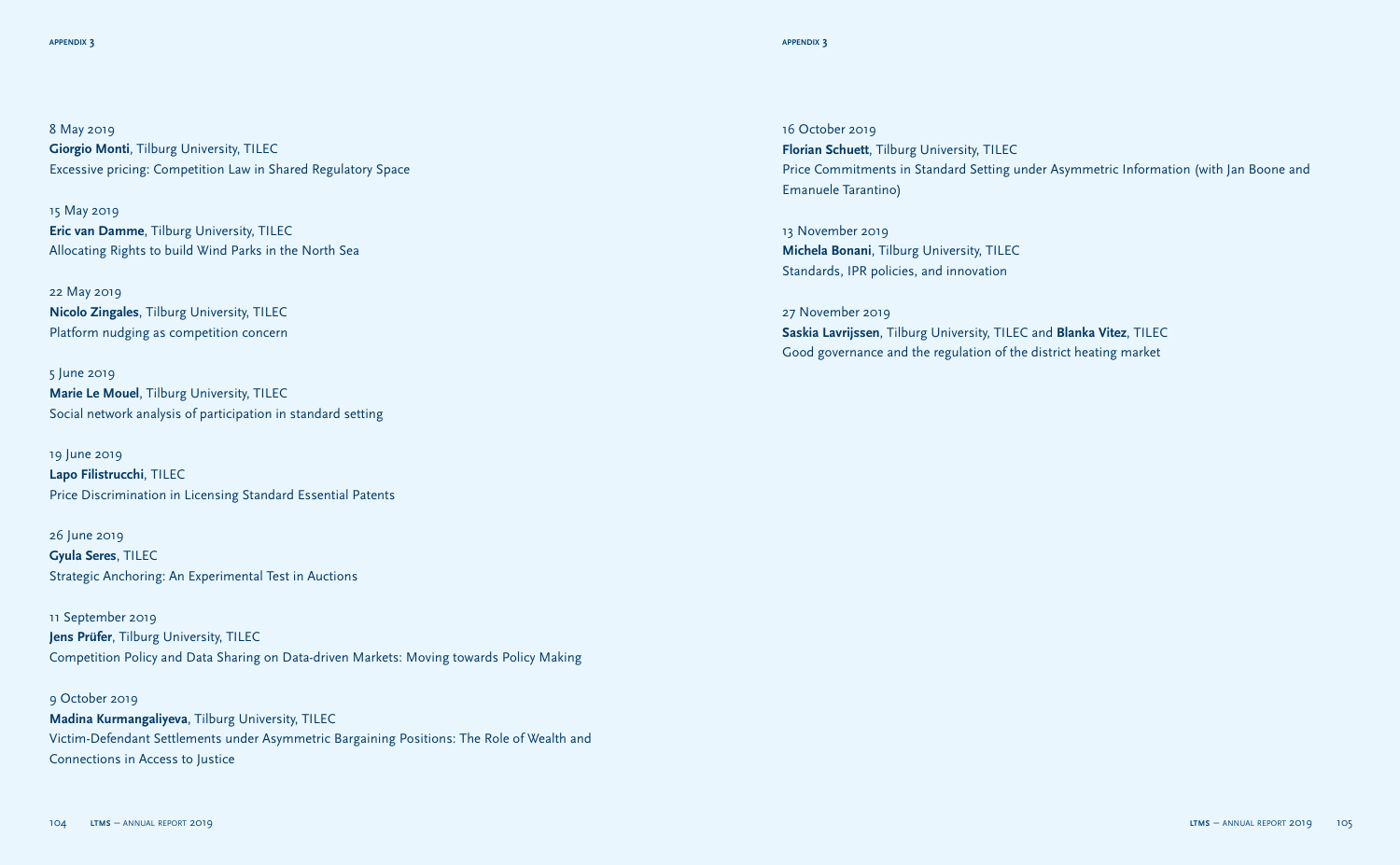### <span id="page-54-0"></span>**CREDITS**

Editors:

**Colette Cuijpers Maartje van Genk Leonie de Jong Ronald Leenes Ghislaine van den Maagdenberg Giorgio Monti Enrico Partiti Leonie Reins Heidi van Veen**

Design and production: **Beelenkamp Ontwerpers, Tilburg**

#### **Mailing address:**

LTMS, home of TILT and TILEC P.O. Box 90153 5000 LE Tilburg The Netherlands Phone: + 31 13 466 8199 E-mail: Secretariaat.LTMS@uvt.nl Website: www.tilburguniversity.edu/ltms

#### **Visiting address:**

Prof. Cobbenhagenlaan 221 Montesquieu Building Room M734 (seventh floor) 5037 DE Tilburg The Netherlands